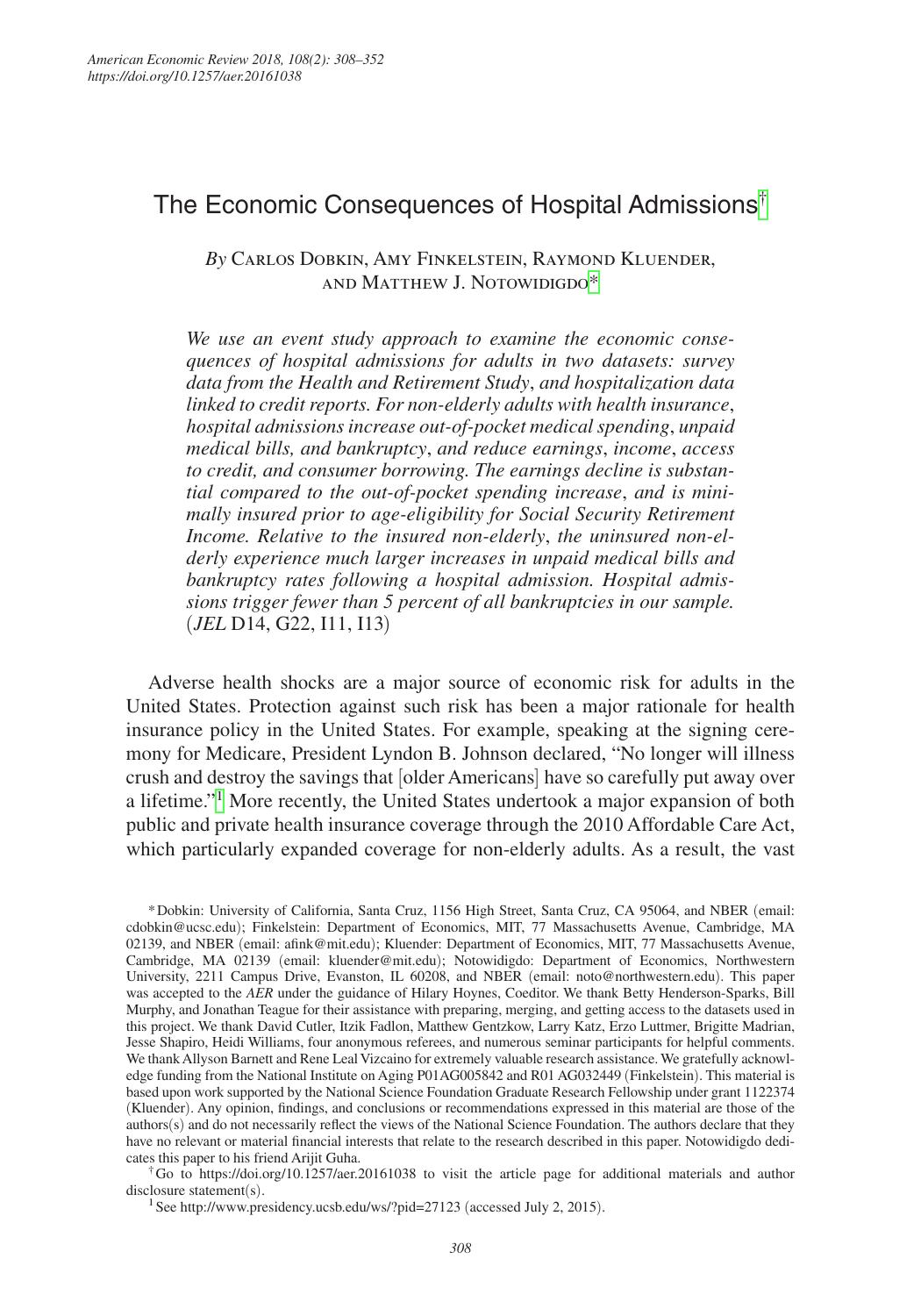majority of American adults now have health insurance. Yet, we know remarkably little about their exposure to economic risk from adverse health events.

Using an event study approach, we examine the economic impacts of hospital admissions for adults in two complementary panel datasets. First, we use 20 years of the Health and Retirement Study (HRS) from 1992–2012 to analyze the impact of hospital admissions on out-of-pocket medical spending, income, and its components; our primary focus is on 2,700 adults with health insurance (hereafter, "insured") hospitalized at ages 50–59, but we also report results for insured adults hospitalized at older ages. Second, we construct a 10-year panel of credit reports (2002–2011) for adults in California with hospital admissions from 2003–2007 to analyze the impact on unpaid medical bills, bankruptcy, access to credit, and borrowing; our primary focus is on 380,000 insured adults hospitalized at ages 25–64, but we also report results for uninsured adults ages 25–64 and for elderly adults (ages 65+ at the time of admission). In both datasets, to focus primarily on health shocks, we restrict our analysis to non-pregnancy-related admissions and to adults who have not had a prior hospital admission for several years preceding the "index" admission. In each dataset, we find compelling visual evidence of sharp, on-impact effects of hospitalizations that in many cases persist, or even increase, over time.

For insured non-elderly adults, hospital admissions increase out-of-pocket medical spending, unpaid medical bills, and bankruptcy, and reduce earnings, income, access to credit, and consumer borrowing. The decline in earnings is substantial. Three years after admission, non-elderly insured adults hospitalized at ages 50–59 in the HRS have experienced an 11 percentage point (15 percent) decline in the probability of being employed, and an average annual decline in labor market earnings of \$9,000 (20 percent of pre-admission earnings). By comparison, out-of-pocket medical spending increases by much less: an average annual increase of \$1,400 in the three years after admission, and is relatively concentrated in the first year after admission. The earnings decline appears to be persistent, or even increasing, over time. Consistent with an increasing impact of earnings over time, we find that hospital admissions also decrease consumer borrowing in the credit report data.

Very little of the earnings decline for 50–59 year olds is insured. We find no evidence of a spousal labor supply response to the hospital admission, and we estimate that only about 10 percent of the earnings decline is insured through social insurance. In Denmark, by contrast, nonfatal health shocks to households under 60 produce comparable (15–20 percent) declines in earnings, but almost 50 percent of the earnings decline is insured through various insurance programs, particularly sick pay and disability insurance (Fadlon and Nielsen 2015).

Substantial insurance for earnings losses due to health shocks does not exist in the United States until individuals become age-eligible for Social Security. We find that 60–64 year old insured adults in the US experience similar declines in earnings and employment following a hospital admission as 50–59 year olds, but that for 60–64 year olds, a much larger share of this decline (over 60 percent) is insured, primarily through Social Security Retirement Income. At even older ages, earnings declines from hospital admissions become minimal or nonexistent, presumably reflecting the much lower rates of labor force participation.

These results could look very different for adults without health insurance (hereafter, "uninsured"). Our analysis of the uninsured is limited to the credit report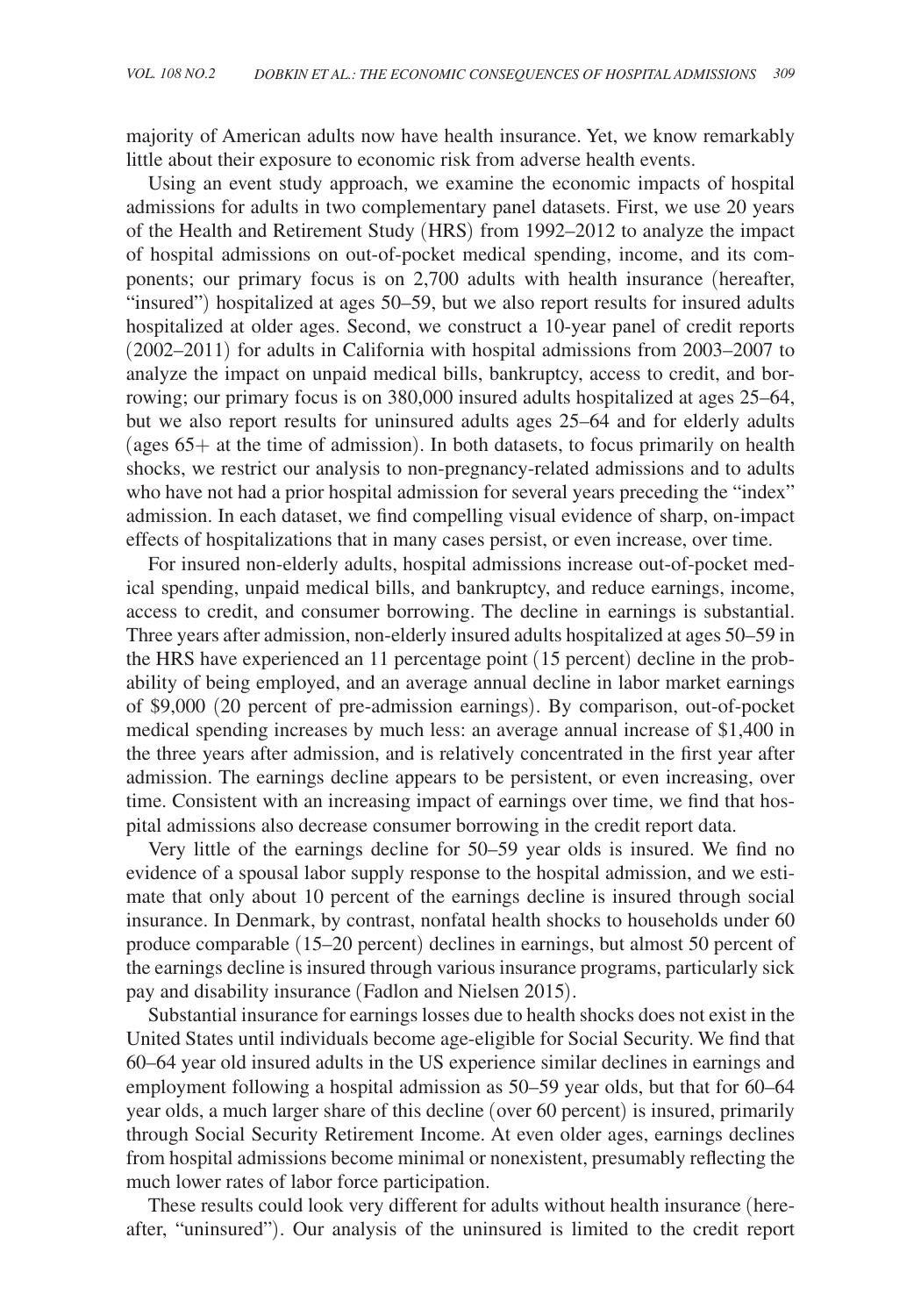data due to insufficient sample size in the HRS. In fact, we find similar impacts of hospital admissions for insured and uninsured adults ages 25–64 on borrowing (about a 10 percent decline over four years) and borrowing limits (about a 5 percent decline). The decline in borrowing for the uninsured suggests that their increase in out-of-pocket spending is small relative to the decline in income they experience.

However, we find much larger impacts of hospital admissions on unpaid bills for the uninsured than the insured: four years post-admission, a hospital admission is associated with an increase in unpaid bills of about \$6,000 for the uninsured, compared to \$300 for the insured. Complementary results from a regression discontinuity (RD) analysis at age 65 provide some supportive evidence for interpreting the comparative impacts of hospital admissions as approximating the causal impact of insurance. These findings add to a growing body of evidence suggesting that the nominally "uninsured" in fact have substantial "implicit insurance" and that, as a result, much of the economic benefits from insurance may accrue to external parties who bear the economic incidence of unpaid medical bills (Garthwaite, Gross, and Notowidigdo forthcoming; Finkelstein, Hendren, and Luttmer 2015; Mahoney 2015).

Our results also speak to the extent and nature of insurance coverage for the economic consequences of hospital admissions in the United States. Those with health insurance have coverage for a large share of the medical expenses that hospital admissions incur, but they have considerably less coverage for the labor market consequences of the hospital admission until they reach the age eligibility for Social Security. A back-of-the-envelope calculation for 50–59 year olds with health insurance suggests that in the first year, over 90 percent of the total medical expenses associated with a hospital admission are covered, but only about 80 percent of the total economic consequences (medical expenses plus earnings declines) are covered. Over time the share of total economic costs covered declines further, since the subsequent labor market consequences loom larger than the continued medical expenses; in the third year after admission, for example, our estimates suggest that for the insured ages 50–59, only about 50 percent of the total economic consequences of the hospital admission are covered.

Of course, the welfare implications of uninsured earnings and uninsured medical spending may differ. If the medical spending associated with a hospital admission is taken as exogenous, but changes in earnings reflect a labor supply response to reduced productivity or increased disutility of labor, a given change in earnings will have less of an impact on utility than the same change in out-of-pocket spending; nonetheless, our calculation from a simple, stylized model suggests that the welfare consequences of the uninsured earnings decline for adults with health insurance is at least three times that of the out-of-pocket medical spending increase.

The welfare consequences of the declines in consumption that likely follow decreased earnings or increased out-of-pocket medical spending are not obvious. Some decline in consumption will be optimal if, as the literature has suggested, the marginal utility of consumption is lower in poor health (Viscusi and Evans 1990; Finkelstein, Luttmer, and Notowidigdo 2009, 2013). Additionally, in the presence of moral hazard effects of insurance, the (constrained) optimal level of insurance would not fully equate the marginal utility of consumption across health states (Pauly 1968; Baily 1978).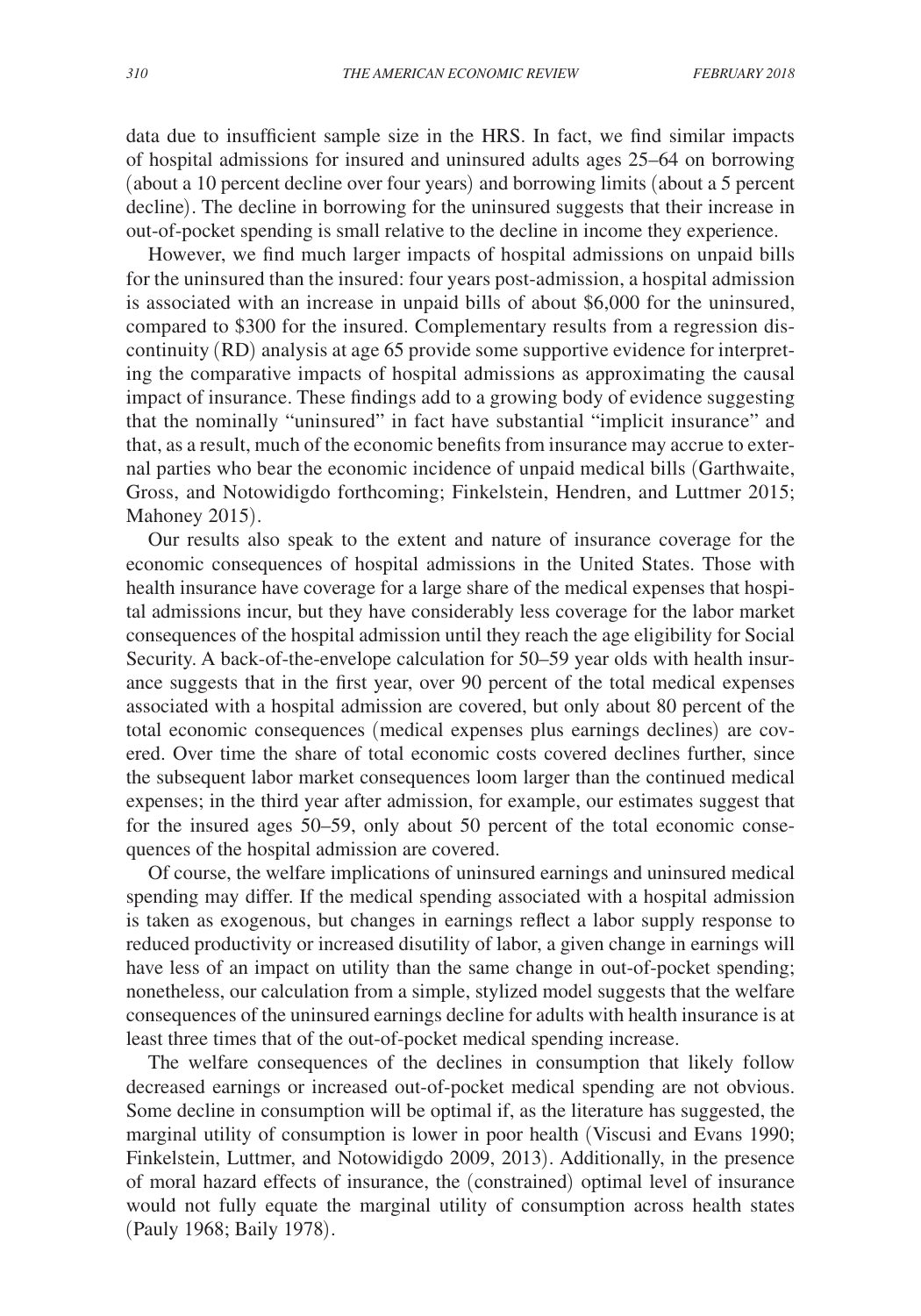Naturally, we are not the first to consider the economic consequences of health shocks in the United States. Cochrane's (1991) classic study used panel survey data on food consumption from the Panel Study of Income Dynamics (PSID) to examine the covariance of food consumption changes and various shocks, concluding that individuals are imperfectly insured against illness. A subsequent literature has used the PSID to study the correlation between changes in self-reported health or disability and changes in earnings and (food) consumption (e.g., Charles 2003; Chung 2013; Meyer and Mok 2013), and has used the HRS to study the correlation between the onset of self-reported health problems and changes in out-of-pocket medical spending, income, assets, retirement, and disability (e.g., Cutler, Meara, and Richards-Shubik 2011; Poterba, Venti, and Wise 2017; Smith 1999, 2005). Our analysis in the HRS is similar in spirit to this prior work; it complements it by focusing on the relatively sharp event of a hospital admission rather than changes in self-reported health conditions. This helps us to separate the impact of the health event on economic outcomes from other potential secular trends and from the potential endogeneity of reported health to economic circumstances.

Our analysis of the linked hospital discharge and credit report data adds to a comparatively smaller existing literature that uses rich administrative data and the sharp timing of health events to study the economic consequences of adverse health events in the United States. Morrison et al. (2013) and Gupta et al. (2014) use an event-study type approach to examine the impact of nonfatal automobile accidents in Utah and cancer diagnoses in Western Washington, respectively, on bankruptcy; they are unable to reject the null hypothesis of no effect. In follow-on work, Gupta et al. (2015) also examine the differential impact of cancer diagnoses on bankruptcy and foreclosures across individuals with (cross-sectionally) different pre-diagnosis access to liquidity.

In the last section of our paper, we consider the impact of hospital admissions on bankruptcy. We find that a hospital admission is associated with an increase in probability of bankruptcy of 1.4 percentage points for the uninsured non-elderly (ages 25–64), compared to 0.4 percentage points for the insured non-elderly (ages 25–64). We find no economically or statistically significant increase in bankruptcies for the elderly (ages 65+). Our estimates imply that hospital admissions are responsible for about 4 percent of bankruptcies for insured, non-elderly adults, and about 6 percent of bankruptcies for uninsured, non-elderly adults, and have no effect on bankruptcies for adults aged 65 and over. These findings speak directly to the controversial, high-profile literature on "medical bankruptcies," where prior studies have claimed that medical events can explain 20 to 60 percent of all consumer bankruptcies (Himmelstein et al. 2005, 2009; Dranove and Millenson 2006).

The rest of the paper proceeds as follows. Section I provides a simple conceptual framework in which health shocks can generate both uninsured medical expenses and reductions in wages, and discusses potential impacts on out-of-pocket medical costs, earnings, and credit report outcomes in this setting. Section II provides an overview of our data and empirical framework. Section III presents our results from the HRS on the impact of hospital admissions on out-of-pocket medical expenses, earnings, and income. Section IV presents our results of the impact of hospital admissions on credit report outcomes. Section V discusses some implications of the findings. The last section concludes.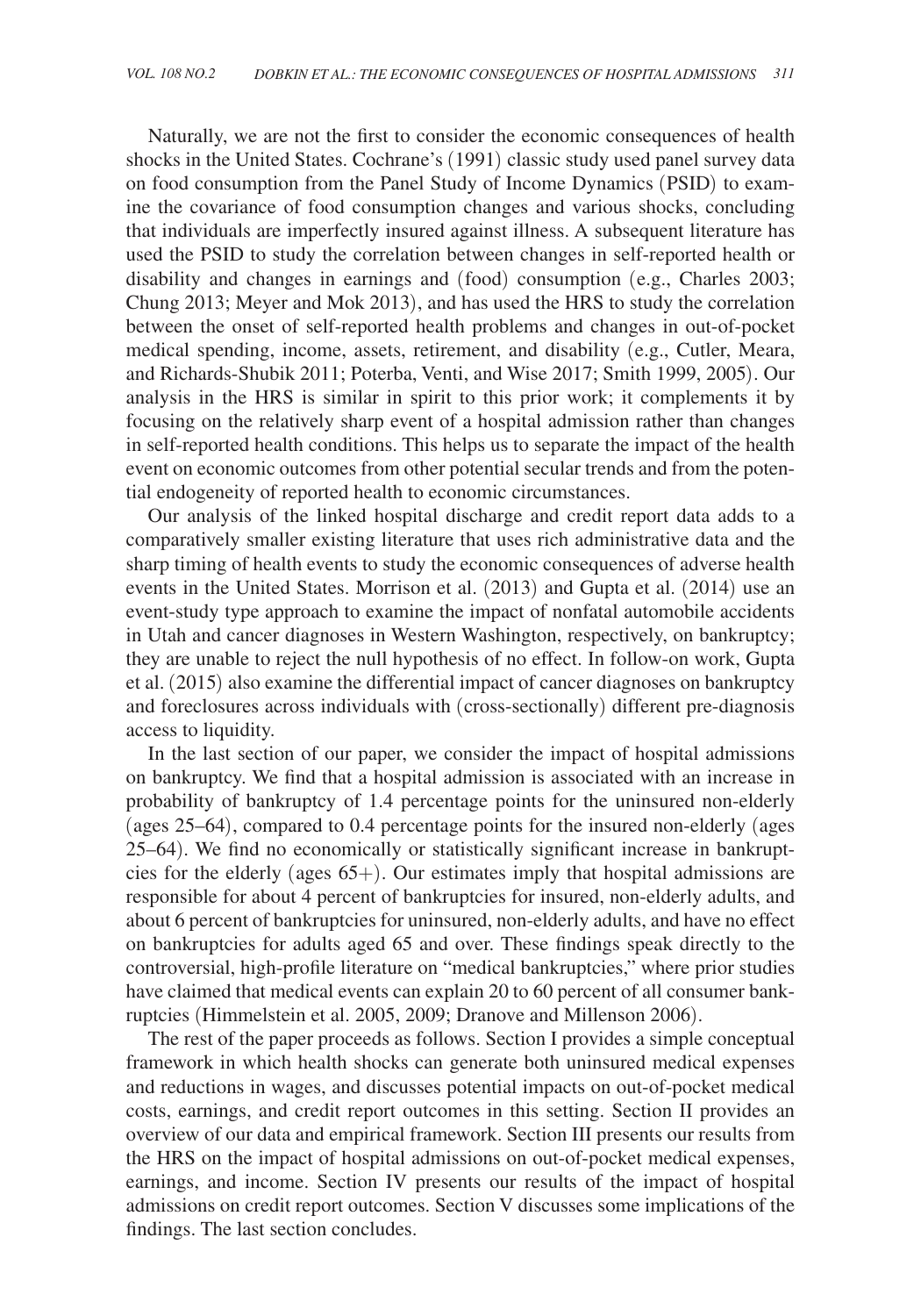#### **I. Economic Framework**

We develop a simple economic framework in which health shocks may generate both increases in out-of-pocket medical expenses and reductions in earnings; we will analyze these impacts using data from the HRS on out-of-pocket medical spending, earnings, and income. We also use the framework to help interpret the impact of health shocks on the various financial outcomes we will analyze in credit report data: borrowing, borrowing limits, unpaid medical bills, and borrowing costs.

## A. *Model Setup*

An individual lives for two periods. At the start of period 1, she faces an adverse health event with probability *p*; in what follows, we superscript outcomes in the state of the world in which the adverse health event has occurred with an *S* (for sick state), and we use *H* (healthy state) as superscript when the adverse health event has not occurred. After observing the period-1 health shock, she chooses her labor supply  $(h_t)$  in each period and her consumption path  $(c_t)$  subject to her lifetime budget constraint in order to maximize her state-specific utility.

Utility  $U^J$  in health state  $J \in \{H, S\}$  is given by

$$
U\big(c_1^J, h_1^J\big) \,+\,\frac{1}{1 \,+\,\delta}\,U\big(c_2^J, h_2^J\big),
$$

where  $\delta$  is the discount rate. The per-period utility function  $U(c_t^J, h_t^J)$  is defined as

$$
U(c_t^J,h_t^J)\ =\ g(c_t^J)\ -f\big(h_t^J\big),
$$

with  $g(\cdot)$  a concave utility function over consumption  $(c_t)$  and  $f(\cdot)$  a convex disutility function over hours worked  $(h_t)$ .

The health event generates exogenous medical expenses *m* and exogenously reduces the wage in each period from  $w_1$  and  $w_2$  to  $(1 - \alpha_1) w_1$  and  $(1 - \alpha_2) w_2$ , with  $0 < \alpha_t < 1$ <sup>[2](#page-4-0)</sup> Of course, in principle the individual can choose how much health care to consume following a health shock (and we discuss this briefly in Section VB); nonetheless, the assumption of exogenous medical expenses seems a reasonable approximation in our empirical setting of hospital admissions. We assume that the total shock is bounded above by total income when healthy: i.e.,  $m + \alpha_1 w_1 h_1^H + \alpha_2 w_2 h_2^H < w_1 h_1^H + w_2 h_2^H$ , which is a sufficient condition to ensure that the individual can choose positive consumption in both periods. Health insurance covers a share  $\lambda_m \in [0, 1]$  of medical costs *m* and replaces a share  $\lambda_{\alpha} \in [0, 1]$  of the reduction in wages in each period. A (weakly positive) insurance premium  $\pi$  is paid in every period and in every health state.

After observing the health shock and the amount of insurance, the individual chooses: (i) hours of work in each period  $(h_1 \text{ and } h_2)$ , (ii) borrowing or savings in period 1 (*b*) at the interest rate  $r(u, b)$ , and (iii) what amount of uninsured medical

<span id="page-4-0"></span><sup>&</sup>lt;sup>2</sup>We show in online Appendix A that our main results obtain in an alternative model where health shocks increase the disutility of hours worked rather than reduce the wage.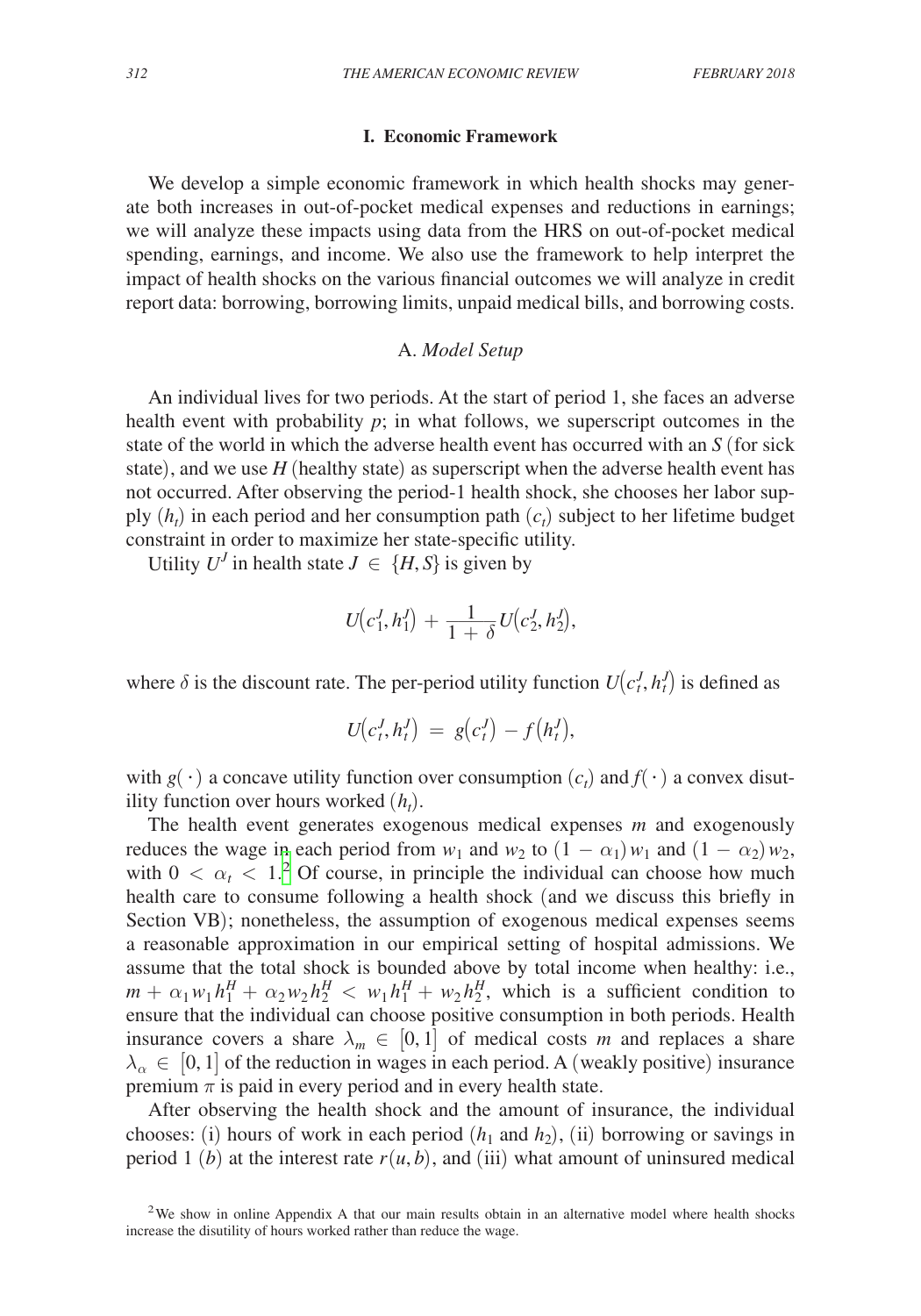expenses  $(1 - \lambda_m)m$  to pay, with the remainder  $u \le (1 - \lambda_m)m$  as unpaid medical bills.

The cost of borrowing  $r(u, b)$  is strictly increasing in borrowing (*b*) and in unpaid bills (*u*). Borrowing is also limited by a maximum borrowing limit *L*. We model *L* as an increasing function of the present discounted value of maximum total income *Y*. Specifically, we assume

$$
L = \gamma Y,
$$

with  $0 < \gamma \leq 1$  and  $Y \equiv w_1 \overline{H} + w_2 \overline{H}/(1 + r)$ , where  $\overline{H}$  is the maximum hours an individual can work each period. The parameter  $\gamma$  is a reduced-form representation of the supply side of the credit market, which may not let individuals borrow all the way up to their "natural borrowing limit" (e.g., Ljungqvist and Sargent 2004).

Finally, it is useful to define total income in each state:

$$
y_t^H = w_t h_t^H;
$$
  

$$
y_t^S = (1 - (1 - \lambda_\alpha) \alpha_t) w_t h_t^S.
$$

The individual chooses  $h_1^J$ ,  $h_2^J$ ,  $b^J$ , and *u* to maximize utility subject to the state-specific budget constraints. These choices are associated with the following consumption choices in each health state and time period:

(1)  
\n
$$
c_1^S = y_1^S - \pi - (1 - \lambda_m)m + u + b^S;
$$
\n
$$
c_2^S = y_2^S - \pi - (1 + r(u, b^S)) b^S;
$$
\n
$$
c_1^H = y_1^H - \pi + b^H;
$$
\n
$$
c_2^H = y_2^H - \pi - (1 + r(0, b^H)) b^H.
$$

We also impose some additional technical conditions which we discuss in more detail in online Appendix A. These conditions ensure interior solutions for *b* and *u*.

#### B. *Impact of Health Shocks*

We use  $\Delta$  to compare outcomes when sick to outcomes when healthy (e.g.,  $\Delta b = b^S - b^H$ ,  $\Delta y_1 = y_1^S - y_1^H$ ,  $\Delta U = U^S - U^H$ ). We consider the impact of a health shock that is not "fully covered," by which we mean one with  $m > 0$ ,  $\alpha_1 > 0$ ,  $\alpha_2 > 0$ ,  $\lambda_m < 1$ , and  $\lambda_\alpha < 1$ . These conditions imply that  $(1 - \lambda_m)m + (1 - \lambda_\alpha)(\alpha_1 w_1 h_1^H + \alpha_2 w_2 h_2^H) > 0.3$  $(1 - \lambda_m)m + (1 - \lambda_\alpha)(\alpha_1 w_1 h_1^H + \alpha_2 w_2 h_2^H) > 0.3$ 

<span id="page-5-0"></span><sup>&</sup>lt;sup>3</sup>For ease of exposition, our definition implies that  $\lambda_m = \lambda_\alpha = 1$  provides "full coverage." Naturally equating consumption across states is not equivalent to full insurance (equating marginal utility of consumption across states), as the marginal utility of consumption may vary with health (Finkelstein, Luttmer, and Notowidigdo 2013).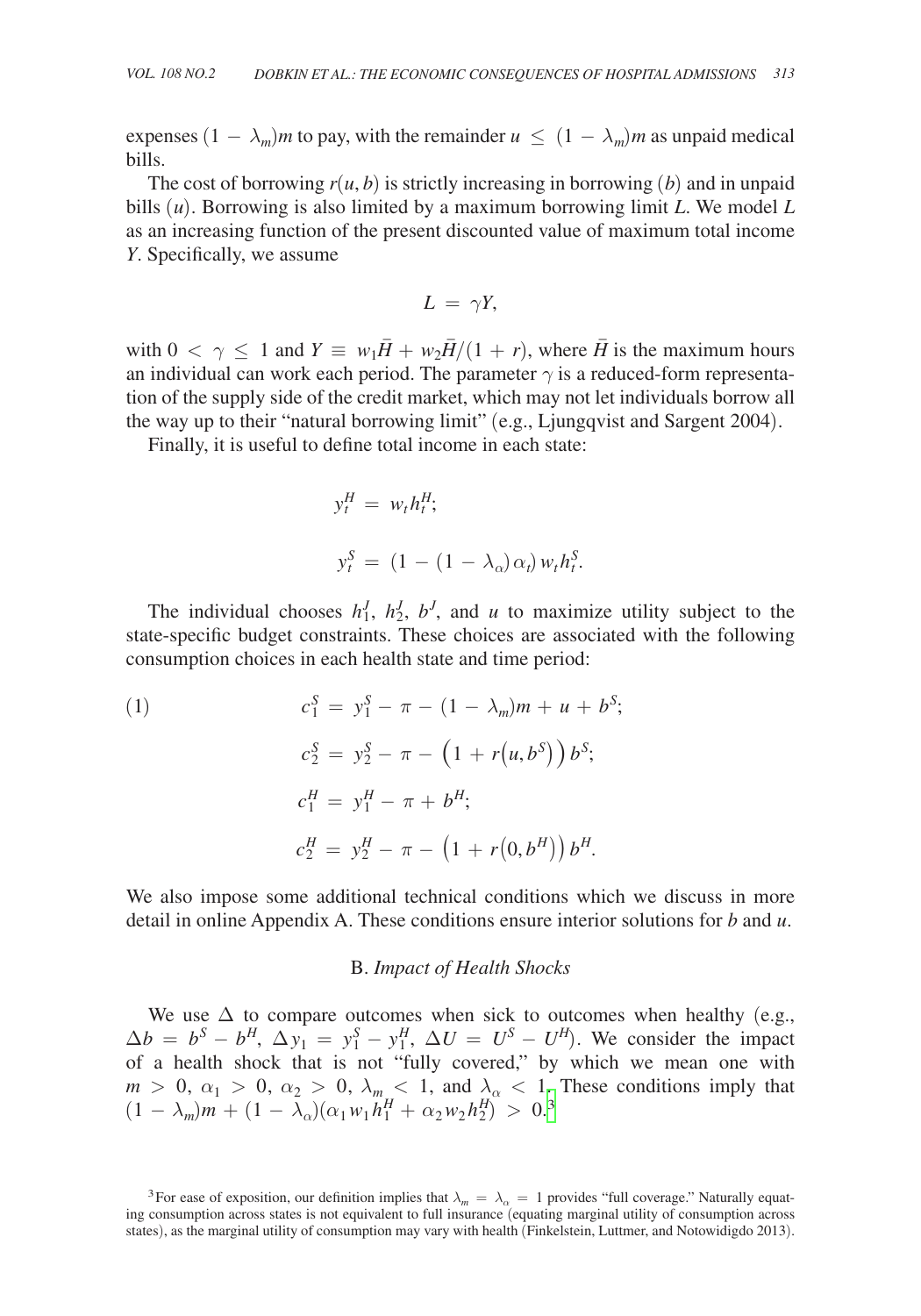PROPOSITION 1: *A health shock that is not fully covered generates*  $\Delta c_1 < 0$ ,  $\Delta c_2 < 0$ ,  $\Delta U < 0$ , and  $\Delta u > 0$ ; the signs of  $\Delta b$ ,  $\Delta r$ ,  $\Delta L$ ,  $\Delta y_1$ , and  $\Delta y_2$  are *ambiguous, but*  $\Delta b \neq 0$  *and/or*  $\Delta r \neq 0$  *and/or*  $\Delta L \neq 0$  *and/or*  $\Delta y_1 \neq 0$ *and*/*or*  $\Delta y_2 \neq 0$  *reject full coverage.* ■

# PROOF:

See online Appendix A.

Proposition 1 says that individuals who experience a health shock that is not fully covered will experience a decline in utility and consumption when sick; this is an intuitive result based on objects we do not directly observe. More usefully, Proposition 1 says that we can reject the null of full coverage through changes in outcomes we can observe or proxy for: income  $(y_1$  and  $y_2)$ , credit limits  $(L)$ , borrowing (*b*), unpaid medical bills (*u*), and interest rates (*r*). A change in any of these outcomes following a health shock implies a rejection of full coverage because with full coverage ( $\lambda_m = \lambda_\alpha = 1$ ), health shocks do not change either the level or time profile of wages or lifetime resources, and hence do not change labor supply choices, income, borrowing behavior, borrowing costs, or unpaid bills.

Without full coverage, unpaid bills increase; they are (mechanically) zero when healthy and will be strictly positive when sick. While interest rates are increasing in *u*, the effect on interest rates is ambiguous because  $\Delta b$  is ambiguous and *r* depends on both *u* and *b*. The change in borrowing limits  $(\Delta L)$  is also ambiguous because Δ*r* is ambiguous.

More interestingly, Proposition 1 says that the sign of the impact of a health shock on borrowing and on earnings is a priori ambiguous. The intuition for why Δ*b* could be of either sign without full coverage is more easily seen in an alternative simplified setting in which individuals cannot forgo paying medical bills (i.e.,  $u = 0$ ), interest rates are exogenously fixed at the discount rate  $(r = \delta)$ , there are no insurance premiums ( $\pi = 0$ ), and the borrowing limit is equal to available income  $(\gamma = 1)$ . In this simplified case, solving the agent's optimization problem yields the following closed-form expression for the change in borrowing (see online Appendix A for derivation):

A for derivation):  
\n(2) 
$$
\Delta b = \frac{1}{1 + (1 + r)} \Big( \underbrace{(\Delta y_2 - \Delta y_1)}_{Relative \, change \, in \, income} + \underbrace{(1 - \lambda_m)m}_{Uninsured \, medical \, expenses} \Big).
$$

Equation (2) shows that the sign of  $\Delta b$  depends on the importance of the uninsured medical cost shock,  $(1 - \lambda_m)m$ , compared to the relative income change,  $(\Delta y_2 - \Delta y_1)$ . Increases in out-of-pocket medical spending tend to increase borrowing, while declines in future income tend to decrease borrowing. Thus, borrowing is more likely to decline following a health shock when uninsured wage shocks are more important relative to uninsured medical cost shocks, and when the resultant income decline grows over time. Indeed, if the health event only creates an uninsured medical cost shock (i.e.,  $m > 0$ ,  $\lambda_m < 1$ , and  $\alpha_1 = \alpha_2 = 0$ ), this will increase borrowing  $(\Delta b > 0)$  because the individual will borrow from the future to smooth consumption across the two periods when faced with uninsured medical expenses in period 1. For borrowing to decline following a health shock, the income decline needs to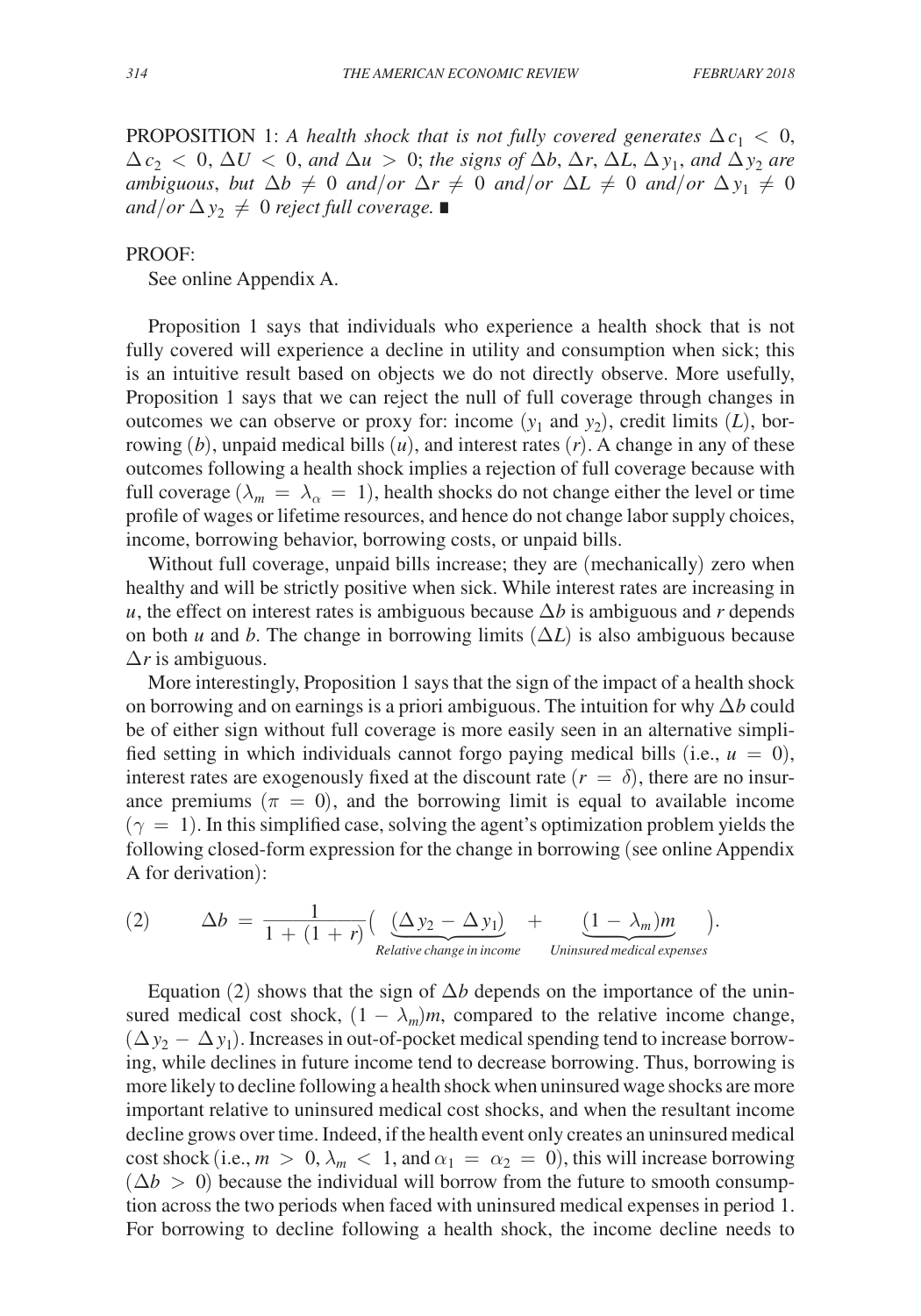be larger in later relative to earlier periods, so that the individual now wants to move consumption to later periods. Evidence of the impact of the health shock on borrowing will therefore complement our direct estimates of the impact of the health shock on out-of-pocket medical spending and income.

The intuition behind the ambiguous sign of  $\Delta y_1$  and  $\Delta y_2$  is similar. The health shock is both a negative shock to unearned income (uninsured medical expenses) and a negative shock to the wage in each period. If the health shock is primarily a medical expenses shock, then the negative wealth effect will tend to increase hours and (if wages don't change by very much) this will increase total labor income. Alternatively, if out-of-pocket medical expenses are small and wages are reduced by a lot, then this will decrease total labor income, although hours can either increase or decrease depending on the relative importance of income and substitution effects in labor supply in response to a health shock. We describe this trade-off more formally in online Appendix A.

## **II. Data and Empirical Framework**

# A. *Data*

We analyze the impact of hospital admissions as the empirical analog of the "adverse health shock" in the model. We focus on hospital admissions because they are large expenses, relatively common, measurable, and likely unanticipated (although in recognition of the fact that not all hospital admissions are unanticipated, we report robustness results in which we limit to subsets of hospital admissions that are more likely to be unanticipated). Naturally, they are a subset of health shocks: for example, an unexpected cancer diagnosis based on outpatient screening could generate substantial spending without necessarily generating an inpatient hospital admission, and discrete health shocks are themselves only a subset of adverse health events, which include the slow onset and worsening of chronic conditions. We return to this in Section VD when we calibrate the implications of our findings for the likely total magnitude of "medical bankruptcies."

Our analysis uses two complementary datasets to analyze many of the outcomes in Proposition 1. We analyze 11 biannual survey waves from 1992 through 2012 of the Health and Retirement Study (HRS), a nationally representative panel survey of the elderly and near-elderly in the United States. We also analyze a sample of individuals discharged from hospitals in California between 2003 and 2007 whom we linked to their January credit reports for 2002–2011; we also link these individuals to information on all of their California hospitalizations between 2000 and 2010 and to mortality data (both in and out of hospital) from California vital statistics through 2010.<sup>[4](#page-7-0)</sup> For confidentiality reasons, all of the analyses using California discharge data were conducted on a non-networked computer in the Sacramento office of California's Office of Statewide Health Planning and Development (OSHPD).

We provide a brief overview of the sample definition and key variables here. Online Appendix B provides considerably more detail.

<span id="page-7-0"></span><sup>4</sup>To ensure sufficient sample sizes for important subsamples, we oversampled certain types of admissions. In all of our analyses, we weight each individual by the inverse of their probability of being sampled.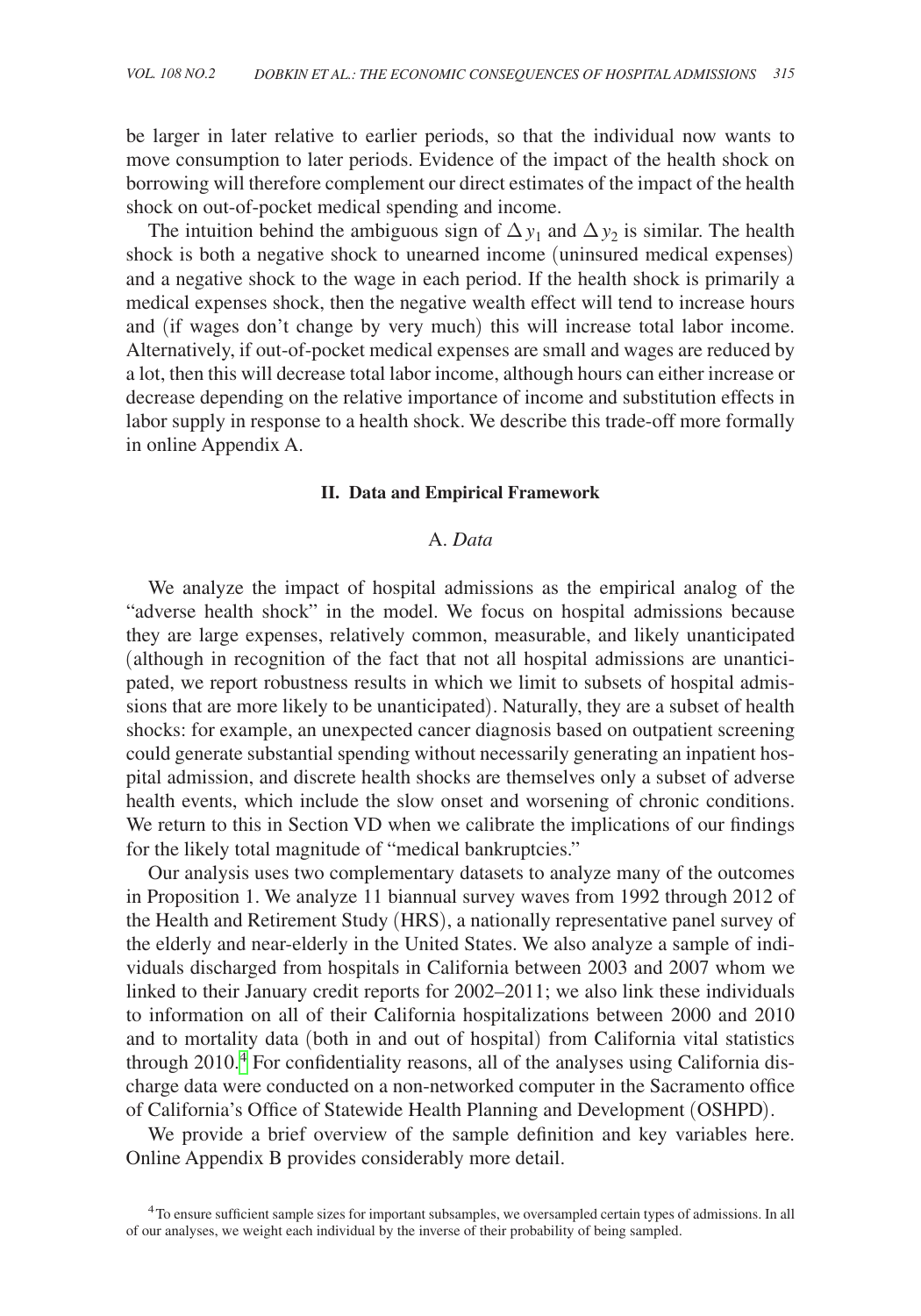*Analysis Samples.—*In both datasets, to try to focus on health "shocks" we restrict attention to non-pregnancy-related hospital admissions for individuals who have not had a recent hospital admission. In the HRS, we identify the survey wave in which the individual first reports having had a hospital admission over the last two years (hereafter, the "index" admission), and require that we observe the individual in the previous biannual interview without reporting an admission over the last two years. Therefore, the index hospital admission on average represents the first hospital admission in at least three years. In the California discharge data, we restrict attention to individuals who have not had a prior hospital admission in the three years preceding their index admission, and exclude pregnancy-related admissions from the analysis.

Our primary focus is on non-elderly adults with health insurance who had a hospital admission. In the HRS, individuals from our non-elderly sample are 50–59 at admission; in the credit report analysis, they are 25–64 at admission. We define an individual in the HRS as "insured" if she reports having private insurance or Medicaid in the interview prior to the one where she reports the index admission. In the California discharge data, we define an individual as "insured" if her primary payer for the index admission is private insurance or Medicaid. In both datasets, we exclude the approximately 15 percent of non-elderly adults on Medicare because the majority are disabled and therefore presumably have already had an "adverse health event." Our baseline sample consists of approximately 2,700 insured adults ages 50–59 at the time of hospitalization in the HRS and 380,000 insured adults ages 25–64 at the time of hospitalization in the credit report data. Throughout we refer to these two groups as the "non-elderly insured."

We supplement our primary analysis with additional populations that provide informative contrasts. In the HRS, we report a parallel set of analyses for approximately 1,600 non-elderly adults with health insurance ages 60–64 at the time of admission; unlike our primary sample, these individuals are age-eligible for Social Security Retirement Income during the 3 years post-admission that we focus on. In both datasets, we report a parallel set of analyses for the elderly (65 and older), analyzing about 5,800 individuals in the HRS and about 400,000 in the credit report data. Finally, in the credit report data we analyze about 150,000 uninsured non-elderly adults with a hospitalization; these are individuals ages 25–64 at admission whose "expected source of payment" is "self-pay." There is insufficient sample size for analysis of uninsured non-elderly adults in the HRS.

**Summary Statistics:** [Table 1](#page-9-0) presents some basic summary statistics for our primary analysis samples in the HRS and the credit report data; online Appendix Tables 4, 13, and 14 provide additional detail on how sample characteristics are affected by our sample exclusions, as well as summary statistics for the additional populations analyzed. Naturally, the average age at admission for the non-elderly insured is higher in the HRS sample in column 1 (56) than in the credit report sample in column 2 (49). Importantly for interpreting the empirical findings, insurance status is persistent post-admission for the non-elderly insured.

We gain additional insight into the nature of the hospital admissions for insured non-elderly adults through the California discharge data linked to the credit report sample in column 2. We see that 85 percent of admissions are privately insured,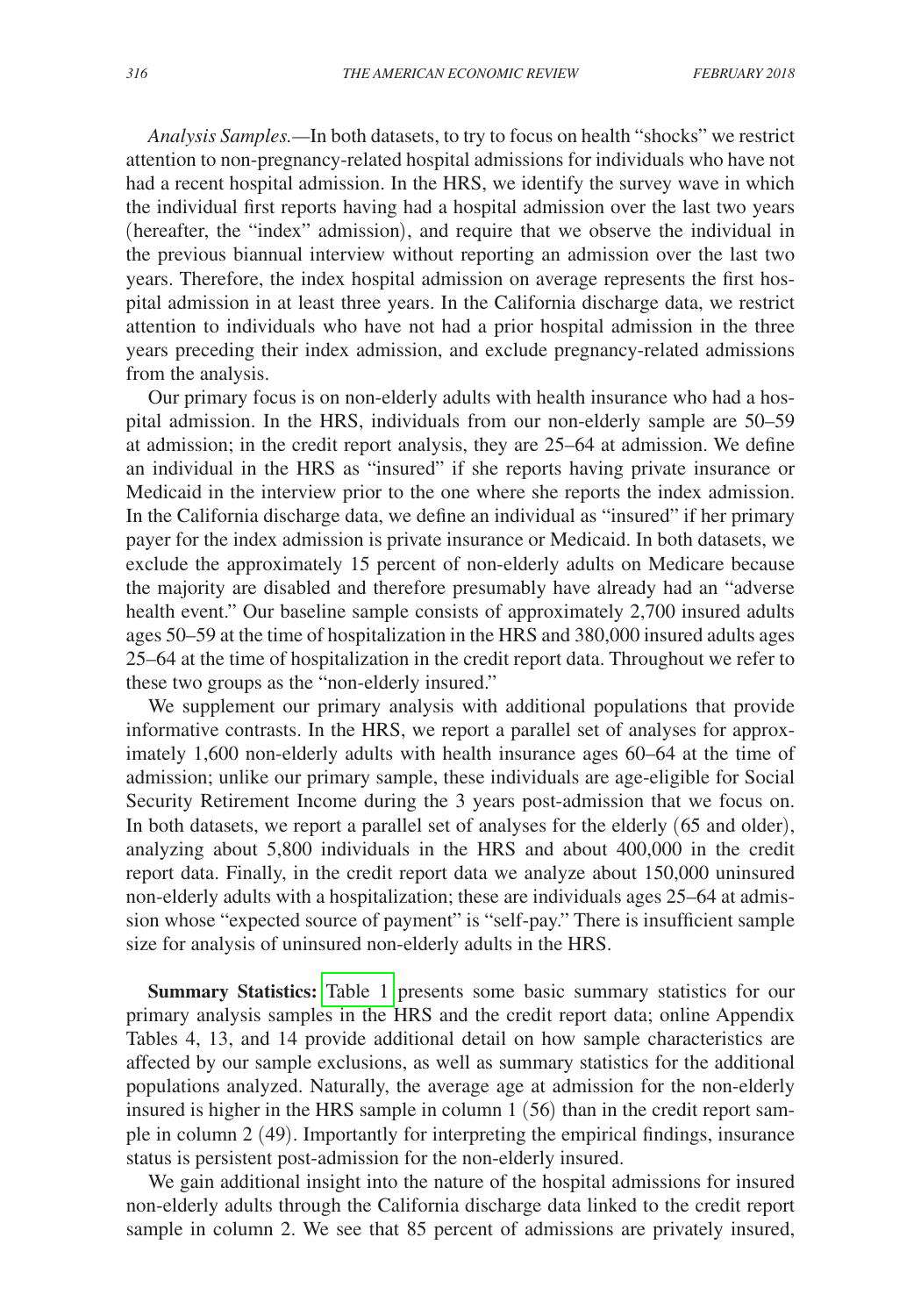<span id="page-9-0"></span>

|                                                     | <b>HRS</b>    | Credit report sample |
|-----------------------------------------------------|---------------|----------------------|
|                                                     | Ages 50 to 59 | Ages 25 to 64        |
|                                                     | (1)           | (2)                  |
| Panel A. Demographics                               |               |                      |
| Age at admission                                    | 55.6          | 48.5                 |
| Male                                                | 47.6          | 45.1                 |
| Year of admission                                   | 2002.3        | 2005.0               |
| Has spouse in survey wave preceding hospitalization | 77.2          | n/a                  |
| Panel B. Race/ethnicity                             |               |                      |
| Hispanic <sup>a</sup>                               | 5.0           | 18.0                 |
| <b>Black</b>                                        | 9.7           | 7.9                  |
| White                                               | 85.2          | 63.0                 |
| Other race                                          | 5.0           | 11.0                 |
| Panel C. Index hospitalization                      |               |                      |
| Length of stay (days)                               | n/a           | 4.1                  |
| Hospital list charges $(\$)^b$                      | n/a           | 45,580               |
|                                                     |               | (189, 598)           |
| Medicaid                                            | 5.9           | 13.7                 |
| Private                                             | 94.1          | 86.3                 |
| Hospital nonprofit                                  | n/a           | 74.4                 |
| Hospital for profit                                 | n/a           | 16.3                 |
| Hospital public                                     | n/a           | 9.4                  |
| Admitted through emergency department               | n/a           | 47.9                 |
| Panel D. Subsequent outcomes <sup>c</sup>           |               |                      |
| Readmitted to hospital within 12 months             | 23.7          | 20.4                 |
| Readmitted to hospital within 48/36 months          | 36.7          | 36.0                 |
| Died within 12 months                               | $\Omega$      | 3.2                  |
| Died within 48 months                               | n/a           | 6.3                  |
| Insured within 12 months <sup>d</sup>               | 92.7          | 97.6                 |
| Insured within $48/36$ months <sup>d</sup>          | 91.8          | 96.6                 |
| <b>Individuals</b>                                  | 2,732         | 378,190              |

Table 1—Sample Characteristics for the Non-Elderly Insured

*Notes:* Age is defined at admission; non-elderly are 50–59 in HRS and 25–64 in credit reports. Insurance status is defined at the index admission for the credit report sample and in the survey wave preceding the wave which reports the index admission for the HRS sample. "Insured" denotes coverage by Medicaid or private insurance. All proportions are multiplied by 100 and the analysis is weighted to adjust for oversampling of some groups for the credit report sample and using survey weights for the HRS sample. All hospitalizations that are pregnancy related ( $MDC = 14$ ) have been dropped from the credit report sample. All means are listed in per-<br>cents unless otherwise noted, except for age and year of admission.

- <sup>a</sup>In the credit report sample, Black, White, other race, and Hispanic are mutually exclusive; in the HRS, "Hispanic" is asked separately from race.
- <sup>b</sup> Charges are summed and insurance type is averaged (weighted by length of stay) for people who have a single hospitalization spread across more than one unit in a hospital or more than one hospital. The standard deviation is in parentheses.
- <sup>c</sup>In the HRS, survey waves are two years apart so we assume the index hospital admission occurs one year prior to its report. Subsequent outcomes 12 months later are therefore measured based on the survey wave reporting the index hospital admission and for 36 months later we use the survey wave subsequent to the one that reports the index admission. In the credit report data we measure outcomes 12 and 48 months later. In the HRS, mortality is mechanically zero 12 months post admission, and thus the sample conditions on survival to the next survey.

<sup>d</sup>Subsequent insurance status for the credit report sample is defined only if they are readmitted to the hospital.

three-quarters are admitted to a nonprofit hospital, and about one-half are admitted through the Emergency Department. The two most common reasons for the index admission (each of which are about 15 percent of admissions) are circulatory system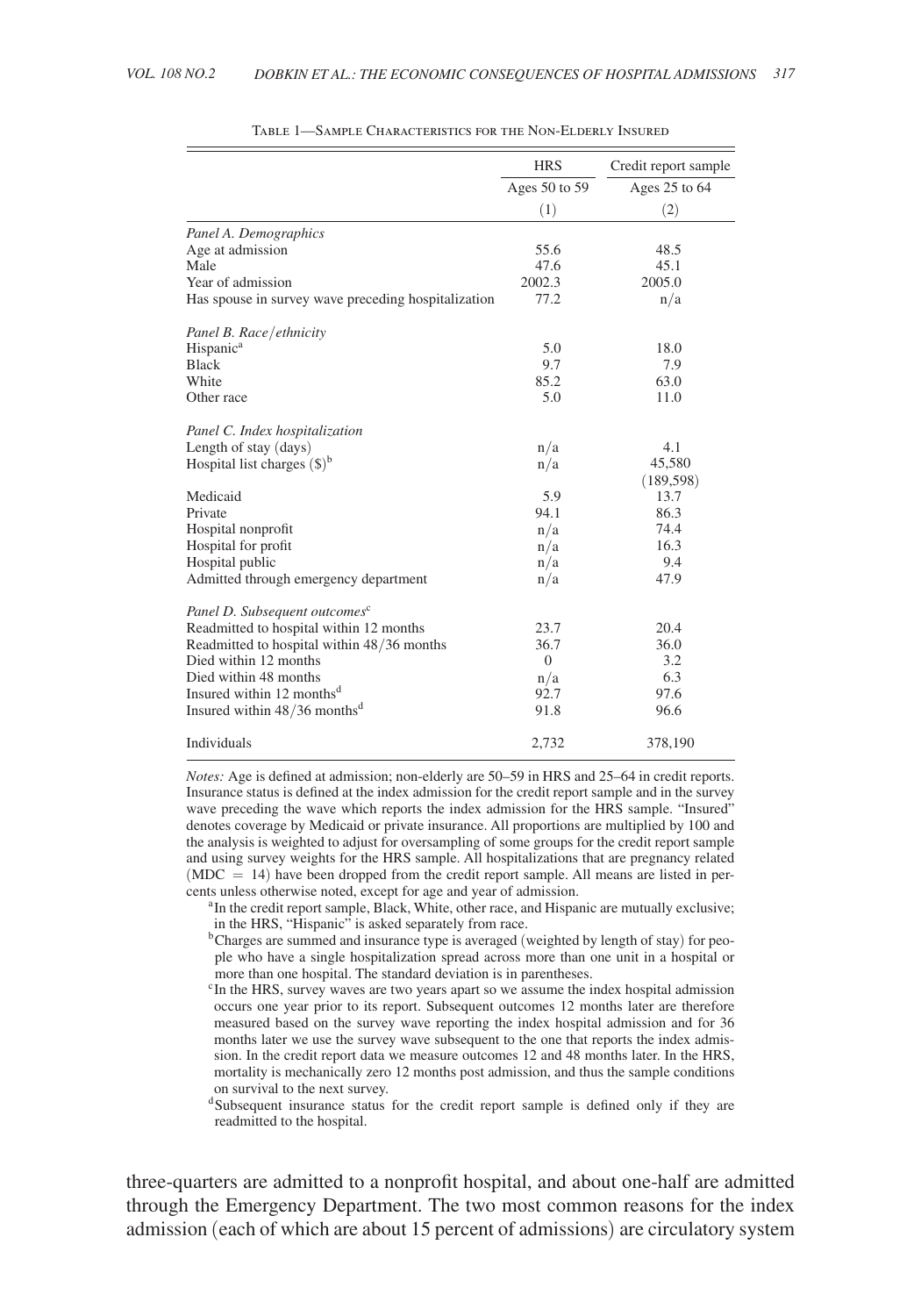and musculoskeletal conditions (see online Appendix Table 14). The index hospital admission lasts an average of 4 days and incurs about \$46,000 in list charges (which are notoriously higher than actual payments and thought to be significantly higher than actual costs). The index admission is also associated with subsequent additional health care utilization: one-fifth are readmitted to the hospital within 12 months and 36 percent are readmitted within 48 months (see online Appendix Table 13). They are also likely to incur associated non-hospital medical expenses. Our estimates from the Medical Expenditure Panel Survey (MEPS) suggest total medical payments in the 12 months post-admission of about \$19,000, of which \$11,000 reflect the index admission, \$3,200 reflect non-inpatient medical expenses, and the remainder reflect payments from readmissions; see online Appendix B.3 (and online Appendix Table 37) for more details.

*Key Outcomes.—*We use the HRS to analyze the impact of a hospital admission on out-of-pocket medical spending  $((1 - \lambda_m)m - u)$ , earnings  $(w_t h_t)$ , income  $(y_t)$ , and several potential sources of earnings insurance  $(\lambda_{\alpha})$ , specifically spousal earnings and social insurance programs (unemployment insurance and various Social Security programs). [5](#page-10-0) All outcomes are derived from self-reports. We use the CPI to adjust all dollar amounts to 2005 levels (the midpoint of the credit report data) and censor all outcomes at the 99.95th percentile.

We use the credit report data to analyze the remaining key outcomes in the model: unpaid medical bills  $(u)$ , borrowing  $(b)$ , borrowing limits  $(L)$ , and borrowing costs (*r*). All of these measures are stocks, and are at the individual, rather than house-hold, level.<sup>[6](#page-10-1)</sup> Once again, we censor all the continuous outcomes at the 99.95th percentile to purge the data of extreme outliers.

Our main measures of unpaid bills (*u*) come from collections: unpaid bills that have been sent to collection agencies for recovery attempts. We analyze both the "number of collections to date" (starting from 2002) and current unpaid collection balances. We are able to observe medical and nonmedical collection balances separately starting in 2005. We also analyze consumer bankruptcy: specifically, whether the individual has filed for consumer bankruptcy at any point back to 2002. This may be viewed as an extreme form of unpaid bills.<sup>[7](#page-10-2)</sup>

We analyze two measures of borrowing (*b*). Our primary measure ("credit card balances") is total revolving account balances, summed over all open revolving credit accounts the individual may have. We focus on revolving credit because we suspect it corresponds most closely to the function of  $b$  in the model; that is, the source of the marginal dollar borrowed in response to a health event. We also analyze balances for automobile installment loans, which are another major source of loans and may also be a proxy for motor vehicle consumption (e.g., Agarwal et al. 2015).

Finally, we analyze two components of "access to credit": borrowing limits (*L*), and interest rates (*r*). We proxy for total borrowing limits (*L*) based on the

<span id="page-10-0"></span><sup>5</sup>There is insufficient sample to analyze consumption in the HRS, which is measured for only a small subset of individuals and survey waves.<br><sup>6</sup>We are unable to identify or link spouses in either the hospital data or the credit report data.

<span id="page-10-2"></span><span id="page-10-1"></span>

<sup>7</sup>We informally interpret consumer bankruptcy as an extreme case of "unpaid bills." For a formal model of personal bankruptcy, see Wang and White (2000).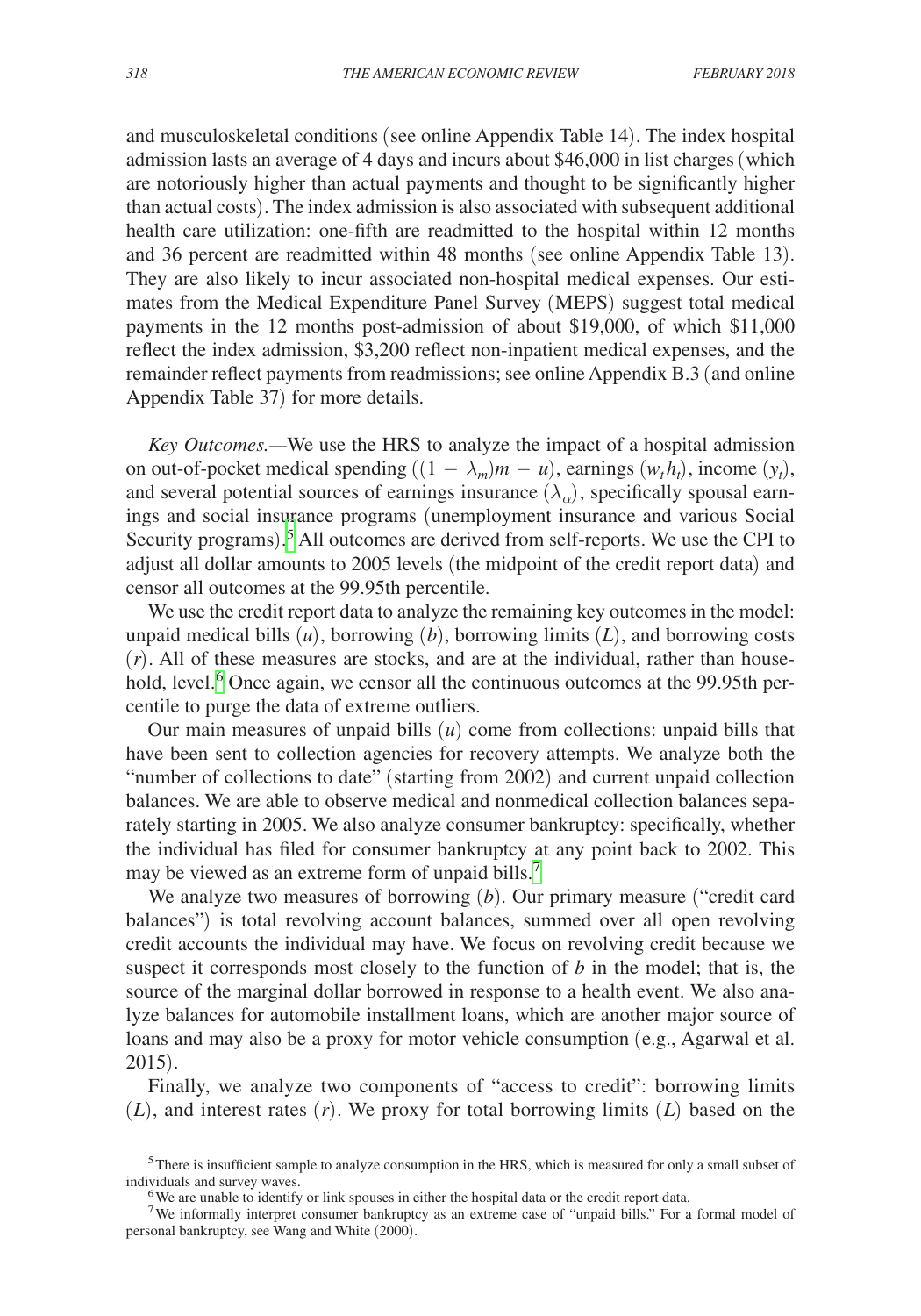individual's total credit limit across all open revolving accounts. We use the individual's credit score to proxy for the interest rate (*r*) faced by individuals. Credit scores are well-known determinants of individual borrowing costs (e.g., Einav, Jenkins, and Levin 2013; Agarwal et al. forthcoming; Han, Keys, and Li 2015), with higher credit scores corresponding to lower *r*. We analyze the VantageScore 2.0 credit scores, which range from a worst possible score of 501 to a best possible score of 990.

# B. *Econometric Models*

We estimate both nonparametric and parametric event study models. The details naturally differ slightly across the two datasets. In particular, in the HRS we analyze biannual survey data while in the credit report data we analyze the annual outcome data in terms of months relative to admission. At a broad level, however, they are quite similar.

*Nonparametric Event Study.—*We analyze the coefficients on various indicator variables for time relative to the event ("relative time"). The primary advantage of this nonparametric event study is that it allows us to visually (and flexibly) assess the pattern of outcomes relative to the date of hospitalization. The basic nonparametric event study specification takes the form

(3) 
$$
y_{it} = \gamma_t + X_{it} \alpha + \sum_{r=S}^{-2} \mu_r + \sum_{r=0}^{F} \mu_r + \varepsilon_{it},
$$

where  $\gamma_t$  are coefficients on calendar time fixed effects,  $X_{it}$  represents a vector of other potential control variables, and  $\mu_r$  are coefficients on indicators for time relative to the hospital admission. All analyses allow for an arbitrary variancecovariance matrix at the individual level and include the relevant sample weights. The key coefficients of interest are the pattern on the  $\mu_r$ s which estimate the outcome at a given *r* relative to the omitted category  $\mu_{-1}$ .

**HRS Specification:** In the biannual HRS data, event time *r* refers to the survey wave relative to the survey wave in which the index hospital admission is reported to have occurred in the last two years  $(r = 0)$ . The  $r = 0$  interview therefore occurs, on average, one year after the index admission. We analyze up to three waves prior to the index admission  $(S = -3)$  and three waves after the index admission  $(F = 3)$ ; the omitted category  $(\mu_{-1})$  reflects an interview conducted, on average, one year prior to the index admission. Our baseline specification includes biannual survey wave indicators that control for calendar time  $(\gamma_t)$  and, as additional covariates  $(X_{it})$ , a series of "HRS cohort"-by-wave dummies, because of the changes in sample composition over time as the HRS added additional birth cohorts for study (see online Appendix B.1.1 for details). In the robustness analysis we also show results with individual fixed effects.

**Credit Report Specification:** In the annual credit report data, we observe each individual's credit report outcomes in January of each year. However, because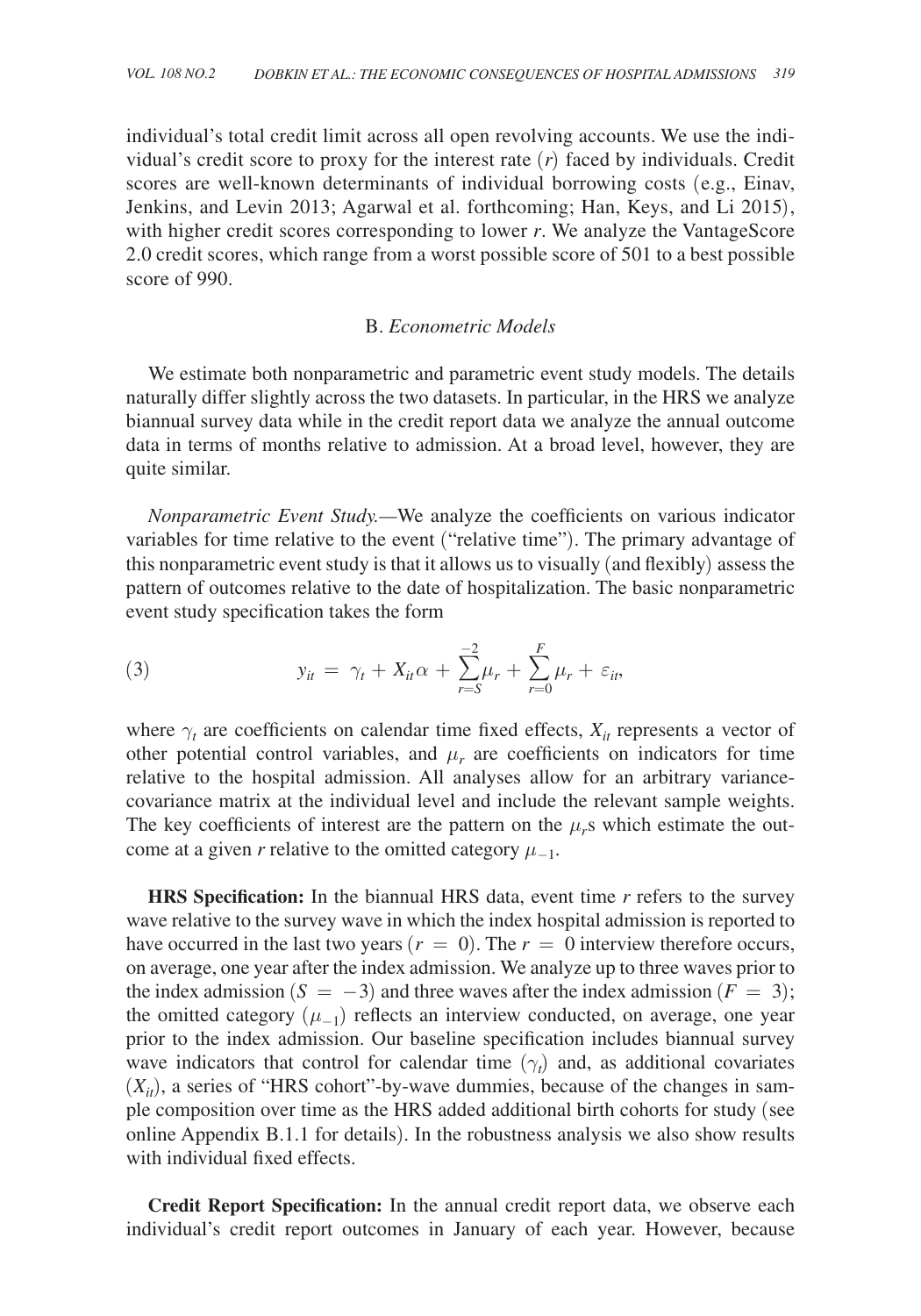individuals are admitted to the hospital in different months within the year, we can define event time *r* as the number of *months* relative to the hospital admission (which occurs at  $r = 0$ ). Our baseline specification limits the sample to relative months  $-47$  (*S* =  $-47$ ) through 72 (*F* = 72). The omitted category ( $\mu_{-1}$ ) is the month prior to hospitalization. The  $\gamma_t$  are coefficients on calendar year fixed effects, and there are no additional covariates  $(X_{it})$  in the baseline specification. Because this is a slightly nonstandard setup (involving monthly analysis of annual data), we discuss the specification and identification of the parameters in more detail in online Appendix D; we also describe there the additional normalizations required when we include individual fixed effects in some of the robustness analysis.

**Interpretation:** To interpret the nonparametric event study coefficients on indicators for time after the hospital admission in equation (3) as the causal effect of the admission would require the identifying assumption that, conditional on having a hospital admission during our observation window and the included controls, the timing of the admission is uncorrelated with the outcome. Among other things, an admission that is preceded by deteriorating health, or an admission caused by the adverse health effects of job loss would violate this assumption.

A priori, there is reason to be concerned about such threats. For example, there is evidence that job loss can produce adverse health outcomes (e.g., Sullivan and von Wachter 2009; Black, Devereux, and Salvanes 2015), suggesting a potential confounding interpretation. Likewise, it seems plausible that some hospital admissions are not completely unanticipated; for example, Nielsen (2016) shows in Danish data that deteriorations in self-reported health can predict future hospital admissions. Our restriction to individuals experiencing their first hospitalization in the last three years is designed to reduce, but cannot eliminate, the chance that individuals are on a downward trend prior to the hospitalization.

The nonparametric event study in equation (3) allows us to examine patterns in outcomes in the months leading up to the hospitalization. Not surprisingly, given the types of concerns we suggested, there is sometimes evidence of secular trends in outcomes prior to the hospital admission. The relatively sharp timing of the event and high frequency measurement of outcomes (particularly in the credit report data) allow us to visually and informally assess whether outcomes appear to change sharply around the event. It also guides our formulation of the parametric event studies that deliver our main estimates.

*Parametric Event Study.*—We use the parametric event study to summarize the magnitude of estimated effects and their statistical significance. Our choice of functional form is guided by the patterns seen in the nonparametric event studies. In the figures below, we superimpose the estimated parametric event study on the nonparametric event study coefficients which allows for a visual assessment of our parametric assumptions.

**HRS Specification:** In the HRS, our baseline specification is

(4) 
$$
y_{it} = \gamma'_t + X_{it}\alpha' + \delta r + \sum_{r=0}^3 \mu'_r + \varepsilon'_{it}.
$$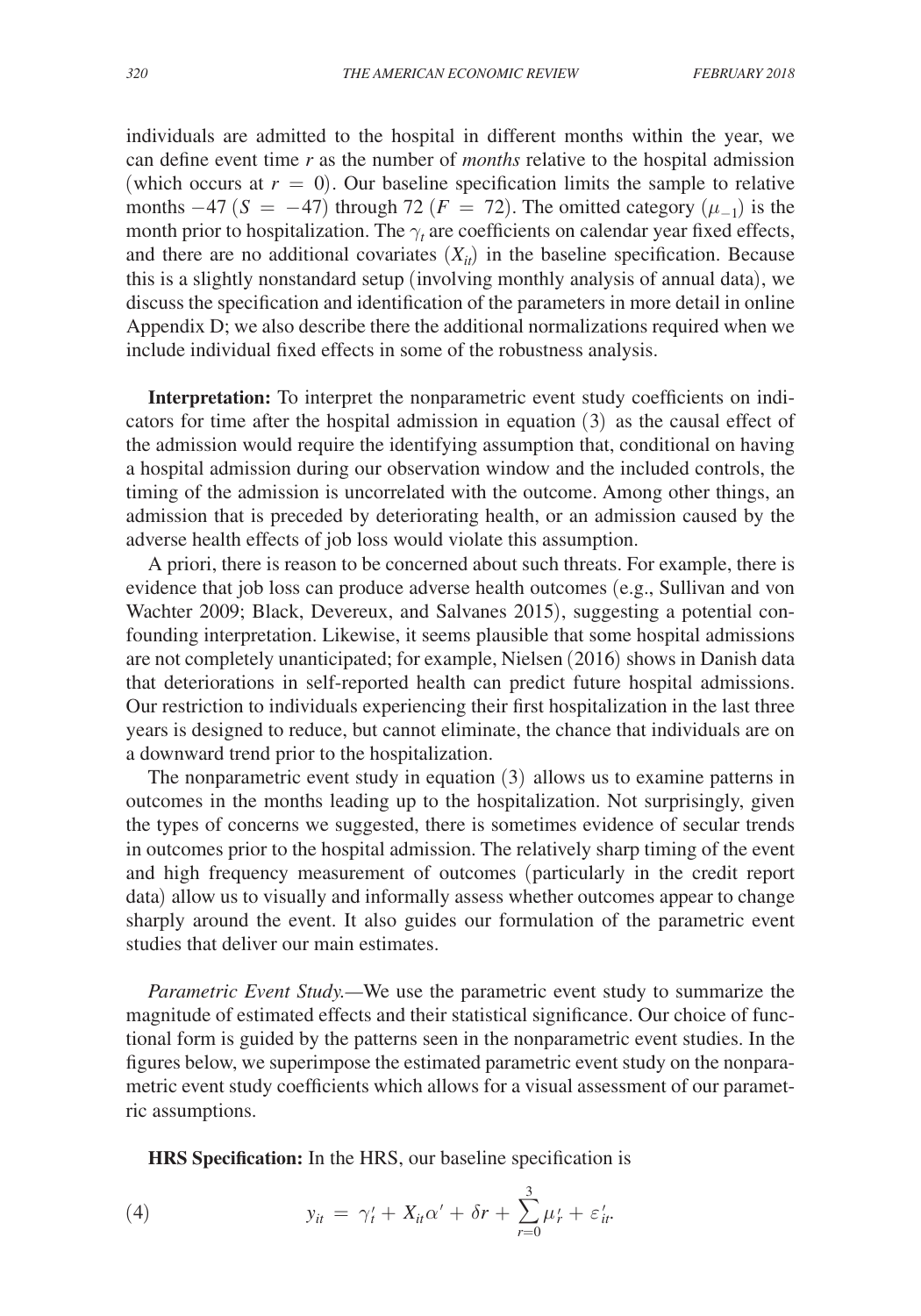Equation  $(4)$  allows for a linear pretrend in event time  $r$  (i.e., between biannual waves of the HRS). The key coefficients of interest, the  $\mu$ <sup>r</sup><sub>i</sub>s, show the change in outcome following an index admission relative to any preexisting linear trend  $(\delta)$ . As before, we include "HRS cohort"-by-wave dummies as additional covariates  $(in X_{it}).$ 

**Credit Report Specification:** In the higher-frequency credit report data, we again allow for a linear pretrend in event time *r* (now months relative to admission), and we now impose a cubic spline in post-admission event time:

(5) 
$$
y_{it} = \gamma''_t + \beta_1 r + \beta_2 r^2 \{r > 0\} + \beta_3 r^3 \{r > 0\} + \beta_4 (r - 12)^3 \{r > 12\} + \beta_5 (r - 24)^3 \{r > 24\} + \varepsilon''_u.
$$

Equation (5) allows for the second and third derivative of the relationship between outcome and event time to change after the event  $(r > 0)$ , and for the third derivative to change further 12 months after the event  $(r > 12)$  and 24 months after the event ( $r > 24$ ). The key coefficients of interest,  $\beta_2$  through  $\beta_5$ , allow us to summarize the change in outcome following an index admission relative to any preexisting linear trend  $(\beta_1)$ .

**Interpretation:** The parametric event studies in equations (4) and (5) allow for a linear trend in event time. The choice of the linear trend was motivated by the results from the nonparametric event studies which, as we will see in the results below, suggest that a linear trend captures any secular trends quite well. For the parametric event study, the identifying assumption is that, conditional on having a hospital admission and the included controls, the timing of the admission is uncorrelated with deviations of the outcome from a linear trend in event time. This assumption still requires that there are no factors correlated with  $y_{it}$  that, conditional on the included controls, occur contemporaneously with the hospital admission—such as a job loss that simultaneously produces a hospital admission.

#### **III. Impacts on Out-of-Pocket Medical Expenses and Income**

## A. *Main Results*

[Figure 1](#page-14-0) shows the impact of hospital admissions for insured non-elderly adults ages 50–59 at admission on out-of-pocket spending, employment, earnings, spousal earnings, government transfers, and total household income in the HRS. For each outcome, we plot the estimated coefficients on event time  $(\mu, s)$  from the nonparametric event study regression (equation (3)), and the estimated pre-admission linear relationship between outcome and event time  $(\delta)$  from the parametric event study regression (equation (4)). Recall that survey waves are two years apart and that, on average, the hospital admission occurs one year prior to the "wave 0" interview. Out-of-pocket spending is reported for the last two years, employment (defined as "working part- or full-time") is reported as of the time of interview, and earnings, government transfers, and income are reported for the calendar year prior to the interview.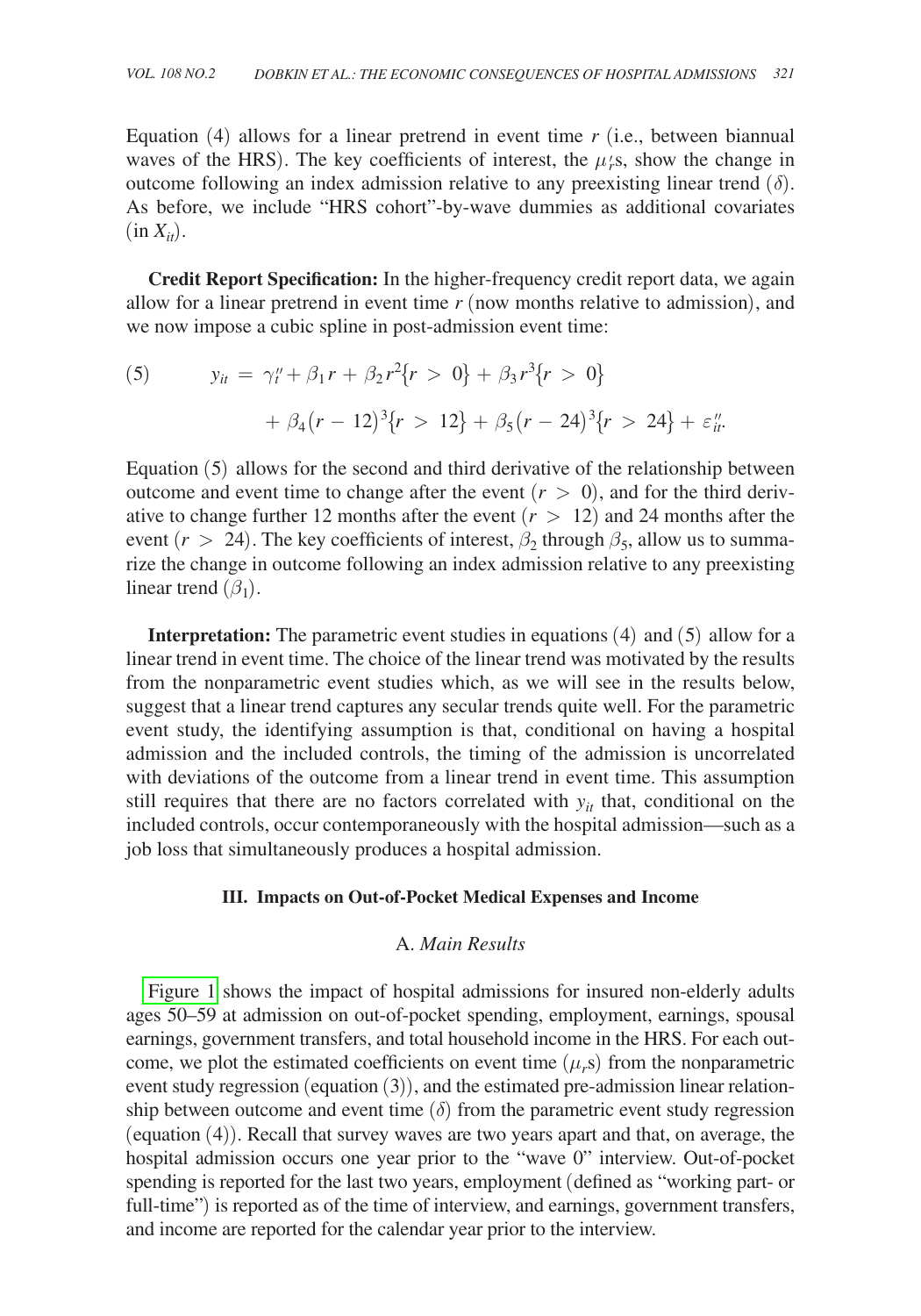

Figure 1. Impact of Hospitalization for the Non-Elderly Insured (*Ages 50 to 59*) in the HRS

*Notes:* The sample is the non-elderly insured (see Table 1, column 1). The points in each figure represent the estimated effects of event time (i.e., the  $\mu_r$ s from the nonparametric event study in equation (3)), with the survey wave reporting the hospitalization normalized to zero. Survey waves are biannual; we assume the hospitalization occurs halfway between survey waves (12 months prior to survey wave 0) on average. The hollow circles present the 95 percent confidence intervals. The dashed line represents the estimated pre-admission linear relationship between outcome and event time from the parametric event study in equation (4) with the level normalized to match the nonparametric estimates. All estimates are weighted using survey weights.

Because of the survey design, it is not straightforward to read the time pattern of the impact of hospital admissions directly off of the event study coefficients in Figure 1. Roughly speaking, to make comparisons of the nonparametric estimates at different post-admission years, the estimates in the survey wave reporting the hospital admission (wave 0) should be doubled. We calculate implied effects at different time periods post-admission more formally based on the parametric event study coefficients

<span id="page-14-0"></span>Panel A. Out-of-pocket medical spending

Panel B. Working part- or full-time

10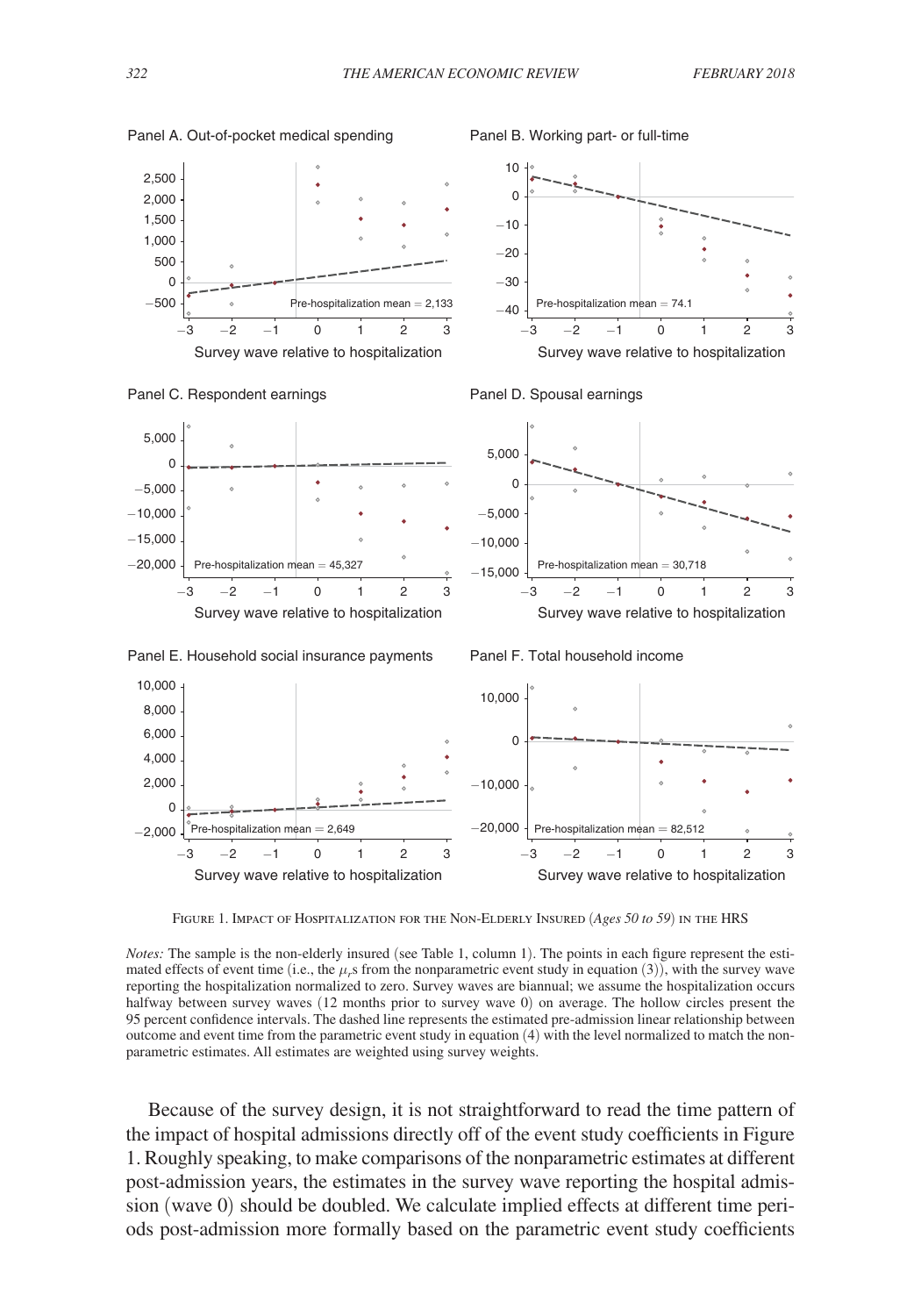|                                                        | Out-of-pocket<br>medical<br>spending<br>(1) | Working<br>part- or<br>full-time<br>(2) | Respondent<br>earnings<br>(3)  | Spousal<br>earnings<br>$\left( 4\right)$ | Household<br>social insurance<br>payments<br>(5) | Total house-<br>hold income <sup>b</sup><br>(6) |
|--------------------------------------------------------|---------------------------------------------|-----------------------------------------|--------------------------------|------------------------------------------|--------------------------------------------------|-------------------------------------------------|
| 12-month effect <sup>a</sup>                           | 3,275                                       | $-8.88$                                 | $-6,445$                       | $-444$                                   | 503                                              | $-8,443$                                        |
|                                                        | (373)                                       | (1.83)                                  | (4,024)                        | (3,851)                                  | (379)                                            | (6, 857)                                        |
|                                                        | $\leq 0.001$                                | $\approx 0.001$                         | [0.11]                         | [0.91]                                   | [0.18]                                           | [0.22]                                          |
| Effect at 36 months <sup>a</sup>                       | 1,011                                       | $-11.1$                                 | $-11,071$                      | 1,588                                    | 1,261                                            | $-7,890$                                        |
|                                                        | (371)                                       | (2.31)                                  | (3, 475)                       | (3,110)                                  | (411)                                            | (5,527)                                         |
|                                                        | [0.0065]                                    | $\approx 0.001$                         | [0.0014]                       | [0.61]                                   | [0.0022]                                         | [0.15]                                          |
| Average annual effect over<br>$36$ months <sup>a</sup> | 1,429<br>(202)<br>$\leq 0.001$              | $-9.99$<br>(1.85)<br>$\approx 0.001$    | $-8,753$<br>(3, 415)<br>[0.01] | 572<br>(3, 114)<br>[0.85]                | 881<br>(338)<br>[0.009]                          | $-8,161$<br>(5,709)<br>[0.15]                   |
| Pre-hospitalization mean                               | 2,133                                       | 74.1                                    | 45,327                         | 30.718                                   | 2,649                                            | 82,512                                          |
| Number of individuals                                  | 2,732                                       | 2,732                                   | 2,732                          | 2,732                                    | 2,732                                            | 2,732                                           |
| <b>Observations</b>                                    | 13,286                                      | 13,286                                  | 13,286                         | 13,286                                   | 13,286                                           | 13,286                                          |

Table 2—Impact of Hospitalization on the Non-Elderly Insured (*Ages 50 to 59*) in the HRS

*Notes:* Sample is the non-elderly insured (see Table 1, column 1) in the HRS. All columns report effects based on OLS estimates of equation (4). Pre-hospitalization means are calculated using the survey wave preceding the hospitalization. Standard errors (clustered on the individual) are in parentheses and *p*-values are in brackets. All esti-

<sup>a</sup> All reported effects are reweighted to correct for timing features of the HRS survey, assuming a uniform distribution of hospitalizations in the two years between survey waves and a piecewise linear spline functional form with knots at 12 and 36 months, using the true distribution of month of the survey within the year, and adjusting for the reporting window. All outcomes are reported for the past calendar year except for out-of-pocket medical spending which covers the two years since the last interview and working part or full-time which is asked at the time of the interview. See online Appendix C for methodological details.

b Total household income is the sum of respondent earnings, spousal earnings, household social insurance payments, and household pension income.

(shown in online Appendix Table 6). Table 2 summarizes the implied annual effects at one and three years after admission, and the implied average annual effect three years post-admission; the formulas for translating the parametric event study coefficients into these implied effects are derived and described in online Appendix C.

**Out-of-Pocket Spending**, **Employment, and Earnings:** The impact of hospital admissions on out-of-pocket spending and earnings is visually apparent "immediately" (i.e., at wave 0, approximately one year after the hospital admission) and persists in subsequent years. The figures suggest that a linear trend fits the pre-hospital admission trend remarkably well, presumably reflecting the fact that adverse health is one of the main forms of idiosyncratic variation in medical expenses and labor market activity for insured adults age 50–59.

A hospital admission increases average annual out-of-pocket spending by \$1,429 (standard error  $=$  \$202) in the three years after admission. Not surprisingly, the impact on out-of-pocket spending is higher in the first year. Indeed, the impact on out-of-pocket spending in the first year after admission (\$3,275, standard error  $=$  \$373) is over three times the impact in the third year after admission (\$1,011, standard error  $= $371$ ). The fact that the hospital admission continues to have a statistically significant (albeit substantially smaller) impact on out-of-pocket spending in subsequent years likely reflects the fact that, as discussed above, the index hospital admission is associated with increased future medical expenses.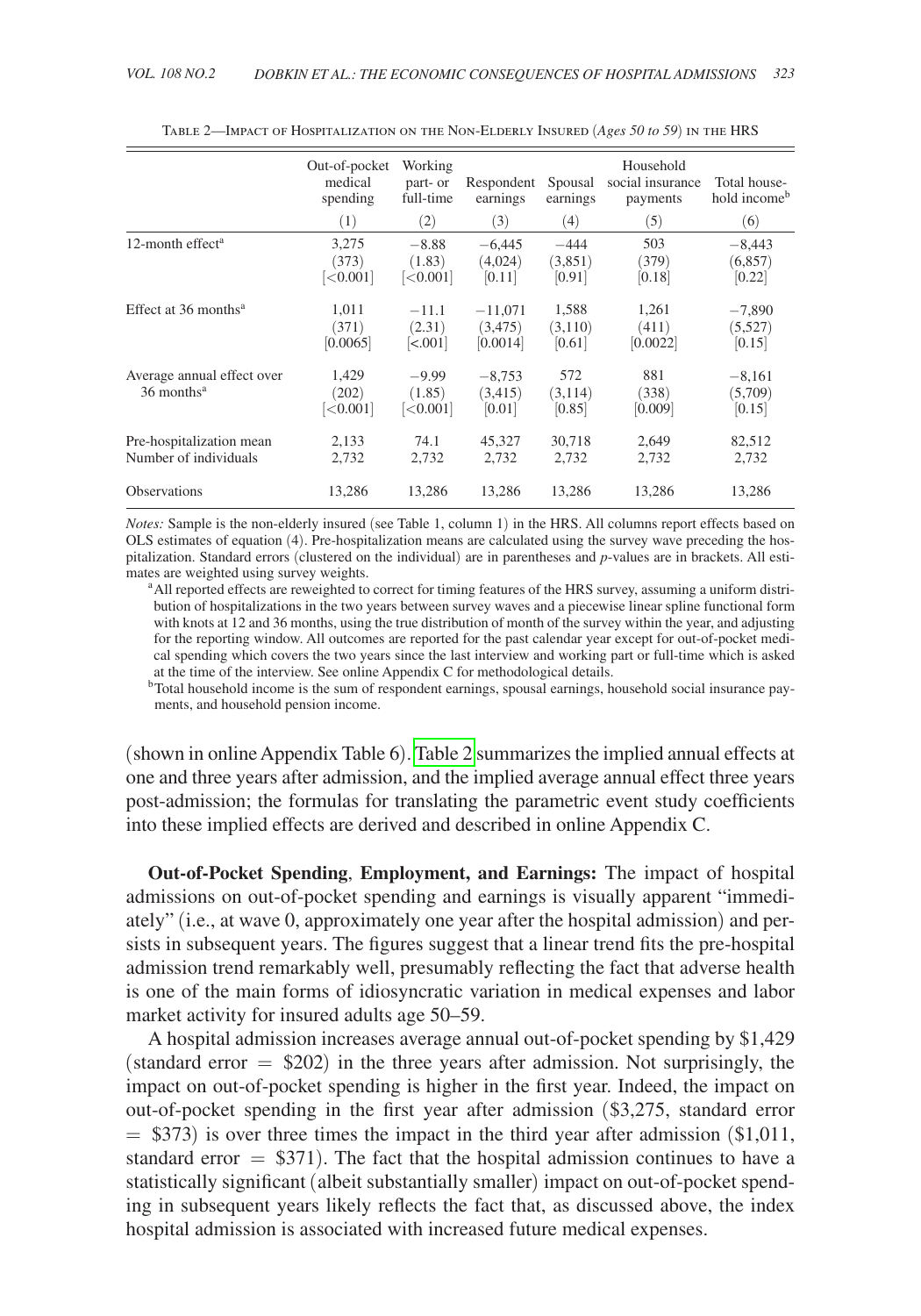A hospital admission reduces the probability of being employed by 8.9 percentage points (standard error  $= 1.8$ ) in the first year after the admission, and by 11.1 (standard error  $= 2.3$ ) percentage points in the third year after admission. This represents a 12–15 percent decline in employment relative to the pre-admission mean. The point estimates suggest that the decline in annual earnings associated with hospital admissions grows over time, from \$6,445 (standard error  $=$  \$4,024) in the first year after admission to \$11,071 (standard error  $=$  \$3,475) in the third year after admission. On average, over the three years after the admission, annual earnings decline by \$8,753 (standard error  $=$  \$3,415); this represents a decline in earnings of about 20 percent relative to the pre-admission average.<sup>[8](#page-16-0)</sup> If the reduction in employment on the extensive margin were drawn evenly from the pre-hospitalization earnings distribution, about 85 percent of the first year decline in earnings and 60 percent of the third year decline in earnings would be accounted for by the reductions in employment.

Online Appendix Table 10 and online Appendix Figure 9 provide more detail on the components of the earnings decline. A hospital admission decreases annual hours by 228 (standard error  $= 54$ ) in the third year after admission, or about 14 percent relative to the pre-admission average.<sup>9</sup> The decline in employment ("working part- or full-time") represents primarily an exit from full-time work, with little or no net impact on working part-time, being unemployed, disabled, or not in labor force. Much or all of the reduction in full-time work represents transition to retirement; self-reported retirement increases by 10 percentage points (standard  $error = 1.8$ ) by the third year post-admission. Consistent with the declines in labor force activity reflecting the consequences of a hospital admission, in the first year post-admission, hospital admissions are associated with a 9.5 percentage point (standard error  $= 2.1$ ) increase in the portion of people who report that their ability to work for pay is limited by health.

**Earnings Insurance:** We consider both informal earnings insurance through spousal labor supply and formal insurance through social insurance programs. There is no statistical or substantive evidence of a response of spousal earnings.<sup>[10](#page-16-2)</sup> There is evidence of an increase in average annual social insurance payments to the household of \$881 (standard error  $=$  \$338) over the three years after the admission. In other words, about 10 percent of the average annual earnings decline is insured through social insurance; we suspect this primarily reflects Social Security Disability Insurance payments.<sup>11</sup> On average, three years after the admission, total

<span id="page-16-0"></span><sup>8</sup>Our earnings measure includes both labor market earnings and self-employment income, although it may undercount self-employment income that instead gets classified as "business or capital income" (see online Appendix B.1.2 for more details). In online Appendix Table 8 we show that the decline in earnings primarily reflects

<span id="page-16-1"></span><sup>&</sup>lt;sup>9</sup>We find no evidence of a change in log wages conditional on working, but the estimates are imprecise and would be difficult to interpret regardless because of potential compositional effects.

<span id="page-16-2"></span><sup>&</sup>lt;sup>10</sup>We might expect spousal earnings to increase due to the income effect from the decline in respondent earnings, or to decline if spousal leisure is a complement to poor health. Consistent with the presence of such offsetting effects, Fadlon and Nielsen (2015) find in Denmark that spousal earnings increase substantially following a spouse's death, but exhibit a (statistically significant but economically modest) decline following a spouse's severe,

<span id="page-16-3"></span> $\frac{11}{11}$  Online Appendix Table 11 and online Appendix Figure 10 provide more detail on the components of the increase in social insurance payments to the household. We examine separately each payment from each social insurance program we can measure in the HRS: Unemployment Insurance income, and three types of Social Security income (Disability Insurance (SSDI), Supplemental Security Income (SSI), and Retirement Income (SSRI)). There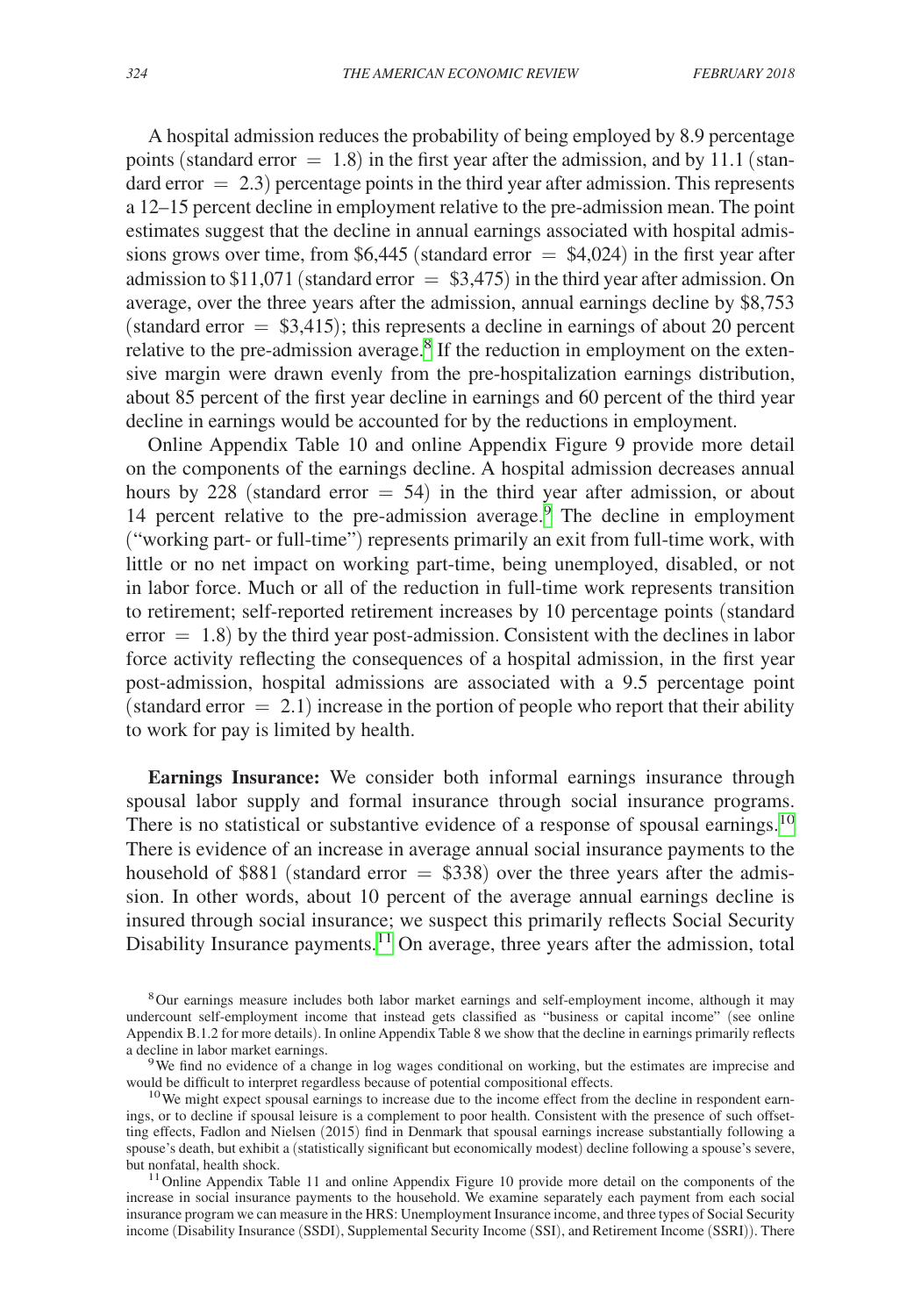annual household income has fallen by \$8,161 (standard error \$5,709); these results, while statistically imprecise, are consistent with the estimates of earnings decline and offsetting social insurance payments[.12](#page-17-0)

**Heterogeneity:** Our baseline sample of 50–59 year olds was chosen to restrict analysis to individuals who do not have access to Social Security retirement income at any point during our main, three-year follow-up period (eligibility starts at age 62). We therefore also consider the impact of hospital admissions for two older age groups: individuals who are 60–64 at the time of hospital admission and individuals who are  $65+$  at the time of admission ("the elderly")[. Table 3](#page-18-0) shows our estimates for these older age groups; [Figure 2 s](#page-19-0)hows results graphically for the 60–64 year olds and online Appendix Figure 11 shows them for the elderly. Both older age groups have access to Social Security Retirement Income during our analysis period. The pre-admission employment rate is declining with age: it is 74 percent in our baseline sample compared to 55 percent for 60–64 year olds and 11 percent for 65+.

Impacts on out-of-pocket spending are similar for all three age groups, although slightly smaller for the elderly. Earnings and employment declines are also roughly similar for the 60–64 year olds and the 50–59 year olds; declines in the probability of employment are slightly higher for 60–64 year olds while declines in earnings are slightly lower; although neither difference is statistically significant, together they suggest that extensive-margin employment declines may be quantitatively more important in explaining earnings declines for 60–64 year olds compared to 50–59 year olds.

Strikingly, a much larger share (over 60 percent) of the earnings decline for 60–64 year olds is insured through social insurance[.13](#page-17-1) This increase in social insurance payments for 60–64 year olds appears to come entirely from larger increases in Social Security retirement income (see online Appendix Table 11). Finally, for the elderly we find no effects of hospital admissions on either earnings or social insurance payments. Taken together, these results suggest that hospital admissions have important impacts on employment and earnings for those who are working at the time of the admission, and there is little formal insurance for these declines until individuals reach the age eligibility threshold for Social Security benefits. Not

is no evidence of an increase in unemployment insurance income following a hospital admission; the increase in social insurance payments reflects an increase in Social Security Income. It appears to reflect an increase in both SSDI and SSRI, with about two-thirds of the increase coming from the latter. However, by construction, our sample consists of individuals who will not be age eligible for SSRI during the three years post-admission. It is possible that some may have spouses who are eligible, but given the lack of a change in earnings of spouses and the fact that mean reported Social Security Retirement Income is nonzero at ages below 62 even for single individuals in the HRS, we suspect there is some noise in the data in attributing benefits to Social Security Retirement Income as opposed to other Social Security benefits such as disability insurance and survivor benefits. The HRS document supports the idea of some measurement error in the distinction among types of Social Security benefits (Chien et al. 2015, see especially pages 734 forward on measuring SSI and SSDI, and pages 748 forward on measuring SSRI

<span id="page-17-0"></span> $12$ Total household income is measured as the sum of the components shown in Table 2 (respondent earnings, spousal earnings, and household social insurance payments) plus household pension and annuity income; online Appendix Table 9 and online Appendix Figure 8 show estimated effects on household pension and annuity income. We exclude household capital and business income and "other household income" from our baseline household income measure because they appear to be quite noisy. However, online Appendix Table 9 and online Appendix Figure 8 show estimated effects for these two components, as well as estimated effects on an alternative measure of

<span id="page-17-1"></span> $13$ The share of earnings decline insured would be even larger (over 80 percent) if one considered only the declines in respondent earnings. However, for 60–64 year olds there are statistically imprecise but quantitatively nontrivial and same-sized declines in spousal earnings, which we include in our measure of the earnings decline.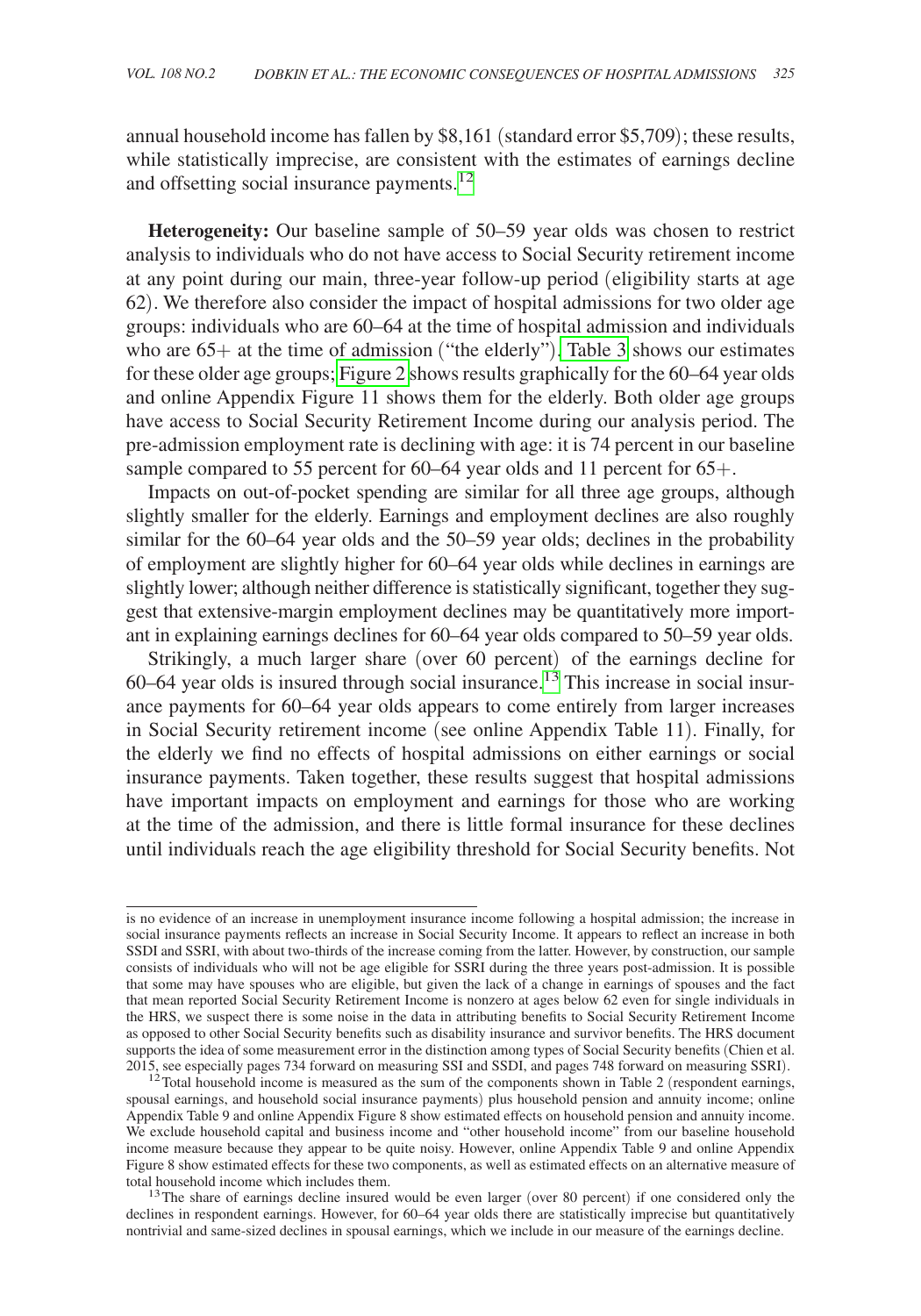<span id="page-18-0"></span>

|                                                     | Out-of-pocket<br>medical<br>spending<br>(1) | Working<br>part- or<br>full-time<br>(2) | Respondent<br>earnings<br>(3)   | Spousal<br>earnings<br>(4)    | Household<br>social insurance household<br>payments<br>(5) | Total<br>income<br>(6)         |
|-----------------------------------------------------|---------------------------------------------|-----------------------------------------|---------------------------------|-------------------------------|------------------------------------------------------------|--------------------------------|
| Panel A. Insured (ages 60 to 64)<br>12-month effect | 3,056<br>(383)<br>$\approx 0.001$           | $-11.6$<br>(2.47)<br>[<]0.001]          | $-3,718$<br>(4, 422)<br>[0.4]   | $-1,950$<br>(2,915)<br>[0.5]  | 3.940<br>(715)<br>[<]0.001]                                | $-546$<br>(5,910)<br>[0.93]    |
| Effect at 36 months                                 | 993<br>(416)<br>[0.017]                     | $-12.8$<br>(2.96)<br>[<,0.001]          | $-7,763$<br>(2,898)<br>[0.0074] | $-2.322$<br>(2,859)<br>[0.42] | 5.779<br>(609)<br>$\approx 0.001$                          | $-4,778$<br>(4,392)<br>[0.28]  |
| Average annual effect over<br>36 months             | 1.350<br>(203)<br>[<]0.001]                 | $-12.2$<br>(2.45)<br>[<0.001]           | $-5.738$<br>(3, 142)<br>[0.068] | $-2.134$<br>(2,624)<br>[0.42] | 4.856<br>(542)<br>[<,0.001]                                | $-2,662$<br>(4, 531)<br>[0.56] |
| Pre-hospitalization mean<br>Number of individuals   | 2,210<br>1,627                              | 55.3<br>1,627                           | 35,284<br>1,627                 | 22,863<br>1,627               | 4,895<br>1,627                                             | 70,374<br>1,627                |
| <b>Observations</b>                                 | 9,296                                       | 9,296                                   | 9,296                           | 9,296                         | 9,296                                                      | 9,296                          |
| Panel B. Elderly (ages 65 and older)                |                                             |                                         |                                 |                               |                                                            |                                |
| 12-month effect                                     | 1,963<br>(236)<br>$\approx 0.001$           | 1.05<br>(0.8)<br> 0.19                  | $-2,184$<br>(1,802)<br> 0.23    | $-364$<br>(870)<br>[0.68]     | $-619$<br>(336)<br>[0.065]                                 | $-3,524$<br>(2,471)<br> 0.15   |
| Effect at 36 months                                 | 557<br>(263)<br>[0.034]                     | 2.24<br>(0.95)<br>[0.019]               | 446<br>(1,317)<br>[0.73]        | 1.337<br>(554)<br>[0.016]     | $-84$<br>(267)<br>[0.75]                                   | 2,223<br>(1,624)<br>[0.17]     |
| Average annual effect over<br>36 months             | 840<br>(132)<br>$\approx 0.001$             | 1.64<br>(0.810)<br>[0.042]              | $-868$<br>(1, 437)<br>[0.55]    | 486<br>(618)<br>[0.43]        | $-351$<br>(258)<br>[0.17]                                  | $-650$<br>(1,814)<br>[0.72]    |
| Pre-hospitalization mean<br>Number of individuals   | 2,521<br>5,785                              | 11.4<br>5,785                           | 8,248<br>5,785                  | 4,672<br>5,785                | 15,811<br>5,785                                            | 38,287<br>5,785                |
| <b>Observations</b>                                 | 29,441                                      | 29.441                                  | 29.441                          | 29.441                        | 29.441                                                     | 29,441                         |

Table 3—Impact of Hospitalization for Older Insured in HRS

*Notes:* Samples are the insured ages 60 to 64 (see online Appendix Table 4, column 6) and the elderly (see online Appendix Table 4, column 9). All columns report effects based on OLS estimates of equation (4). Standard errors (clustered on the individual) are in parentheses and *p*-values are in brackets. See Table 2 for additional estimation details.

surprisingly, therefore, when we previously analyzed the impact of hospital admissions among the pooled group of 50–64 year olds, we found that a much greater share of the earnings decline was offset through social insurance payments: about 30 percent on average, compared to the 10 percent we estimate for our baseline 50–59 year old sample here; in the absence of age-eligibility for Social Security retirement income, there do not appear to be alternative sources of (formal or informal) earnings insurance against health shocks for this population (Dobkin et al. 2016).

In addition to studying heterogeneity by age, we also explored how our results for our baseline sample of 50–59 year olds varied with socioeconomic status (proxied for by pre-admission financial assets), and with (pre-admission) marital status. Online Appendix Table 12 and online Appendix Figures 12–15 show the results. We see similar declines in employment by SES; level declines in earnings are, not surprisingly, larger for higher-wealth households (who have higher pre-admission earnings, as well), but they also appear to be somewhat proportionally larger. Impacts on employment and earnings appears to be slightly larger for single individuals. However, even for the three-quarters of the sample who are married pre-admission, spousal earnings do not respond. Interestingly, for previously single individuals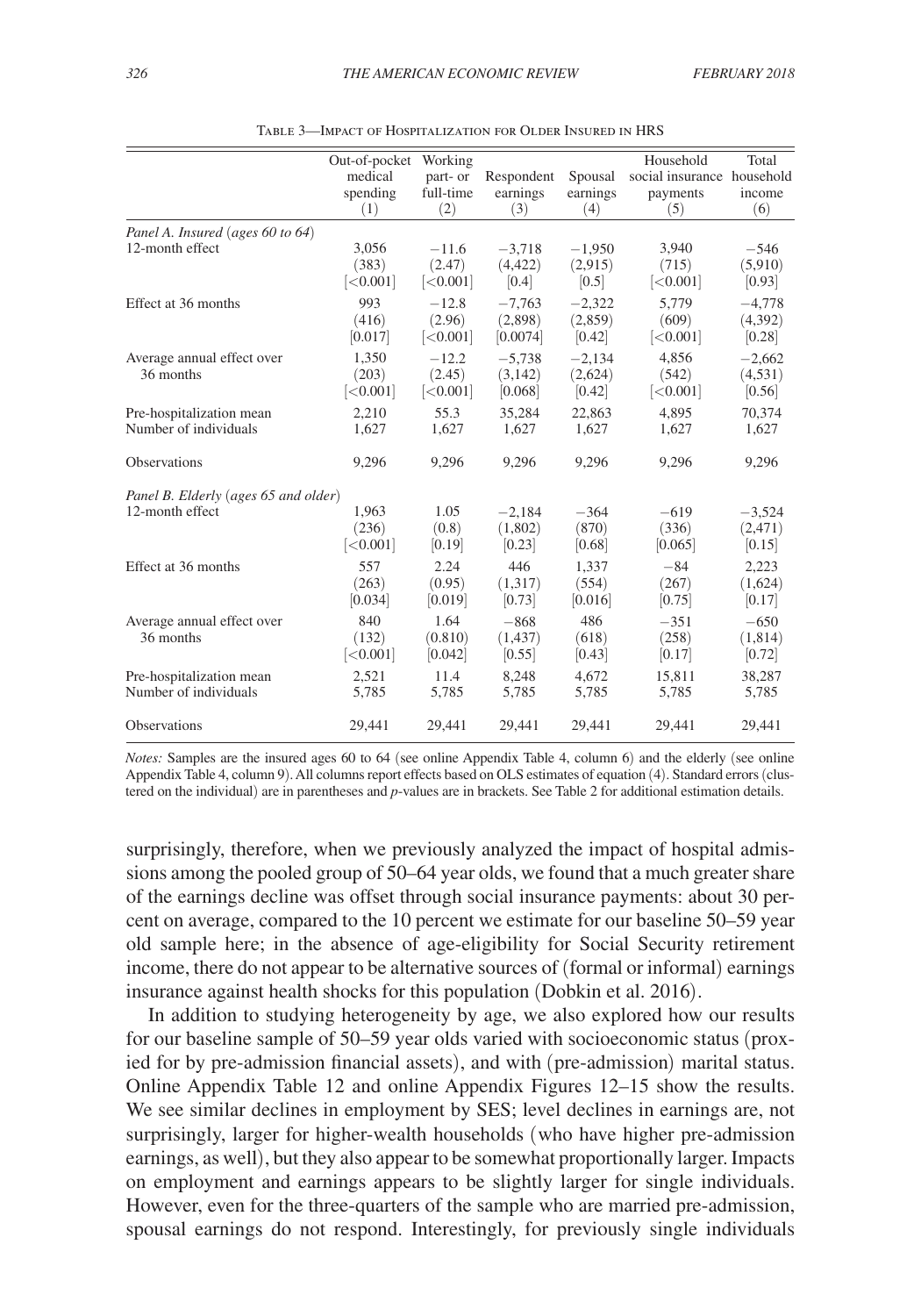<span id="page-19-0"></span>

Figure 2. Impact of Hospitalization for the Insured (*Ages 60 to 64*) in the HRS

*Notes:* The sample is the insured ages 60 to 64. The points in each figure represent the estimated effects of event time (i.e., the  $\mu_r$ s from the nonparametric event study in equation (3)), with the survey wave reporting the hospitalization normalized to zero. Survey waves are biannual; we assume the hospitalization occurs halfway between survey waves (12 months prior to survey wave 0) on average. The hollow circles present the 95 percent confidence intervals. The dashed line represents the estimated pre-admission linear relationship between outcome and event time from the parametric event study in equation  $(4)$  with the level normalized to match the non-parametric estimates. All estimates are weighted using survey weights.

we do see an increase in spousal earnings following the admission, which reflects increases in the probability of being married post-admission (not reported).

## B. *Identifying Assumption and Robustness*

[Table 4](#page-20-0) presents results from a number of alternative specifications of the parametric event study; the corresponding figures are in online Appendix Figures 2–7.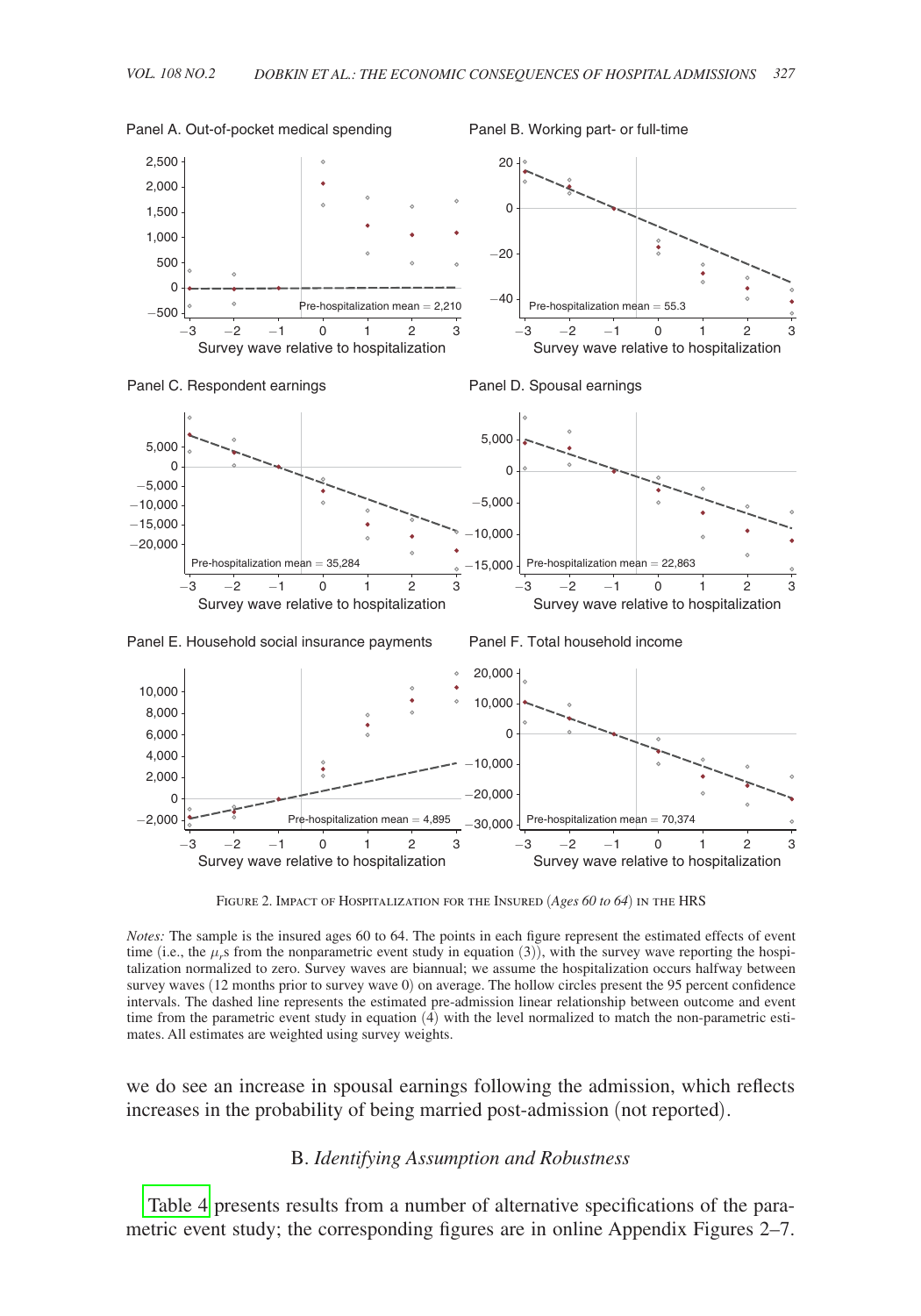| Specification                                              | [Baseline]                            | FEs                                   | panel                                 | Individual Balanced Wave FEs<br>only         | Additional<br>demographic<br>controls (cubic<br>in age; dummies<br>for gender, race, pre-period<br>and education) | No<br>restriction<br>for<br>obsevation       | Poisson                          |
|------------------------------------------------------------|---------------------------------------|---------------------------------------|---------------------------------------|----------------------------------------------|-------------------------------------------------------------------------------------------------------------------|----------------------------------------------|----------------------------------|
|                                                            | (1)                                   | (2)                                   | (3)                                   | (4)                                          | (5)                                                                                                               | (6)                                          | (7)                              |
| Panel A. Out-of-pocket medical spending<br>12-month effect | 3.275<br>(373)<br>[<0.001]            | 3.461<br>(409)<br>$\mid < 0.001 \mid$ | 2.362<br>(663)<br>$ \textless}0.001 $ | 3.286<br>(349)<br>$ <\!\!\!\!\sim$ 0.001 $ $ | 3.244<br>(373)<br>$ <\!\!\!\!\sim$ 0.001 $ $                                                                      | 3.486<br>(356)<br>$ <\!\!\!\!\sim$ 0.001 $ $ | 1.00<br>(0.130)<br>[<,0.001]     |
| Average annual effect over<br>36 months                    | 1,429<br>(202)<br>$ \textless}0.001 $ | 1,531<br>(228)<br>< 0.001             | 1,426<br>(485)<br> 0.0033             | 1,395<br>(191)<br>[<]0.001]                  | 1,389<br>(203)<br>[<,0.001]                                                                                       | 1,363<br>(209)<br>[<,0.001]                  | 0.47<br>(0.083)<br>[<,0.001]     |
| Pre-hospitalization mean                                   | 2,133                                 | 2,133                                 | 1,967                                 | 2,133                                        | 2,133                                                                                                             | 2,170                                        | 2,133                            |
| Panel B. Working part- or full-time<br>12-month effect     | $-8.9$<br>(1.8)<br>$\approx 0.001$    | $-8.4$<br>(1.9)<br>$\leq 0.001$       | $-2.5$<br>(3.8)<br>[0.5]              | $-9.9$<br>(1.8)<br>[<0.001]                  | $-8.2$<br>(1.8)<br>[<0.001]                                                                                       | $-8.5$<br>(2)<br>[<0.001]                    | $-0.14$<br>(0.026)<br>[<]0.001]  |
| Average annual effect over<br>36 months                    | $-10$<br>(1.9)<br>[<]0.001]           | $-9.5$<br>(1.9)<br>< 0.001            | $-2.9$<br>(4)<br> 0.48                | $-11$<br>(1.9)<br>$ <\!\!\!\!\sim$ 0.001 $ $ | $-8.4$<br>(1.9)<br>$\mid<\hspace{-0.1cm}0.001\hspace{-0.1cm}\mid$                                                 | $-8.7$<br>(2.1)<br>[<]0.001]                 | $-0.16$<br>(0.026)<br>$ <$ 0.001 |
| Pre-hospitalization mean                                   | 74                                    | 74                                    | 73                                    | 74                                           | 74                                                                                                                | 73                                           | 74                               |
| Panel C. Respondent earnings<br>12-month effect            | $-6,445$<br>(4,024)<br>[0.11]         | $-6,462$<br>(4,102)<br>[0.12]         | 4,627<br>(6,937)<br>[0.5]             | $-8,417$<br>(4,518)<br> 0.062                | $-5,746$<br>(3,980)<br> 0.15                                                                                      | $-11,340$<br>(4,921)<br>[0.021]              | $-0.15$<br>(0.088)<br>[0.091]    |
| Average annual effect over<br>36 months                    | $-8,753$<br>(3, 415)<br>[0.01]        | $-9,459$<br>(3,239)<br>[0.0035]       | $-2.338$<br>(6,102)<br>[0.7]          | $-10,009$<br>(3,819)<br>[0.0088]             | $-7,432$<br>(3,280)<br>[0.023]                                                                                    | $-11,339$<br>(4,027)<br>[0.0049]             | $-0.21$<br>(0.075)<br>[0.0042]   |
| Pre-hospitalization mean                                   | 45,327                                | 45,327                                | 45,704                                | 45,327                                       | 45,327                                                                                                            | 44,130                                       | 45,327                           |
| Panel D. Spousal earnings<br>12-month effect               | $-444$<br>(3,851)<br>[0.91]           | $-1,610$<br>(4,242)<br>[0.7]          | 4,014<br>(5,915)<br>[0.5]             | $-635$<br>(3,924)<br>[0.87]                  | 200<br>(3,840)<br>[0.96]                                                                                          | 1,623<br>(4,240)<br>[0.7]                    | $-0.019$<br>(0.12)<br>[0.87]     |
| Average annual effect over<br>36 months                    | 572<br>(3, 114)<br>[0.85]             | $-129$<br>(3, 474)<br>[0.97]          | 2,971<br>(4, 532)<br>[0.51]           | 977<br>(3, 144)<br>[0.76]                    | 1,841<br>(3,096)<br>[0.55]                                                                                        | 1,956<br>(3,337)<br>[0.56]                   | 0.014<br>(0.096)<br>[0.89]       |
| Pre-hospitalization mean                                   | 30,718                                | 30,718                                | 32,332                                | 30,718                                       | 30,718                                                                                                            | 30,338                                       | 30,718                           |

<span id="page-20-0"></span>

| TABLE 4—ROBUSTNESS TO ALTERNATIVE SPECIFICATIONS AND SAMPLE RESTRICTIONS FOR THE NON-ELDERLY |
|----------------------------------------------------------------------------------------------|
| INSURED $(Ages 50 to 59)$ in HRS                                                             |

(*Continued*)

The results are generally reassuring. Column 1 presents the baseline specification. All subsequent columns represent a specific deviation from this baseline.

If we were to interpret the coefficients on the indicators for time after the hospital admission from the nonparametric event study coefficients as the causal effect of the admission, this would require the identifying assumption that, conditional on having a hospital admission during our observation period and the included controls, the timing of the admission is uncorrelated with the outcome. An implication is that there should be no trend in outcomes in the period leading up to the hospital admission. Figure 1 indicates that this is not strictly true. Our estimates indicate a (statistically insignificant) pre-admission rise in annual out-of-pocket spending of about \$65 per year, a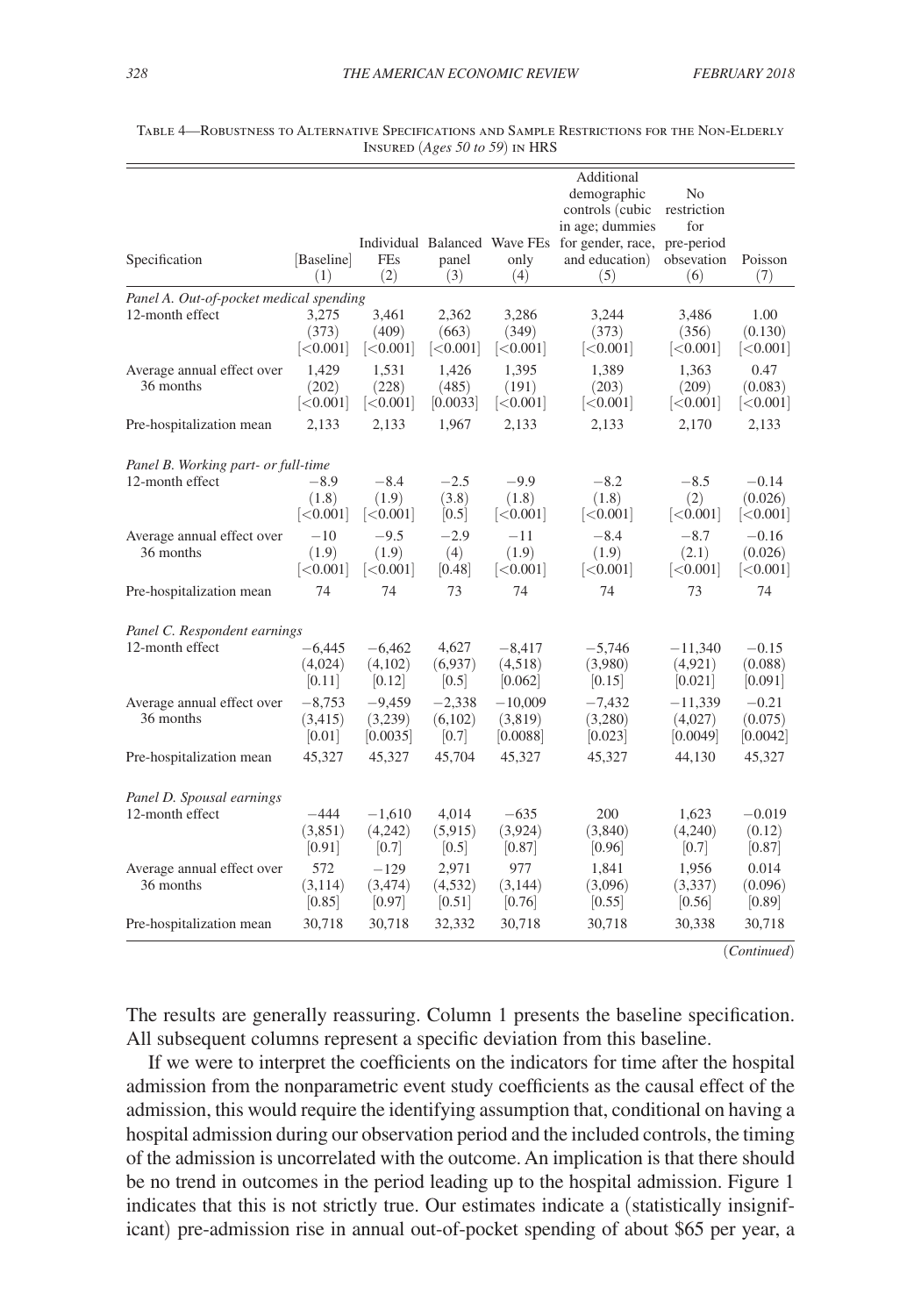| Specification                                     | [Baseline]<br>(1)              | Individual<br><b>FEs</b><br>(2) | <b>Balanced</b><br>panel<br>(3) | Wave FEs<br>only<br>(4)           | Additional<br>demographic<br>controls (cubic<br>in age; dummies<br>for gender, race,<br>and education)<br>(5) | N <sub>0</sub><br>restriction<br>for<br>pre-period<br>obsevation<br>(6) | Poisson<br>(7)               |
|---------------------------------------------------|--------------------------------|---------------------------------|---------------------------------|-----------------------------------|---------------------------------------------------------------------------------------------------------------|-------------------------------------------------------------------------|------------------------------|
| Panel E. Household social insurance payments      |                                |                                 |                                 |                                   |                                                                                                               |                                                                         |                              |
| 12-month effect                                   | 503<br>(379)<br>[0.18]         | 289<br>(420)<br>[0.49]          | 297<br>(724)<br>[0.68]          | 1,008<br>(423)<br> 0.017          | 139<br>(380)<br>[0.71]                                                                                        | 634<br>(454)<br> 0.16                                                   | 0.12<br>(0.15)<br>[0.45]     |
| Average annual effect over<br>36 months           | 881<br>(338)<br>[0.009]        | 958<br>(343)<br>[0.0053]        | 585<br>(649)<br>[0.37]          | 1.516<br>(357)<br>$\approx 0.001$ | 367<br>(337)<br> 0.28                                                                                         | 924<br>(365)<br>[0.011]                                                 | 0.18<br>(0.14)<br>[0.19]     |
| Pre-hospitalization mean                          | 2,649                          | 2.649                           | 2.714                           | 2.649                             | 2,649                                                                                                         | 2,654                                                                   | 2,649                        |
| Panel F. Total household income                   |                                |                                 |                                 |                                   |                                                                                                               |                                                                         |                              |
| 12-month effect                                   | $-8.443$<br>(6, 857)<br>[0.22] | $-9,208$<br>(7,297)<br>[0.21]   | 12,240<br>(11, 564)<br>[0.29]   | $-9,084$<br>(7,523)<br>[0.23]     | $-7,632$<br>(6,778)<br>[0.26]                                                                                 | $-12,375$<br>(8,116)<br>[0.13]                                          | $-0.10$<br>(0.081)<br>[0.2]  |
| Average annual effect over<br>36 months           | $-8.161$<br>(5,709)<br>[0.15]  | $-9,097$<br>(5,837)<br>[0.12]   | 3,633<br>(9,985)<br>[0.72]      | $-7.398$<br>(6,208)<br>[0.23]     | $-6.321$<br>(5, 536)<br>[0.25]                                                                                | $-10,336$<br>(6, 479)<br>[0.11]                                         | $-0.10$<br>(0.068)<br>[0.13] |
| Pre-hospitalization mean<br>Number of individuals | 82,512<br>2,732                | 82,512<br>2,732                 | 84,598<br>1,018                 | 82,512<br>2,732                   | 82,512<br>2,732                                                                                               | 80,880<br>4,271                                                         | 82,512<br>2,727              |
| <b>Observations</b>                               | 13,286                         | 13,286                          | 5,090                           | 13,286                            | 13,286                                                                                                        | 17,647                                                                  | 13,262                       |

Table 4—Robustness to Alternative Specifications and Sample Restrictions for the Non-Elderly Insured (*Ages 50 to 59*) in HRS (*Continued*)

*Notes:* Sample is the non-elderly insured (see Table 1, column 1). Column 1 replicates baseline results from Table 2. The individual fixed effects specification (column 2) includes wave dummies and individual fixed effects. Column 3 reestimates the baseline specification restricting the sample to a balanced panel of individuals who are observed in waves  $-2$  through 2 relative to their hospitalization. Column 4 includes only wave fixed effects instead of cohortby-wave fixed effects. Column 5 adds a cubic in age, male dummy, race dummies and education dummies along with the cohort-by-wave fixed effects. Column 6 reestimates the baseline specification on an expanded sample that does not restrict on having a pre-admission survey wave interview. Column 7 reestimates the baseline specification with a Poisson, rather than a linear, regression. All estimates are weighted using survey weights. The 12-month and average annual effects over 36 months are calculated as described in online Appendix C.

(statistically significant) pre-admission decline in the probability of employment of about 1.75 percentage points per year, and a (statistically insignificant) pre-admission increase in annual earnings of about \$80 per year (see online Appendix Table 6). The rise in out-of-pocket expenses and decline in employment probability may reflect a gradual decline in health preceding the hospital admission. The parametric event study therefore requires a weaker identifying assumption that, conditional on having a hospital admission during our observation period and the included controls, the timing of the admission is not correlated with deviations from the outcome's linear trend in event time. Figure 1 suggests this is a very reasonable assumption.

We report two specifications designed to investigate sensitivity to potential violations of the identifying assumption of the parametric event study. The identifying assumption would be violated if there is an individual-specific component of the error term that, relative to the linear trend in event time, is correlated with the timing of hospitalization, conditional on the included controls. If, for example, individuals of different admission cohorts have different levels of outcomes, this would violate our identifying assumption. Therefore, in column 2 we report robustness to an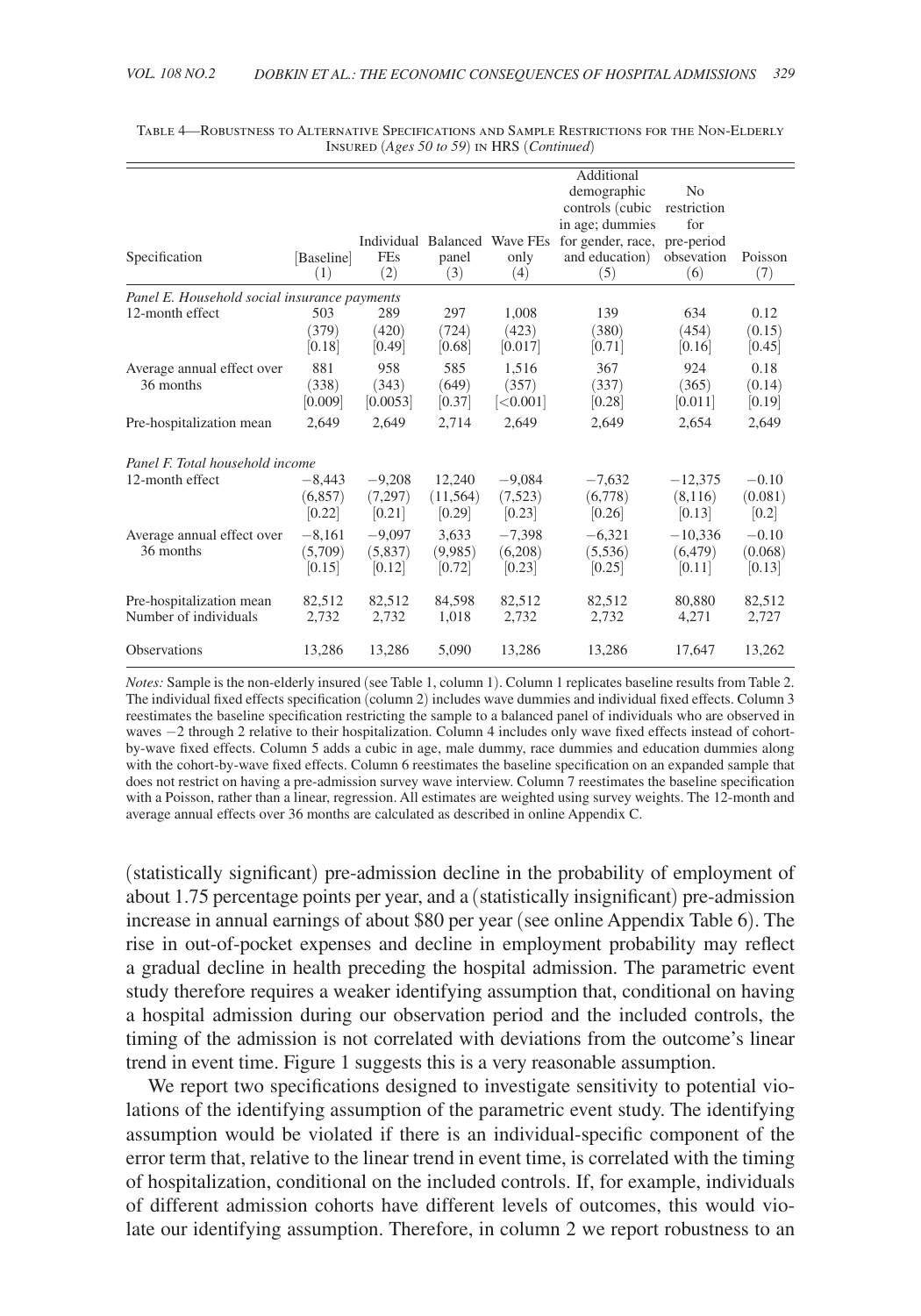alternative specification with individual fixed effects. This requires an additional normalization due to the collinearity of admission cohort, calendar time, and event time. We omit an additional survey wave fixed effect.

Attrition, either from mortality or nonresponse to the survey, poses another potential threat to our identifying assumption if attrition is correlated with the post-admission outcome. Attrition is mechanically zero in the survey wave after the admission (i.e., in survey wave 0) since one must survive to report the index admission. We estimate that about 3 percent of the non-elderly insured die between biannual waves after the index admission interview, and about 5 percent do not respond in a given wave. Inclusion of individual fixed effects (see column 2) is one natural approach to addressing potential bias due to attrition; the impact of a hospital admission is now estimated entirely off of within-individual changes and therefore should not be contaminated by any differential attrition correlated with the level of the outcome. However, if there is heterogeneity in treatment effects across individuals, the pattern of event study coefficients  $(\mu_j s)$  could still be affected by compositional changes in the set of individuals used to identify a given relative year coefficient. Therefore, as an additional check, we also reestimated the baseline specifications on a balanced panel of individuals whom we observe in all survey waves −2 through 2 (column 3). This balanced panel specification also allows us to examine the time pattern of outcomes in the figures without concerns about potential effects of compositional changes.

The remaining columns of Table 4 investigate sensitivity to other choices. The baseline specification included "HRS cohort"-by-wave dummies because of the changes in sample composition over time as the HRS adds additional birth cohorts. Columns 4 and 5 show the results if we instead control only for wave dummies (column 4) or we add to the baseline specification additional controls for demographics, specifically a cubic in age and dummies for gender, race, and educational attainment (column 5). Column 6 relaxes the requirement that we observe individuals in wave −1 without reporting a hospital admission, so that these individuals may have experienced a hospital admission in the three years prior to their index admission; for this sample, we define insurance status based on the survey wave reporting the hospital admission (as opposed to the survey wave preceding the hospital admission as in the baseline sample). Finally, given the high variance, right-skewness of out-of-pocket spending, earnings, and income, column 7 reports the results of estimating a proportional rather than a linear model. Specifically, we estimate a quasi-maximum likelihood Poisson model; this produces quantitatively similar proportional estimates, as does a model of log household income.

#### **IV. Impacts on Credit Report Outcomes**

# A. *Main Results*

[Figures 3](#page-23-0) and [4](#page-24-0) show the impact of hospital admissions for insured adults aged 25–64 at the time of admission on collections, credit limits, credit card borrowing, and automobile loans in the credit report data; panel A of [Figure 5](#page-25-0) shows the impact on bankruptcy rates for this same population. Once again, we plot the estimated coefficients on event time  $(\mu, s)$  from the nonparametric event study regression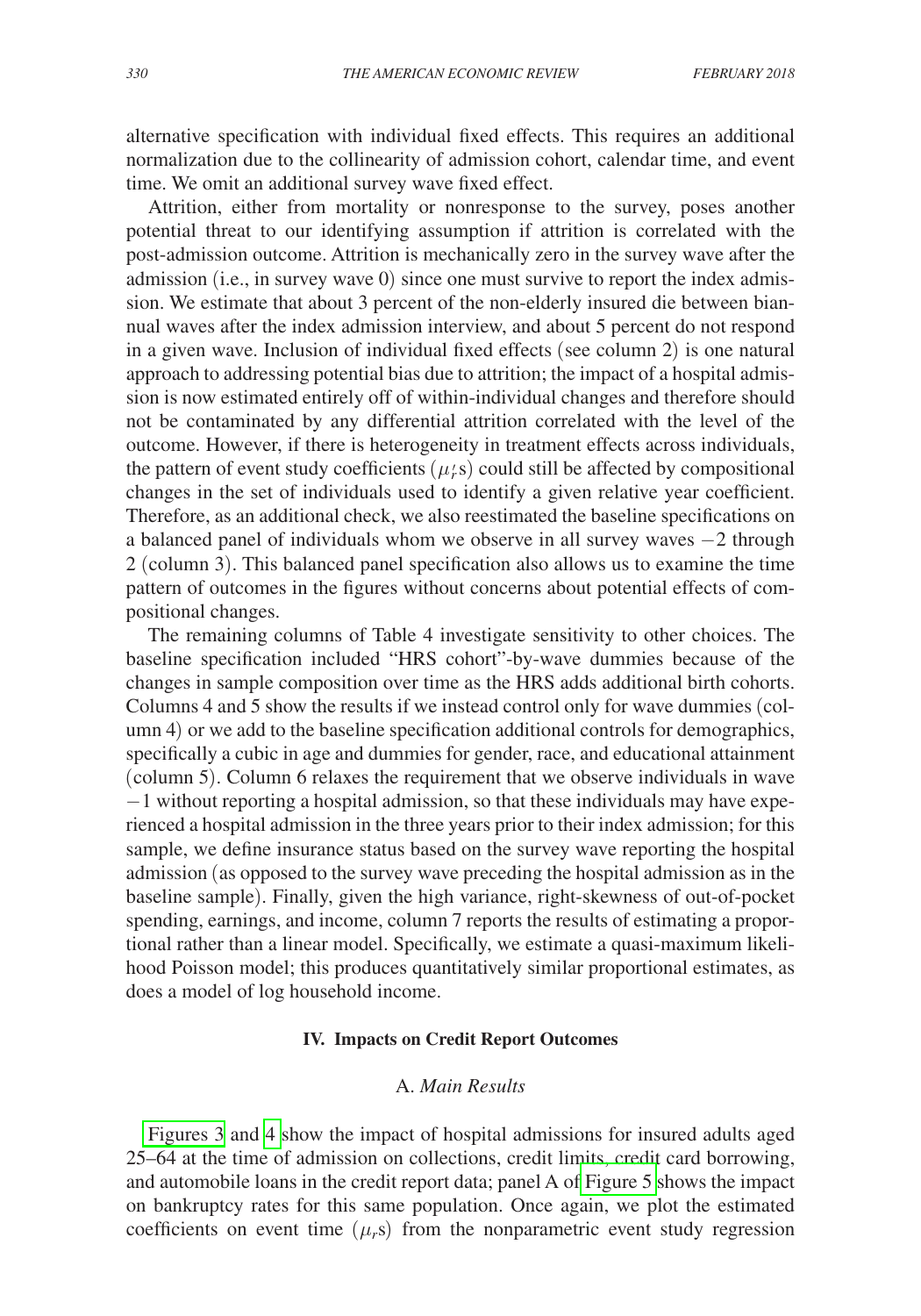300 400



<span id="page-23-0"></span>Panel A. Number of collections to date

Pre-hospitalization mean  $= 0.92$ 

0.3

Panel B. Collection balances

Pre-hospitalization mean  $= 1,230$ 







Panel E. Number of nonmedical collections to date

Panel F. Nonmedical collection balances



Figure 3. Impact of Hospitalization on Collections for the Non-Elderly Insured (*Ages 25 to 64*)

*Notes:* The sample is the non-elderly insured (see Table 1, column 2). The months on the *x*-axis are defined relative to the index admission. The points in each figure represent the estimated effects of event time (i.e. the  $\mu_r$ s from the nonparametric event study in equation  $(3)$ ). The dashed line represents the estimated event study coefficients from the parametric event study in equation (5) with the level normalized to match the nonparametric estimates. All estimates are weighted to account for individuals' sampling probabilities. All variables are observed from 2002 to 2011, except medical and nonmedical collection balances which are observed beginning in 2005.

(equation (3)), and the estimated pre-admission linear relationship between outcome and event time ( $\delta$ ) from the parametric event study regression (equation (5)).<sup>[14](#page-23-1)</sup>

<span id="page-23-1"></span><sup>14</sup>For many of the outcomes, there is visual evidence of a cyclical pattern to the nonparametric event study coefficients. The pattern is particularly pronounced post-hospitalization, but also visible pre-admission for some outcomes. This appears to reflect systematic variation in our sample by admission month since, recall, we observe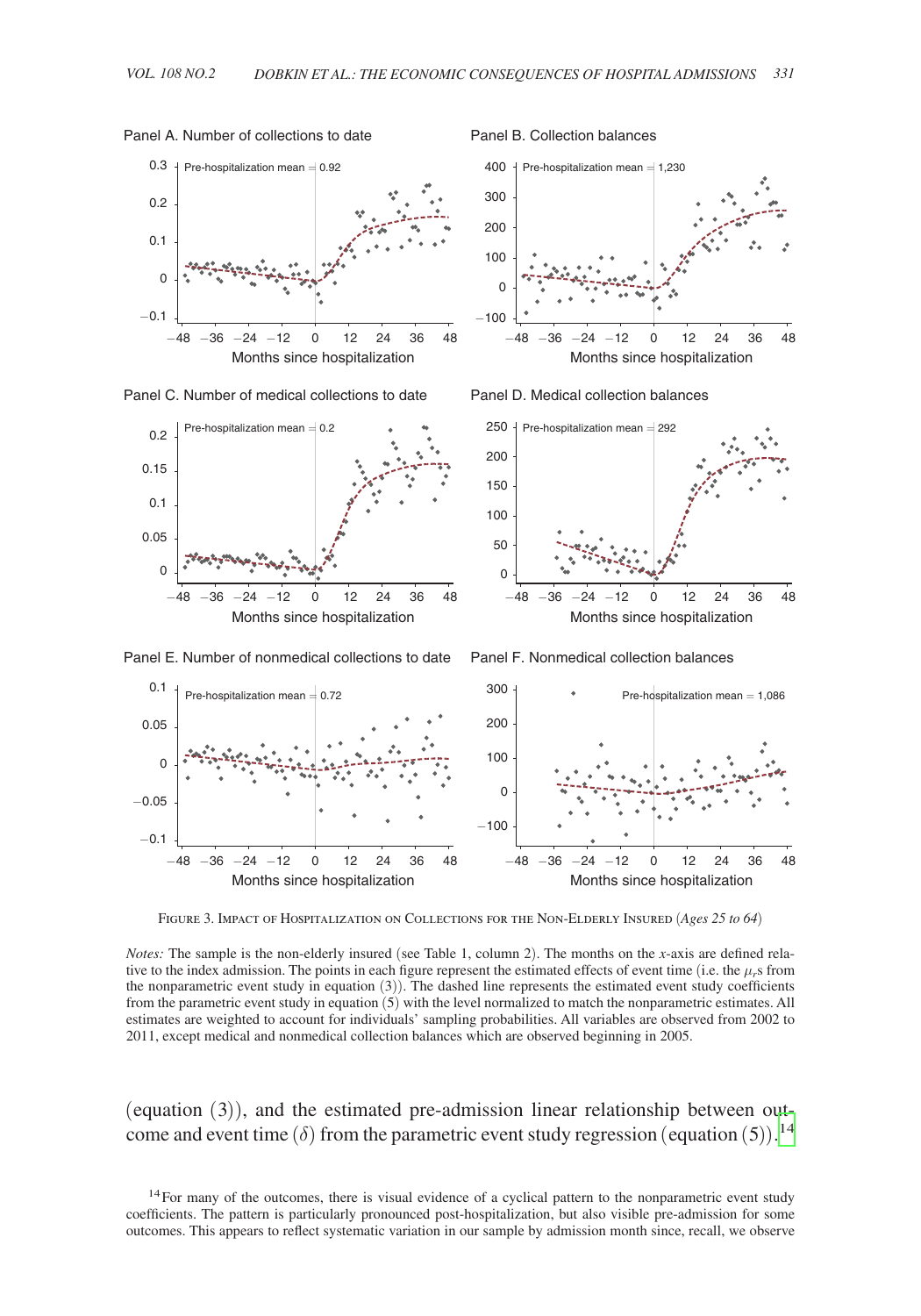<span id="page-24-0"></span>



Figure 4. Impact of Hospitalization on Other Credit Report Outcomes for the Non-Elderly Insured (*Ages 25 to 64*)

*Notes:* The sample is the non-elderly insured (see Table 1, column 2). The months on the *x*-axis are defined relative to the index admission. The points in each figure represent the estimated effects of event time (i.e. the  $\mu$ <sub>r</sub>s from the nonparametric event study in equation (3)). The dashed line represents the estimated event study coefficients from the parametric event study in equation (5) with the level normalized to match the nonparametric estimates. All estimates are weighted to account for individuals' sampling probabilities. All variables are observed from 2002 to 2011.

[Tables 5](#page-26-0) and [6](#page-27-0) (panel A) summarize the implied effects of the hospital admission (from equation (5)) at one year and four years after the index admission. Online Appendix Table 19 reports the estimated coefficients directly.

**Unpaid Bills and Bankruptcy:** There is a clear "on impact" effect of hospital admissions on collections (number and balances). Four years later, a hospital admission is associated with an increase in total collection balances of \$302 (standard error  $=$  \$37) or about 25 percent relative to pre-admission balances. The effect is most pronounced for medical collections, although there is some evidence of a smaller increase for nonmedical collections as well, which may in fact reflect an

each individual once every 12 months. The fact that that pattern is more pronounced post-hospitalization and (as we will see in the robustness analysis below) is usually still present after the inclusion of individual fixed effects suggests that the variation across admission months primarily reflects variation in treatment effect rather than mean outcome levels. Thus, the point estimates from our spline regressions should be viewed as an average of the impact of hospitalization across the groups admitted to the hospital in different months.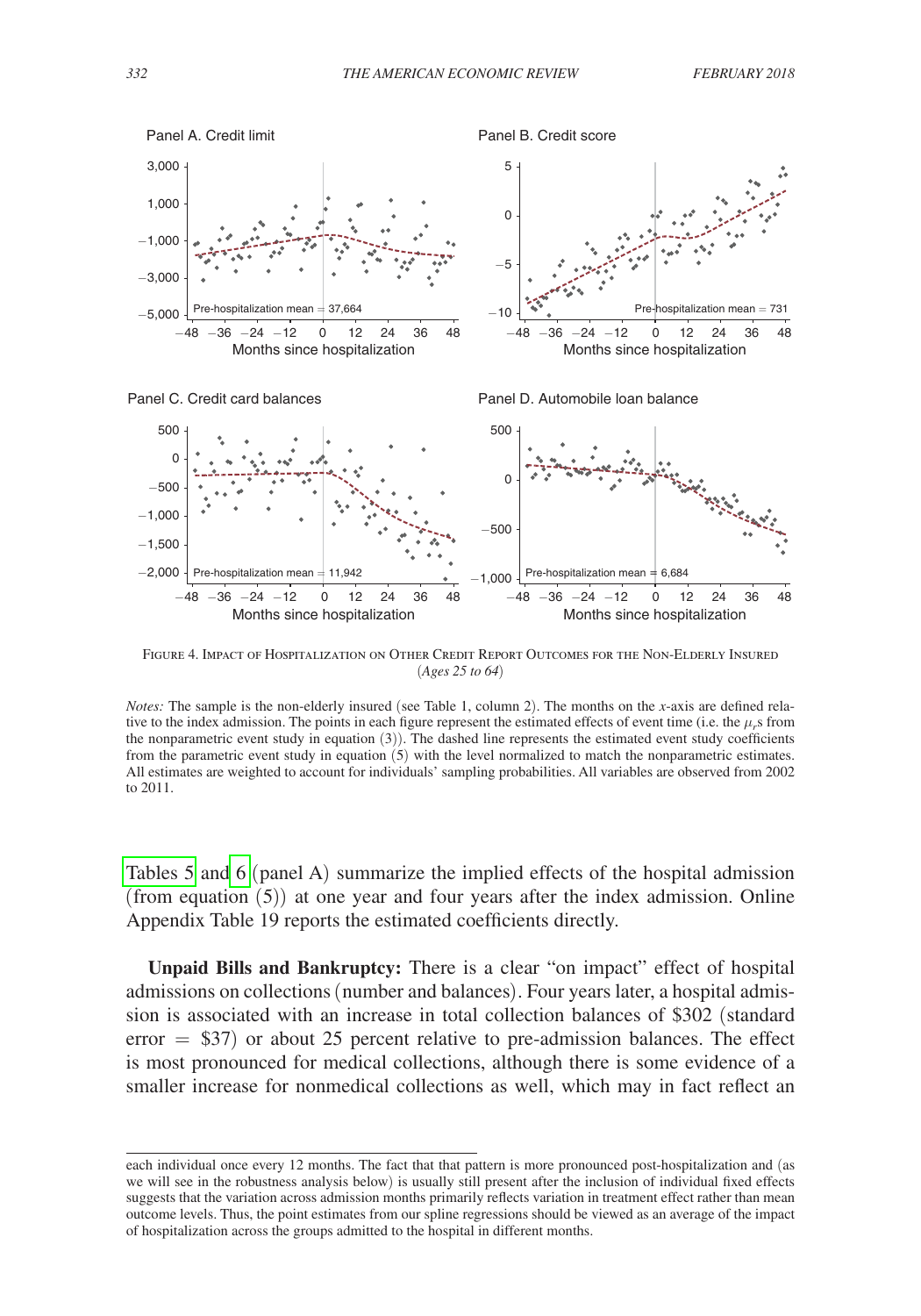

<span id="page-25-0"></span>Panel A. Any bankruptcy to date insured [baseline]

Panel B. Any bankruptcy to date uninsured

Figure 5. Impact of Hospitalization on Bankruptcy

*Notes:* Samples are non-elderly insured, uninsured, and the elderly (see online Appendix Table 13, columns 3, 6, and 9). The months on the *x*-axis are defined relative to the index admission. The points in each figure represent the estimated effects of event time (i.e., the  $\mu_r$ s from the nonparametric event study in equation (3)). The dashed line represents the estimated event study coefficients from the parametric event study in equation (5) with the level normalized to match the nonparametric estimates. All estimates are weighted to account for individuals' sampling probabilities.

increase in misclassified medical collections.15 The effect on medical collections increases initially over time and then appears to flatten out after about two years. This makes sense; medical collection balances represent a stock (not flow) and hospitals usually make several attempts to get payment on a bill before sending it to a collection agency.

Hospital admissions are also associated with a statistically significant increase in consumer bankruptcy. Four years later, a hospital admission is associated with an increase in the probability of bankruptcy of 0.4 percentage points, or about 33 percent relative to the annual bankruptcy rate of 1.2 percent in this population.

**Borrowing and Access to Credit:** Four years later, hospital admissions are associated with a decline in credit card balances (our primary proxy for borrowing *b*) of \$1,208 (standard error = \$253), or about 10 percent. Automobile loan balances also

<sup>&</sup>lt;sup>15</sup> While we can be fairly confident that "medical" collections reflect unpaid medical bills, the converse is less clear. Nonmedical collections may reflect nonpayment of nonmedical bills (such as utility bills). But they may also reflect unpaid medical bills; for example, a medical bill that is charged to a credit card whose balances are then not paid would show up as a nonmedical collection.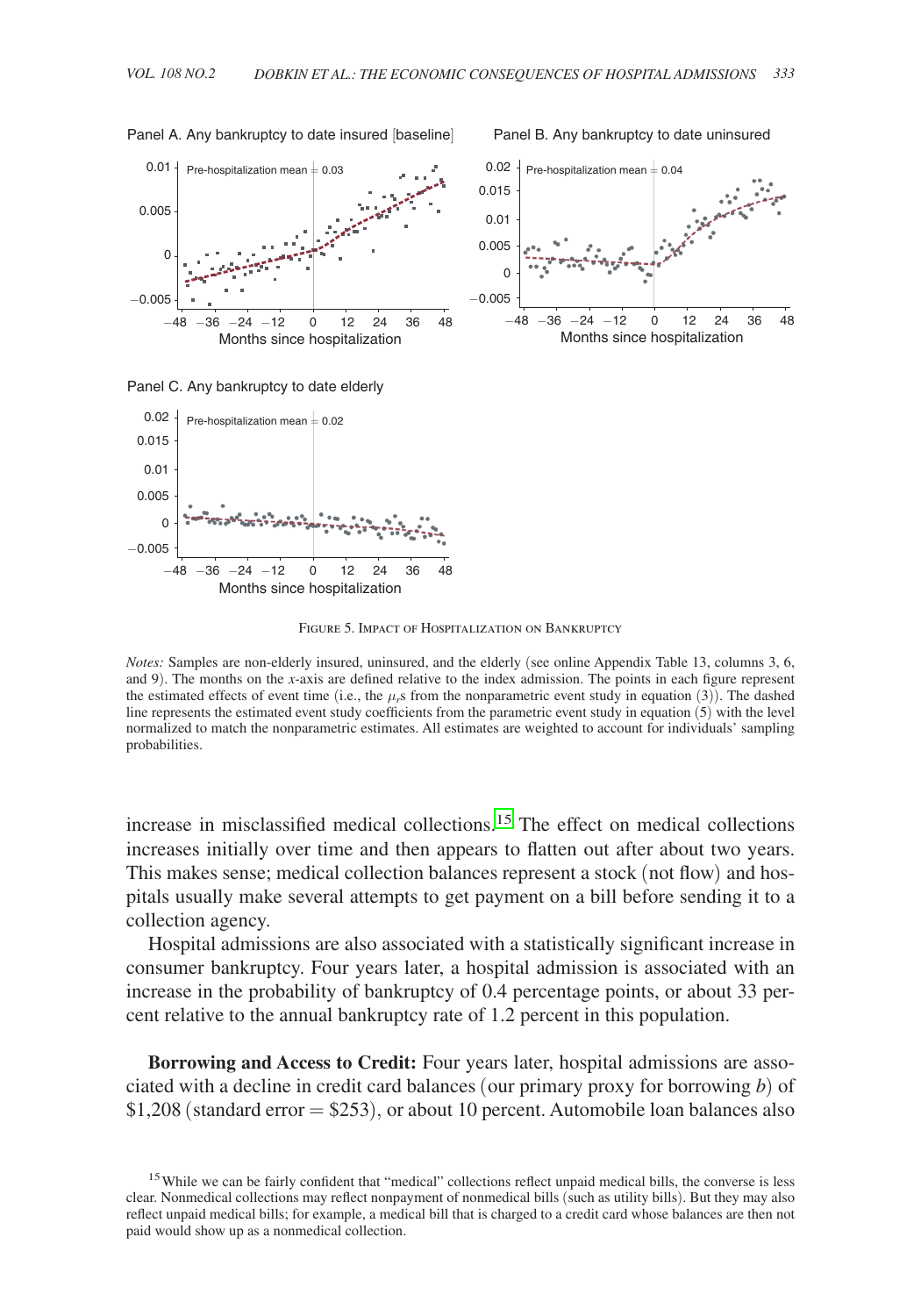<span id="page-26-0"></span>

|                                                |                                              | Number of collections to date       |                                 |                                  | Collection balances        |                                  |  |  |
|------------------------------------------------|----------------------------------------------|-------------------------------------|---------------------------------|----------------------------------|----------------------------|----------------------------------|--|--|
|                                                | All                                          | Medical                             | Nonmedical                      | All                              | Medical                    | Nonmedical                       |  |  |
|                                                | (1)                                          | (2)                                 | (3)                             | (4)                              | (5)                        | (6)                              |  |  |
| Panel A. Non-elderly insured (Ages 25 to 64)   |                                              |                                     |                                 |                                  |                            |                                  |  |  |
| 12-month effect <sup>a</sup>                   | 0.110<br>(0.005)<br>$\leq 0.001$             | 0.095<br>(0.002)<br>$\approx 0.001$ | 0.011<br>(0.003)<br>[0.001]     | 122<br>(13)<br>$\approx 0.001$   | 127<br>(7)<br>[<0.001]     | 18<br>(16)<br> 0.26              |  |  |
| 48-month effect <sup>b</sup>                   | 0.210<br>(0.019)<br>$\left[ < 0.001 \right]$ | 0.180<br>(0.008)<br>[<0.001]        | 0.034<br>(0.014)<br>[0.017]     | 302<br>(37)<br>[<0.001]          | 271<br>(18)<br>[<0.001]    | 101<br>(47)<br>[0.03]            |  |  |
| Pre-hospitalization mean                       | 0.920                                        | 0.200                               | 0.720                           | 1,230                            | 292                        | 1,086                            |  |  |
| Number of individuals                          | 383,718                                      | 383,718                             | 383,718                         | 383,718                          | 375,844                    | 375,844                          |  |  |
| <b>Observations</b>                            | 3,131,534                                    | 3,131,534                           | 3,131,534                       | 3,131,534                        | 2,208,517                  | 2,208,517                        |  |  |
| Panel B. Non-elderly uninsured (Ages 25 to 64) |                                              |                                     |                                 |                                  |                            |                                  |  |  |
| 12-month effect <sup>a</sup>                   | 0.97<br>(0.012)<br>$\leq 0.001$              | 0.85<br>(0.008)<br>$\approx 0.001$  | 0.12<br>(0.007)<br>$\leq 0.001$ | 4,469<br>(51)<br>$\approx 0.001$ | 4,259<br>(45)<br>[<]0.001] | 246<br>(36)<br>$\approx 0.001$   |  |  |
| 48-month effect <sup>b</sup>                   | 1.3<br>(0.045)<br>[<0.001]                   | 1.2<br>(0.028)<br>[<0.001]          | 0.11<br>(0.028)<br>[<]0.001]    | 6.199<br>(130)<br>[<,0.001]      | 6.144<br>(102)<br> <0.001  | 195<br>(100)<br>[0.051]          |  |  |
| Pre-hospitalization mean                       | 2.3                                          | 0.59                                | 1.7                             | 3,529                            | 1,292                      | 2,762                            |  |  |
| Number of individuals                          | 153,617                                      | 153,617                             | 153,617                         | 153,617                          | 151,343                    | 151,343                          |  |  |
| Observations                                   | 1,256,759                                    | 1,256,759                           | 1,256,759                       | 1,256,759                        | 913,516                    | 913,516                          |  |  |
| Panel C. Elderly (ages 65 and older)           |                                              |                                     |                                 |                                  |                            |                                  |  |  |
| 12-month effect <sup>a</sup>                   | 0.027<br>(0.002)<br>$\leq 0.001$             | 0.026<br>(0.001)<br>[<,0.001]       | $\Omega$<br>(0.002)<br>[0.8]    | 24<br>(8)<br>[0.002]             | 17<br>(3)<br>[<0.001]      | $\overline{4}$<br>(11)<br>[0.74] |  |  |
| 48-month effect <sup>b</sup>                   | 0.038<br>(0.010)<br>[<0.001]                 | 0.049<br>(0.004)<br>[<,0.001]       | $-0.011$<br>(0.008)<br>[0.19]   | 84<br>(24)<br>[<,0.001]          | 37<br>(8)<br>[<0.001]      | 39<br>(34)<br>[0.25]             |  |  |
| Pre-hospitalization mean                       | 0.24                                         | 0.05                                | 0.19                            | 428                              | 75                         | 422                              |  |  |
| Number of individuals                          | 414,547                                      | 414,547                             | 414,547                         | 414,547                          | 387,839                    | 387,839                          |  |  |
| <b>Observations</b>                            | 2,959,802                                    | 2,959,802                           | 2,959,802                       | 2,959,802                        | 1,946,208                  | 1,946,208                        |  |  |

Table 5—Impact of Hospitalization on Collections

*Notes:* Samples are non-elderly insured, uninsured, and the elderly (see online Appendix Table 13, columns 3, 6, and 9). All columns report effects based on OLS estimates of equation (5). Pre-hospitalization means are calculated using the credit report from January of the calendar year preceding the hospitalization (between 12 and 23 months before the hospitalization). All variables are observed from 2002 to 2011, except medical and nonmedical collection balances which are only observed beginning in 2005. Standard errors (clustered on the individual) are in parentheses and *p*-values are in brackets. All estimates are weighted to adjust for individuals' sampling probabilities.<br><sup>a</sup> 12-month effect is calculated from equation (5) as  $144 \times \beta_2 + 1{,}728 \times \beta_3$ .

<sup>b</sup>48-month effect is calculated from equation (5) as 2,304 ×  $\beta_2$  + 110,592 ×  $\beta_3$  + 46,656 ×  $\beta_4$  + 13,824 ×  $\beta_5$ .

decline in the four years post-admission, by \$507 (standard error  $= $71$ ), or about 7 percent. In online Appendix Table 34, we show that hospital admissions are also associated with a slight decline in the probability of having a second mortgage (such as a Home Equity Line of Credit). Overall, the decline in all three forms of borrowing is consistent with the persistent decline in future income following a hospital admission estimated in the HRS.

Hospital admissions are also associated with declines in access to credit. Four years after admission, credit limits have declined by \$2,215 (standard error  $=$  \$440), or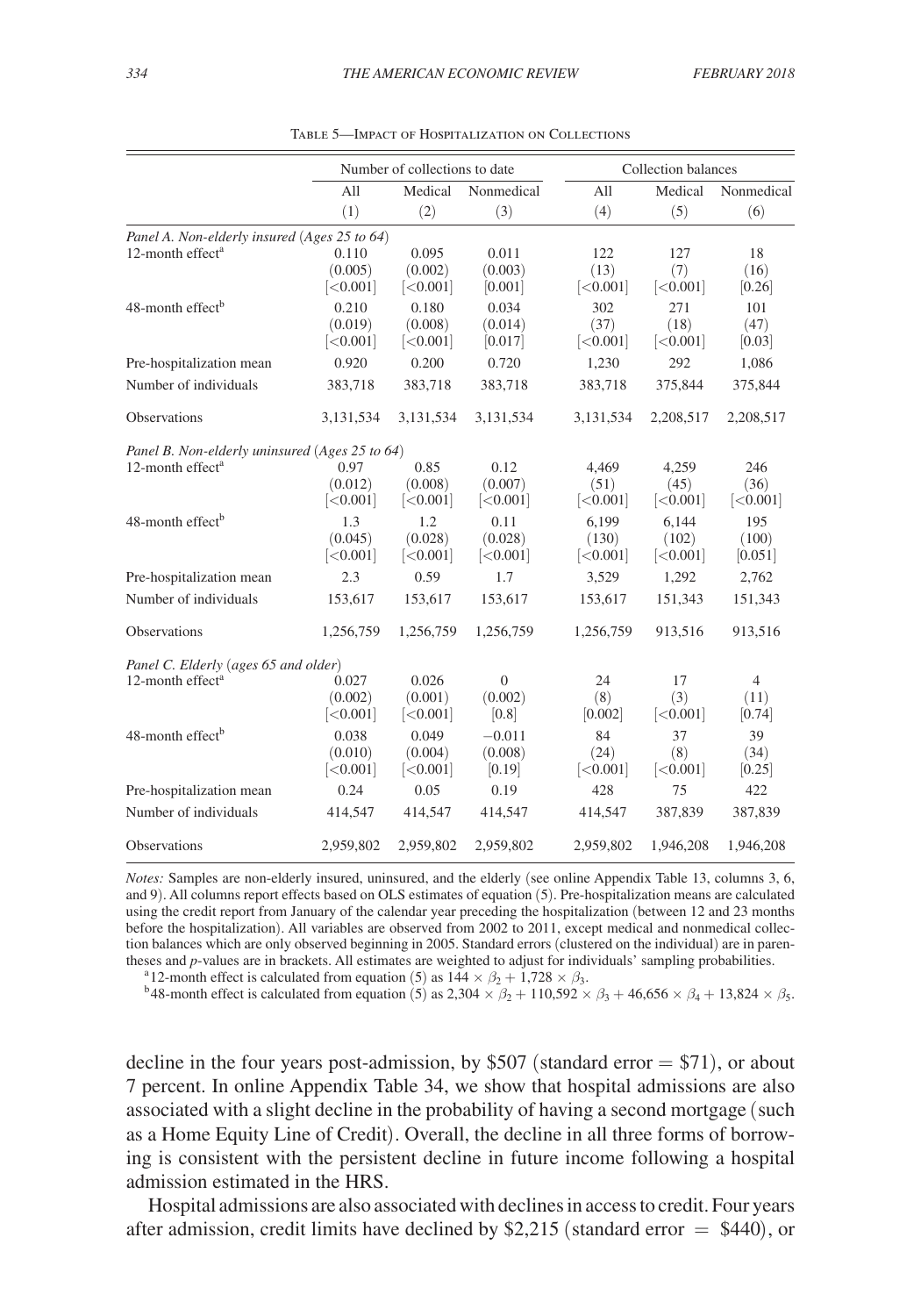<span id="page-27-0"></span>

|                                                                   | Any<br>bankruptcy<br>to date<br>(1) | Credit<br>limit<br>(2)         | Credit<br>Score<br>(3)         | Credit card<br>balances<br>(4) | Automobile<br>loan balance<br>(5) |
|-------------------------------------------------------------------|-------------------------------------|--------------------------------|--------------------------------|--------------------------------|-----------------------------------|
| Panel A. Non-elderly insured (Ages 25 to 64)<br>12-month effect   | 0.0013<br>(0.0003)<br>[<0.001]      | $-515$<br>(154)<br>[<0.001]    | $-1.6$<br>(0.200)<br>[<,0.001] | $-293$<br>(94)<br>[0.0018]     | $-102$<br>(28)<br>[<,0.001]       |
| 48-month effect                                                   | 0.0042<br>(0.0009)<br>[<,0.001]     | $-2,215$<br>(440)<br>[<,0.001] | $-1.8$<br>(0.500)<br>[<,0.001] | $-1,208$<br>(253)<br>[<0.001]  | $-507$<br>(71)<br>[<,0.001]       |
| Pre-hospitalization mean<br>Number of individuals                 | 0.034<br>383,718                    | 37,664<br>383,718              | 731<br>371,715                 | 11,942<br>383,718              | 6,684<br>383,718                  |
| <b>Observations</b>                                               | 3,131,534                           | 3,131,534                      | 2,942,253                      | 3,131,534                      | 3,131,534                         |
| Panel B. Non-elderly uninsured (Ages 25 to 64)<br>12-month effect | 0.0048<br>(0.000)<br>[<0.001]       | $-678$<br>(131)<br>[<,0.001]   | $-5$<br>(0.300)<br>[<0.001]    | $-264$<br>(83)<br>[0.0014]     | $-267$<br>(29)<br>[<,0.001]       |
| 48-month effect                                                   | 0.014<br>(0.001)<br>[<0.001]        | $-690$<br>(353)<br>[0.051]     | 6.6<br>(0.600)<br>[<0.001]     | $-443$<br>(214)<br>[0.038]     | $-349$<br>(73)<br>[<0.001]        |
| Pre-hospitalization mean<br>Number of individuals                 | 0.037<br>153,617                    | 15,145<br>153,617              | 655<br>137,913                 | 5,376<br>153,617               | 3,981<br>153,617                  |
| Observations                                                      | 1,256,759                           | 1,256,759                      | 1,017,096                      | 1,256,759                      | 1,256,759                         |
| Panel C. Elderly (Ages 65 and older)<br>12-month effect           | $-0.00019$<br>(0.0002)<br>[0.4]     | 370<br>(138)<br>[0.0073]       | $-1.4$<br>(0.200)<br>[<,0.001] | 72<br>(73)<br>[0.32]           | 69<br>(17)<br>[<0.001]            |
| 48-month effect                                                   | $-0.001$<br>(0.0007)<br>[0.16]      | $-448$<br>(393)<br>[0.25]      | $-3.3$<br>(0.500)<br>[<0.001]  | $-30$<br>(187)<br>[0.87]       | 194<br>(43)<br>[<0.001]           |
| Pre-hospitalization mean<br>Number of individuals                 | 0.016<br>414,547                    | 36,967<br>414,547              | 824<br>405,389                 | 7,016<br>414,547               | 2,143<br>414,547                  |
| Observations                                                      | 2,959,802                           | 2,959,802                      | 2,833,027                      | 2,959,802                      | 2,959,802                         |

Table 6—Impact of Hospitalization on Other Credit Report Outcomes

*Notes:* Samples are non-elderly insured, uninsured, and the elderly (see online Appendix Table 13, columns 3, 6, and 9). All columns report effects based on OLS estimates of equation (5). All variables are observed from 2002 to 2011. Standard errors (clustered on the individual) are in parentheses and *p*-values are in brackets. All estimates are weighted to adjust for individuals' sampling probabilities.

about 5.5 percent relative to pre-admission levels. And credit scores declined by 1.8 (standard error  $= 0.5$ ), or about 0.2 percent: although the visual evidence for credit scores is not particularly compelling.<sup>[16](#page-27-1)</sup>

The decline in credit limits is likely more consequential than the decline in credit score. The decline in credit limits following a hospital admission is over

<span id="page-27-1"></span><sup>&</sup>lt;sup>16</sup>Not everyone has a credit score; 96 percent of our sample has a credit score prior to hospitalization. We therefore examined the impact of hospital admissions on the probability of having a credit score (see online Appendix Table 34). A hospital admission is associated with a statistically significant decline of 0.28 percentage points in the probability of having a credit score after 48 months.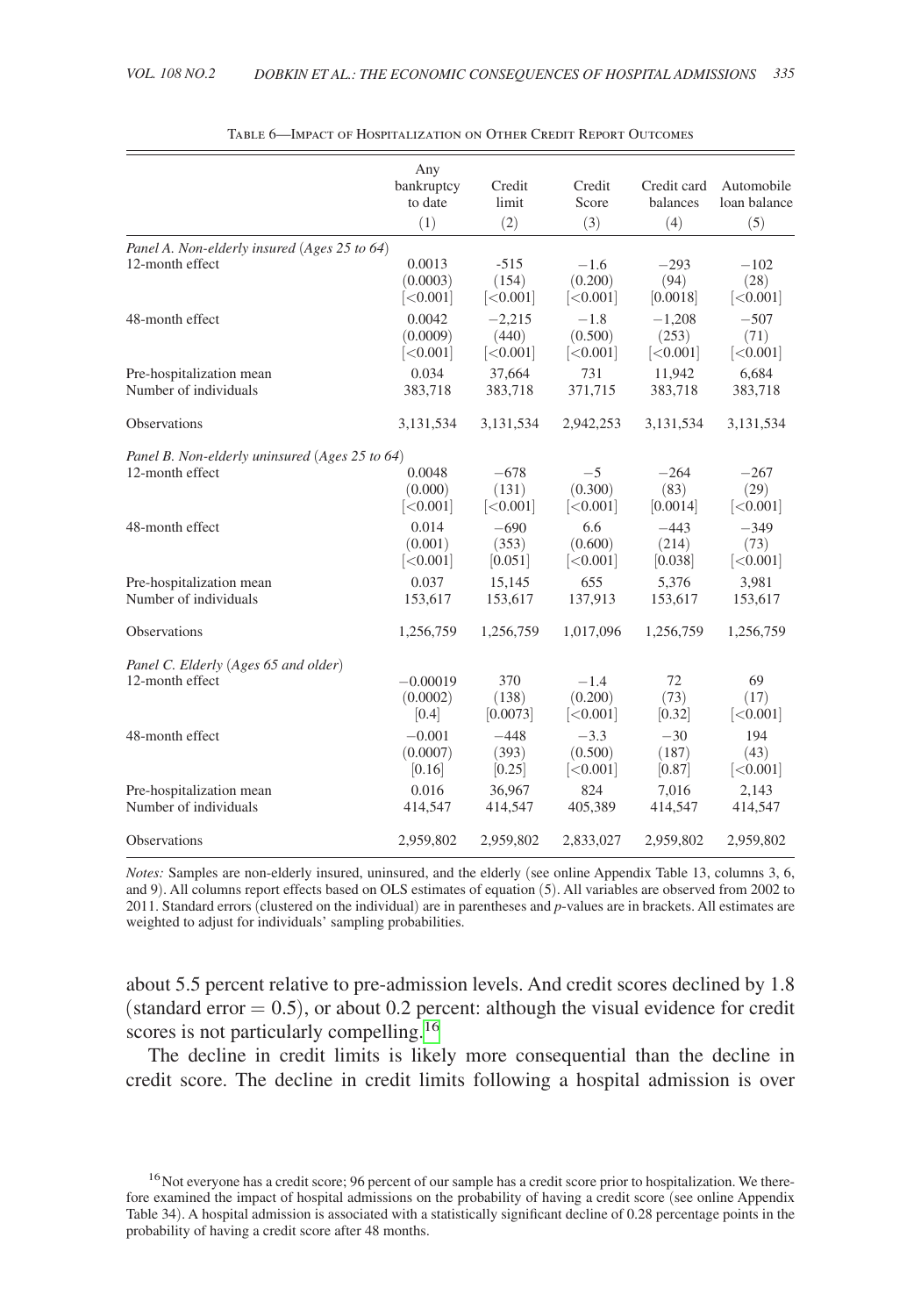one-half of the decline in credit limits following an unemployment spell, $^{17}$  while our back-of-the-envelope calculations suggests that the decrease in credit score may be associated with an increase in interest rate of less than one-tenth of one percent (0.054 percent). [18](#page-28-1) A larger impact of hospital admissions on borrowing limits (*L*) than interest rates (*r*) is consistent with our theoretical model in which the effect of a hospital admission on *r* was theoretically ambiguous due to two opposing forces: hospital admissions increase unpaid bills (*u*), which should serve to increase *r*, but also decrease *b* which should serve to decrease  $r$ .<sup>[19](#page-28-2)</sup>

**Alternative Samples: The Elderly and the Non-Elderly Uninsured:** We conducted a parallel set of analyses for elderly individuals and for uninsured non-elderly admissions and summarize them briefly here. Tables 5 and 6 presents the results from the parametric event studies in panels C and B, respectively; the underlying regression coefficients are shown in online Appendix Tables 20 and 21, and the nonparametric event study figures are shown in online Appendix Figures 16–19.

For the elderly, even though the severity of the health shock (as measured by length of stay or charges) is larger (see online Appendix Table 13) the results suggest similar proportional (and smaller absolute) impacts on collection outcomes as compared to the non-elderly insured, and limited or no impact (either visually or in the estimated implied effects) on other outcomes. In particular, there is no evidence of an impact on bankruptcy or credit limits; the point estimates are usually wrong-signed and substantively small compared to estimates for non-elderly adults. There is no evidence of a decline in credit card borrowing, and weak evidence of a small increase in automobile loans. There is a decline in credit score following a hospital admission that is similar in magnitude to the quantitatively trivial estimate for the non-elderly insured. The lack of evidence of impacts on credit limits and borrowing goes hand-in-hand with the lack of evidence of impacts on earnings and employment for the elderly in the HRS.

For the uninsured, non-elderly, we find much larger impacts on collections and bankruptcy than for the insured non-elderly, but similar (or smaller) impacts on credit card balances, automobile balances, and credit limits. For example, four years later, a hospital admission is associated with an increase in collection balances of \$6,199 (standard error  $=$  \$130) for the uninsured, compared to \$302 (standard  $error = $37$  for the insured. The right-tail effects are also much larger for the uninsured: for example, the ninetieth percentile impact on collection balances is \$23,000 for the uninsured, compared to \$600 for the insured (see online Appendix Tables 26 and 32 for quantile regressions). The impact on bankruptcy is also larger for the uninsured; a hospital admission is associated with a 1.4 percentage point (standard error  $= 0.14$ ) increase in bankruptcy over four years, compared to a 0.4 percentage

<span id="page-28-0"></span> $17$ Bethune (2015) examines people who lose their job between 2007 and 2009, and estimates that unemployment is associated with a decline in credit card limits of \$925 by 2009. By comparison, we estimate that a hospital admission associated with a \$500 decline in credit limits 12 months later.

<span id="page-28-1"></span><sup>&</sup>lt;sup>18</sup> Recent estimates suggest that, on average, a 100 point decline in credit score is associated with an increase in interest rates  $(r)$  of 100 to 300 basis points (Agarwal et al. forthcoming, Han, Keys, and Li 2015).

<span id="page-28-2"></span><sup>&</sup>lt;sup>19</sup>The larger effect on credit limits may also reflect differences in how these instruments are used as screening devices for borrowers; indeed, consistent with our findings, Agarwal et al. (forthcoming) find that credit card companies will often impose large changes in borrowing limits without meaningful changes in interest rates as a function of credit score.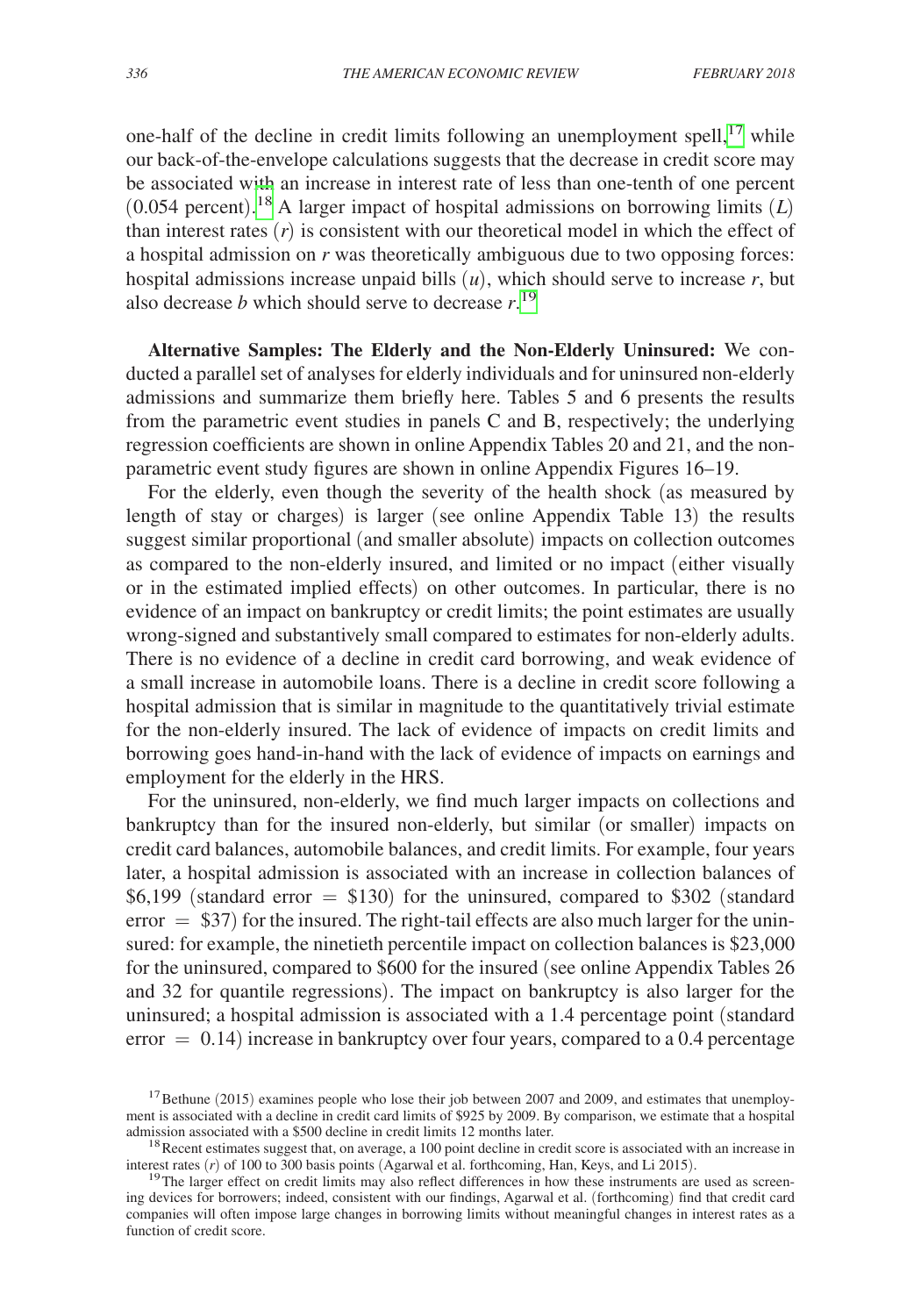point increase for the insured (the pre-hospitalization annual bankruptcy rate is similar at about 1.2 percent). In interpreting these results, it is important to note that unlike being insured, being "uninsured": is not a persistent state post-admission; for those uninsured at the index admission, only about 43 percent of subsequent hospital days over the next four years are uninsured (see online Appendix Table 14), which may reflect post-admission incentives to take up insurance or post-admission changes in eligibility for public health insurance.

The four-year impacts on the other outcomes are similar proportionally (and smaller in absolute terms) for the uninsured relative to the insured.<sup>20</sup> For example, four years post-admission, the decline in credit limits is about 5 percent for each group, and the decline in borrowing about 9 percent.<sup>21</sup> The decline in borrowing following a hospital admission for the uninsured suggests that the increase in out-ofpocket spending they experience is small relative to their decline in income.

# B. *Identifying Assumption and Robustness*

[Table 7](#page-30-0) presents results from a number of alternative specification of the parametric event study for the insured non-elderly; the corresponding figures are in online Appendix Figures 20–26.<sup>22</sup> The results are generally reassuring. Column 1 presents the baseline specification. All subsequent columns represent a specific deviation from this baseline.

Once again, we use the nonparametric event study to examine trends in outcomes leading up to the hospital admission in Figures 4 and 5. For some outcomes, such as collection balances, credit card borrowing, and credit limits, the pretrends appear negligible. However, for others, particularly bankruptcy and credit score, they are quite pronounced. Fortunately, once again where there are trends relative to event time, they seem reasonably well approximated by a linear trend. Thus, we are comfortable relying on the identifying assumption of the parametric event study model.

However, we report results from several alternative specifications designed to investigate sensitivity to potential violations of the identifying assumption of the parametric event study. In column 2 we include individual fixed effects. This specification requires an additional normalization; we impose that there are no pretrends in outcome  $y_{i,t}$  in the months leading up to the hospitalization event between  $r = -47$  and  $r = -35$ . We discuss the specific requirements in more detail in online Appendix D.2.2.

<span id="page-29-2"></span>non-elderly uninsured.

<span id="page-29-0"></span><sup>&</sup>lt;sup>20</sup>The results for the uninsured on credit scores (column 3 of Table 6 and online Appendix Figure 17) are somewhat puzzling, suggesting a similar proportional decline to the insured at 12 months but a statistically significant *increase* at 48 months. However, given the potential endogeneity of presence of a credit score, we urge some caution in interpreting these results. As noted above, only 84 percent of the uninsured sample has a credit score prior to hospitalization. We find that a hospital admission is associated with a statistically significant decline of 0.85 percentage points in the probability of having a credit score after 48 months (see online Appendix Table 34).

<span id="page-29-1"></span><sup>&</sup>lt;sup>21</sup> The declines for the uninsured may be mechanically dampened by the relatively large share with zero credit limits and credit card balances (50 percent, compared to about 20 percent for the insured; see online Appendix Table 15). However, at higher quantiles where such censoring is less of a concern, the pattern of results across quantiles look similar to that for the insured; impacts for the uninsured are similar at the seventy-fifth percentile compared to the mean, and estimated effects at ninetieth percentile are roughly three times larger than the effects at the mean (see online Appendix Table 32). 22Online Appendix Tables 33 and 31 present the corresponding robustness analysis for the elderly and the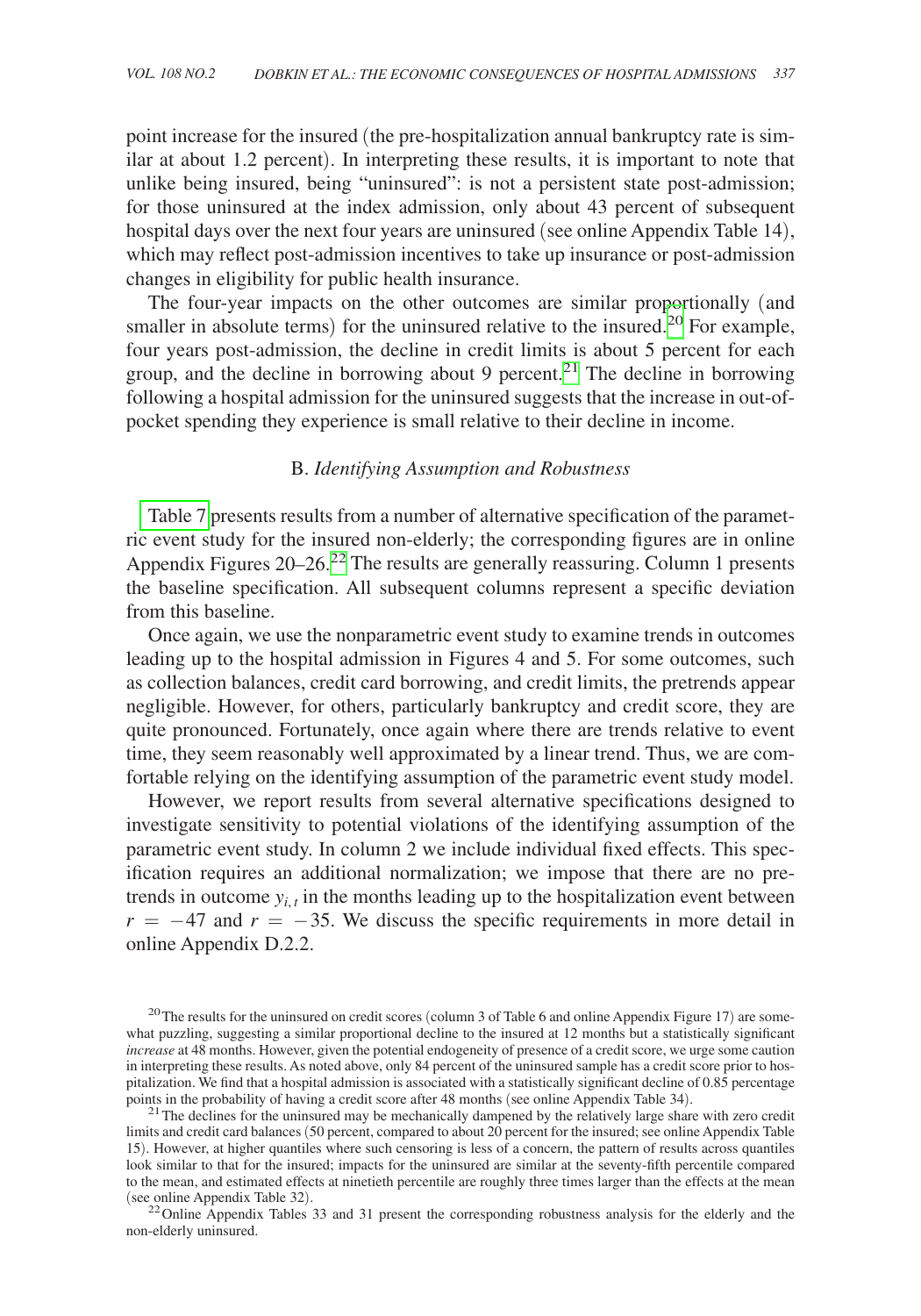|                                        |              |                                                 |           | Lowest    | Including                            |           | Nondeferrable        | Excluding                    |
|----------------------------------------|--------------|-------------------------------------------------|-----------|-----------|--------------------------------------|-----------|----------------------|------------------------------|
|                                        |              | Individual Balanced mortality                   |           | predicted | individuals<br>with prior            | ER        | (weekend/<br>weekday | ambulatory<br>care sensitive |
|                                        | [Baseline]   | <b>FEs</b>                                      | panel     |           | quartile hospitalizations admissions |           | ratio ~ $2/5$ )      | conditions                   |
|                                        | (1)          | (2)                                             | (3)       | (4)       | (5)                                  | (6)       | (7)                  | (8)                          |
| Panel A. Number of collections to date |              |                                                 |           |           |                                      |           |                      |                              |
| 12-month effect                        | 0.11         | 0.11                                            | 0.12      | 0.11      | 0.16                                 | 0.14      | 0.14                 | 0.10                         |
|                                        | (0.005)      | (0.004)                                         | (0.005)   | (0.009)   | (0.004)                              | (0.006)   | (0.012)              | (0.005)                      |
|                                        | [<,0.001]    | [<,0.001]                                       | [<0.001]  | [<0.001]  | [<0.001]                             | [<0.001]  | [<0.001]             | [<0.001]                     |
| 48-month effect                        | 0.21         | 0.23                                            | 0.24      | 0.25      | 0.50                                 | 0.24      | 0.27                 | 0.21                         |
|                                        | (0.019)      | (0.018)                                         | (0.022)   | (0.038)   | (0.018)                              | (0.025)   | (0.048)              | (0.02)                       |
|                                        | $\sim 0.001$ | [<0.001]                                        | [<0.001]  | [<0.001]  | [<0.001]                             | [<0.001]  | [<0.001]             | [<0.001]                     |
| Pre-hospitalization mean               | 0.92         | 0.92                                            | 0.78      | 1.1       | 0.91                                 | 1.1       | 1                    | 0.90                         |
| Panel B. Collection balances           |              |                                                 |           |           |                                      |           |                      |                              |
| 12-month effect                        | 122          | 138                                             | 138       | 91        | 156                                  | 194       | 185                  | 117                          |
|                                        | (13)         | (14)                                            | (15)      | (24)      | (12)                                 | (18)      | (34)                 | (13)                         |
|                                        | [<0.001]     | [<0.001]                                        | [<0.001]  | [<0.001]  | [<,0.001]                            | [<0.001]  | [<0.001]             | [<0.001]                     |
| 48-month effect                        | 302          | 335                                             | 281       | 218       | 404                                  | 415       | 457                  | 302                          |
|                                        | (37)         | (41)                                            | (49)      | (72)      | (35)                                 | (50)      | (94)                 | (39)                         |
|                                        | [<0.001]     | [<0.001]                                        | [<0.001]  | [0.002]   | $\approx 0.001$                      | [<0.001]  | [<0.001]             | [<0.001]                     |
| Pre-hospitalization mean               | 1,230        | 1,230                                           | 1,012     | 1,334     | 1,316                                | 1,500     | 1,369                | 1,188                        |
| Panel C. Any bankruptcy to date        |              |                                                 |           |           |                                      |           |                      |                              |
| 12-month effect                        | 0.0013       | 0.00092                                         | 0.0013    | 0.0016    | 0.0018                               | 0.00095   | 0.00091              | 0.0013                       |
|                                        |              | $(0.00031)$ $(0.00031)$ $(0.00039)$ $(0.00060)$ |           |           | (0.00029)                            | (0.00037) | (0.00069)            | (0.00032)                    |
|                                        | [<0.001]     | [0.0031]                                        | [<0.001]  | [0.0078]  | [<0.001]                             | [0.01]    | [0.19]               | [<0.001]                     |
| 48-month effect                        | 0.0042       | 0.0029                                          | 0.0039    | 0.005     | 0.0055                               | 0.0035    | 0.004                | 0.0043                       |
|                                        | (0.0009)     | (0.0010)                                        | (0.0012)  | (0.0018)  | (0.0009)                             | (0.0011)  | (0.0021)             | (0.0010)                     |
|                                        | [<0.001]     | [0.0023]                                        | [0.0016]  | [0.0047]  | [<0.001]                             | [0.0017]  | [0.055]              | [<0.001]                     |
| Pre-hospitalization mean               | 0.034        | 0.034                                           | 0.035     | 0.039     | 0.033                                | 0.036     | 0.034                | 0.034                        |
| Panel D. Credit limit                  |              |                                                 |           |           |                                      |           |                      |                              |
| 12-month effect                        | $-515$       | $-539$                                          | $-758$    | $-87$     | $-924$                               | $-167$    | 273                  | $-483$                       |
|                                        | (154)        | (164)                                           | (206)     | (265)     | (139)                                | (168)     | (316)                | (162)                        |
|                                        | [<,0.001]    | [0.001]                                         | [<,0.001] | [0.74]    | [<,0.001]                            | [0.32]    | [0.39]               | [0.0028]                     |
| 48-month effect                        | $-2,215$     | $-2.170$                                        | $-2,414$  | $-661$    | $-4.124$                             | $-1.799$  | $-484$               | $-2,173$                     |
|                                        | (440)        | (485)                                           | (637)     | (758)     | (395)                                | (466)     | (872)                | (461)                        |
|                                        | [<0.001]     | [<0.001]                                        | [<0.001]  | [0.38]    | [<,0.001]                            | [<0.001]  | [0.58]               | [<0.001]                     |
| Pre-hospitalization mean               | 37,664       | 37,664                                          | 41,024    | 30,082    | 35,589                               | 33,444    | 33,533               | 38,345                       |
|                                        |              |                                                 |           |           |                                      |           |                      |                              |

<span id="page-30-0"></span>

| TABLE 7—ROBUSTNESS TO ALTERNATIVE SPECIFICATIONS AND SAMPLE RESTRICTIONS FOR THE NON-ELDERLY |
|----------------------------------------------------------------------------------------------|
| INSURED (Ages 25 to 64) CREDIT REPORT SAMPLE                                                 |

(*Continued*)

Columns 3 and 4 address potential threats to the identifying assumption arising from nonrandom attrition, which in this setting arises primarily due to mortality. For non-elderly insured adults, mortality is 3.2 percent in the 12 months following the index admission, and 6.3 percent in 48 months (Table 1, column 2). Mortality per se is not a problem for our analysis. However, since by construction mortality is correlated with event time (you must be alive to have the event), it would pose a threat to our identifying assumption if mortality were correlated with  $y_{i,t}$ , in either levels or changes. For example, if hospitalizations for individuals who have worse pre-hospitalization financial outcomes are also more likely to result in death, attrition due to mortality would bias downward our estimated impact of hospitalizations on financial well-being; online Appendix Table 17 suggests that post-admission mortality is correlated with somewhat worse pre-admission financial outcomes.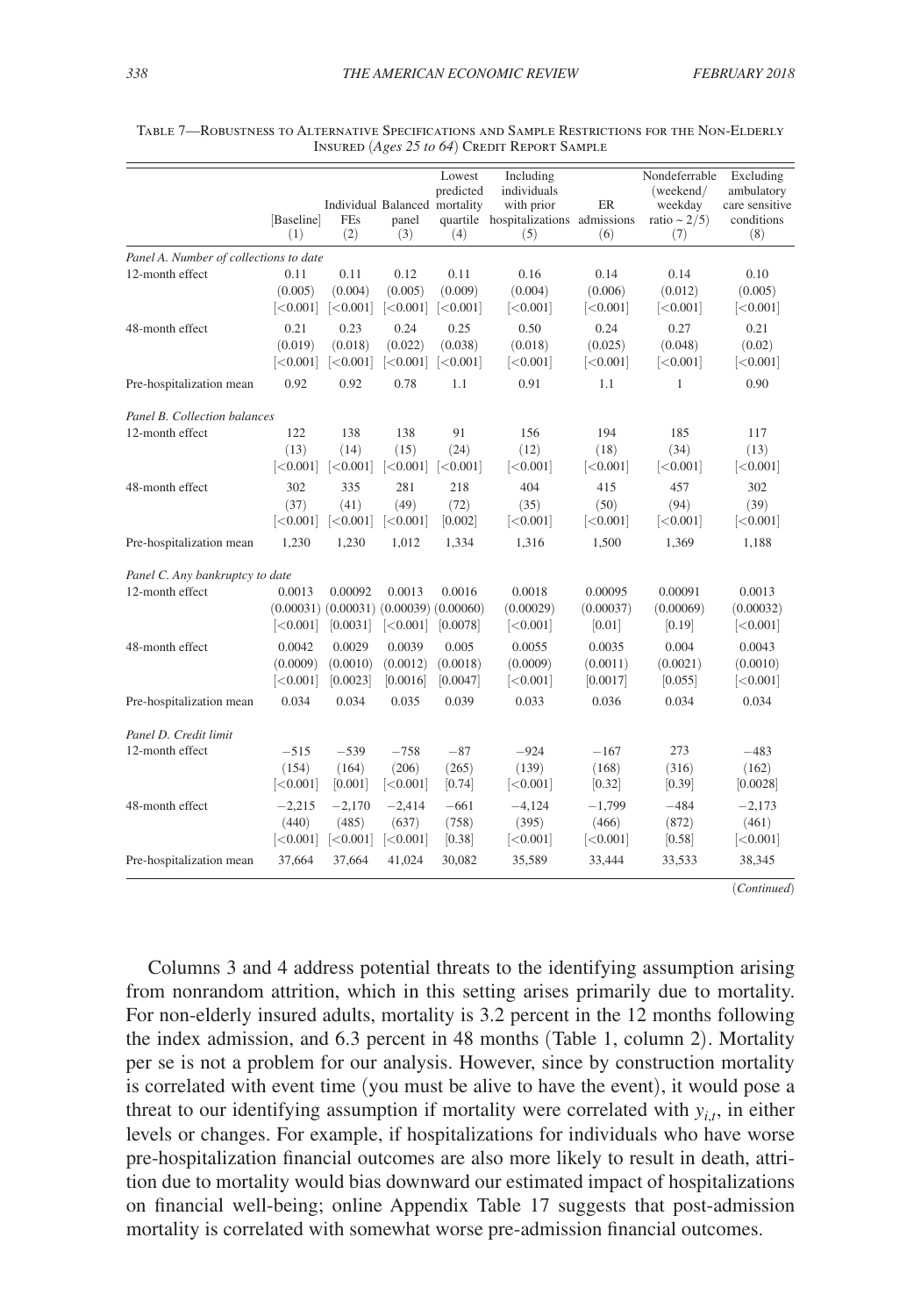|                                  | [Baseline]<br>(1) | Individual Balanced mortality<br><b>FEs</b><br>(2) | panel<br>(3)             | Lowest<br>predicted<br>quartile<br>(4) | Including<br>individuals<br>with prior<br>hospitalizations<br>(5) | ER<br>admissions<br>(6) | Nondeferrable<br>(weekend/<br>weekday<br>ratio ~ $2/5$ )<br>(7) | Excluding<br>ambulatory<br>care sensitive<br>conditions<br>(8) |
|----------------------------------|-------------------|----------------------------------------------------|--------------------------|----------------------------------------|-------------------------------------------------------------------|-------------------------|-----------------------------------------------------------------|----------------------------------------------------------------|
| Panel E. Credit score            |                   |                                                    |                          |                                        |                                                                   |                         |                                                                 |                                                                |
| 12-month effect                  | $-1.6$            | $-1.5$                                             | $-1.9$                   | $-1.4$                                 | $-1.7$                                                            | $-1.5$                  | $-1.1$                                                          | $-1.6$                                                         |
|                                  | (0.18)            | (0.17)                                             | (0.24)                   | (0.32)                                 | (0.17)                                                            | (0.21)                  | (0.41)                                                          | (0.18)                                                         |
|                                  | [<,0.001]         | [<0.001]                                           | [<0.001]                 | < 0.001                                | [<]0.001]                                                         | [<0.001]                | [0.0057]                                                        | [<0.001]                                                       |
| 48-month effect                  | $-1.8$            | $-1.8$                                             | $-1.4$                   | $-1.8$                                 | $-2.3$                                                            | 0.38                    | $-0.26$                                                         | $-2$                                                           |
|                                  | (0.45)            | (0.46)                                             | (0.67)                   | (0.79)                                 | (0.42)                                                            | (0.55)                  | (1)                                                             | (0.47)                                                         |
|                                  | [<0.001]          | [<0.001]                                           | [0.036]                  | [0.025]                                | [<,0.001]                                                         | [0.48]                  | [0.8]                                                           | [<0.001]                                                       |
| Pre-hospitalization mean         | 731               | 731                                                | 736                      | 705                                    | 726                                                               | 718                     | 720                                                             | 733                                                            |
| Panel F. Credit card balances    |                   |                                                    |                          |                                        |                                                                   |                         |                                                                 |                                                                |
| 12-month effect                  | $-293$            | $-294$                                             | $-365$                   | 37                                     | $-448$                                                            | $-269$                  | $-159$                                                          | $-261$                                                         |
|                                  | (94)              | (104)                                              | (128)                    | (170)                                  | (85)                                                              | (104)                   | (202)                                                           | (98)                                                           |
|                                  | [0.0018]          | [0.0048]                                           | [0.0044]                 | [0.83]                                 | $\approx 0.001$                                                   | [0.0098]                | [0.43]                                                          | [0.0078]                                                       |
| 48-month effect                  | $-1,208$          | $-1.180$                                           | $-1,562$                 | $-169$                                 | $-1.988$                                                          | $-1,275$                | $-693$                                                          | $-1,153$                                                       |
|                                  | (253)             | (290)                                              | (391)                    | (458)                                  | (226)                                                             | (275)                   | (532)                                                           | (264)                                                          |
|                                  | [<0.001]          | [<,0.001]                                          | [<0.001]                 | [0.71]                                 | [<,0.001]                                                         | [<,0.001]               | [0.19]                                                          | $\left[ < 0.001 \right]$                                       |
| Pre-hospitalization mean         | 11.942            | 11.942                                             | 13.026                   | 10.589                                 | 11.309                                                            | 10.714                  | 10.810                                                          | 12,130                                                         |
| Panel G. Automobile loan balance |                   |                                                    |                          |                                        |                                                                   |                         |                                                                 |                                                                |
| 12-month effect                  | $-102$            | $-137$                                             | $-151$                   | $-63$                                  | $-130$                                                            | $-122$                  | $-115$                                                          | $-95$                                                          |
|                                  | (28)              | (31)                                               | (38)                     | (56)                                   | (26)                                                              | (33)                    | (63)                                                            | (30)                                                           |
|                                  | [<0.001]          | [<0.001]                                           | $\left[ < 0.001 \right]$ | [0.26]                                 | [<,0.001]                                                         | [<0.001]                | [0.068]                                                         | [0.0013]                                                       |
| 48-month effect                  | $-507$            | $-568$                                             | $-782$                   | $-639$                                 | $-531$                                                            | $-580$                  | $-665$                                                          | $-503$                                                         |
|                                  | (71)              | (83)                                               | (110)                    | (139)                                  | (65)                                                              | (82)                    | (158)                                                           | (74)                                                           |
|                                  | [<0.001]          | [<]0.001]                                          | [<0.001]                 | [<]0.001]                              | [<]0.001]                                                         | [<0.001]                | [<0.001]                                                        | $\left[ < 0.001 \right]$                                       |
| Pre-hospitalization mean         | 6,684             | 6,684                                              | 7,288                    | 7,370                                  | 6,512                                                             | 6,446                   | 6,503                                                           | 6,748                                                          |
| Number of individuals            | 383,718           | 383,718                                            | 297,068                  | 93,224                                 | 480,127                                                           | 241,400                 | 74,314                                                          | 351,753                                                        |
| Observations                     |                   | 3, 131, 534 3, 131, 534 1, 782, 408 810, 774       |                          |                                        | 3,836,488                                                         | 1,958,271               | 600,610                                                         | 2,876,934                                                      |

Table 7—Robustness to Alternative Specifications and Sample Restrictions for the Non-Elderly Insured (*Ages 25 to 64*) Credit Report Sample (*Continued*)

*Notes:* Column 1 replicates results for the non-elderly insured (see Tables 5 and 6 and notes to Table 5 for details). All other columns indicate specific departures from the baseline sample and specification as follows: column 2 adds individual fixed effects to the estimating equation (see equation (17)). Column 3 limits the analysis to a balanced panel of individuals with nonmissing data for the two years before and four years after their hospitalization. Column 4 restricts the sample to individuals in the lowest quartile of predicted mortality risk based on age and diagnosis-related group for the index admission. Column 5 adds back to the baseline sample insured individuals who had a prior hospital admission within the last three years. Column 6 restricts the sample to admissions through the emergency room. Column 7 restricts to nondeferrable admissions, which are limited to the subset of admissions that originate through the ER and have an ICD-9 code as the primary diagnosis that has weekend to weekday frequencies closest to the 2:5 ratio that we would expect if there is no delay in care. Column 8 excludes admissions for "ambulatory care sensitive conditions."

As discussed in the context of the HRS analysis, inclusion of individual fixed effects (see column 2) or restricting to a balanced panel are approaches to addressing potential bias due to attrition. Column 3 shows the results are not sensitive to estimating the baseline specification on a balanced panel of individuals whom we observe alive in all relative months from  $-23$  to 48. Consistent with the pattern in online Appendix Table 17 that post-admission mortality is correlated with worse pre-admission financial outcomes, the estimated impacts of a hospital admission tend to be slightly larger with either individual fixed effects (column 2) or the balanced panel (column 3). A separate attraction of the balanced panel specification is that it allows us to examine the pattern of pretrends and of post-hospitalization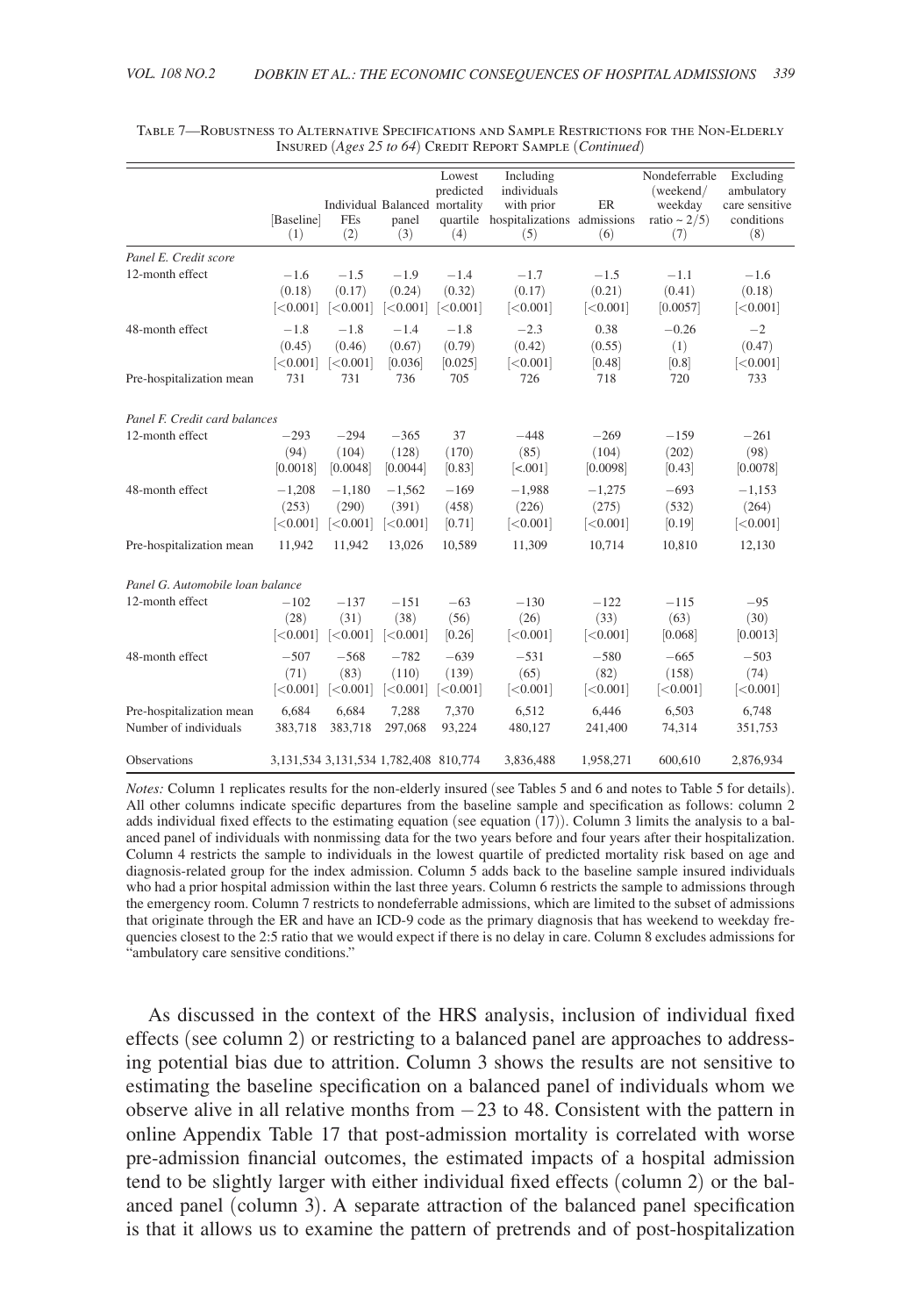effects without concerns that they might be driven by compositional changes. Primarily for space reasons, in the main text we show the post-hospitalization effects only out to 48 months (which is also the maximum follow-up period we can observe for all hospitalizations). As noted, however, we estimate our equations on data out to 72 months post-hospital admission. For completeness, the "baseline" results in online Appendix Figures 20 through 26 (top-left corner) therefore show the results out to 72 months. We also show results limited to early hospitalizations (2003–2005), for whom the analysis out to 72 months can be done on a balanced panel of all admissions with outcomes observed through 72 months; and the later hospitalizations (2005–2007), for whom the entire 4-year pre-period can be estimated on a balanced panel of admissions with outcomes observed for that entire pre-period. Columns 7 and 8 of online Appendix Table 24 show the estimates are similar for these "early" and "late" balanced panel analyses. The graphical evidence in online Appendix Figures 20 through 26 for both the unbalanced panel (top-left figure) and balanced panel (bottom-right figure) suggests that the impact of hospital admissions on collections, and perhaps bankruptcies, has plateaued by 48 months; the impacts on the other outcomes (credit limit, credit score, credit balances, and automobile balances) if anything may be larger over a longer time horizon. We show graphical results for the early and late balanced panel results in online Appendix Figures 27–28.

The individual fixed effect specification and the balanced panel specification address possible bias due to correlations between mortality and the level of the outcome, but there is still potential for bias if mortality is correlated with the impact of a hospital admission (i.e., mortality is correlated with  $\mu_{r>0}$ ). The sign of any potential bias is unclear. If hospitalizations that cause greater financial strain are more likely to result in death, our estimated impact of hospitalizations on financial strain would be biased downward. Alternatively, if one way individuals improve their health and reduce their mortality probability following a hospitalization is to borrow and take on more debt, our estimated impact of hospital admission would be biased upward.

To investigate this potential concern, we restricted our sample to the lowest quartile of predicted mortality: predicted based on diagnosis and age at admission.<sup>23</sup> The sample restriction to the lowest quartile of predicted mortality essentially eliminates attrition during our sample period; 12- and 48-month mortality are 0.24 percent and 0.9 percent, respectively, compared to 3.2 and 6.3 percent in the full sample (see online Appendix Table 18). Column 4 shows the results are, once again, robust to this alternative specification. The point estimates vary more relative to the baseline (column 1) with this alternative specification than the previous ones, although there is no clear directionality to the sign and the differences are not statistically significant. Overall, we view these results as reassuring about the robustness of our findings to potential differential attrition.

In column 5 we expand rather than restrict the sample, adding back the approximately 15 percent of individuals who had a prior hospital admission in the last three years. These individuals are excluded from the baseline sample because of our

<span id="page-32-0"></span><sup>&</sup>lt;sup>23</sup> Specifically, we regress an indicator variable for whether the individual died by the end of our sample (January 2011) on a full set of age-in-years-at-admission dummies and one's primary diagnosis-related group (DRG) at admission; we observe almost 500 different DRGs.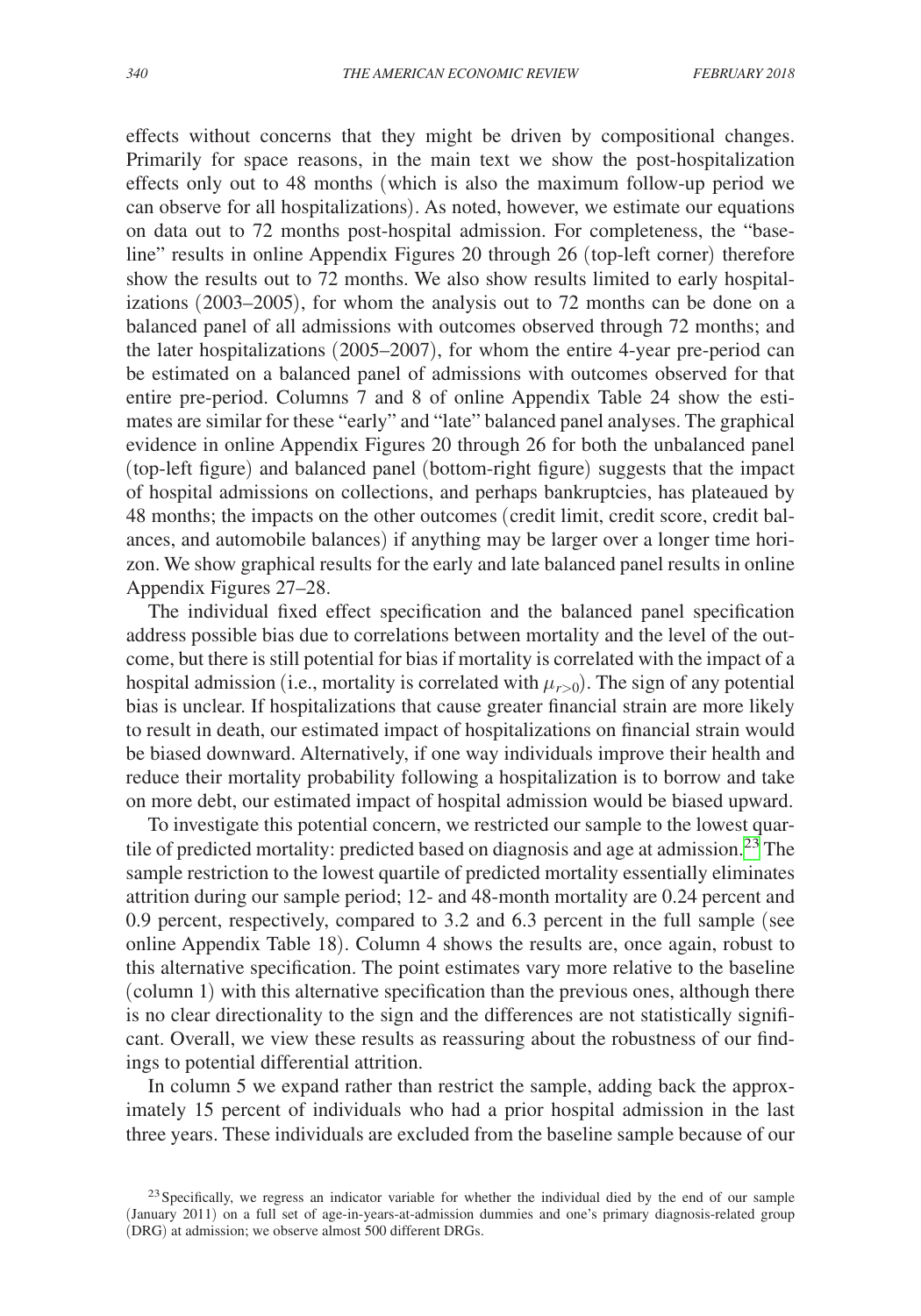desire to examine the impact of an initial health shock, for both econometric and economic reasons. In practice, the results are robust to including individuals with a prior hospital admission in our analysis; if anything, the estimated impacts become slightly bigger in magnitude. However, as seen in online Appendix Figures 20–26, the pretrends in outcomes are, as expected, more pronounced with the inclusion of these additional individuals who have already started to experience a health decline prior to the index event.

**Heterogeneity:** An implication of the identifying assumption of the parametric event study is that while individuals may be on a slow secular trend relative to the admission, they do not anticipate or have discretion over the exact timing of the hospital admission. The detail in the hospital discharge data allows us to investigate the sensitivity of our findings to restricting to admissions that are more likely to fit these criteria.

We find that the results look similar when we limit to admissions that are less likely to be anticipated. Column 6 shows the results of limiting to admissions through the ER; column 7 shows the results of limiting to admissions that are classified as "non-deferrable" using the Card, Dobkin, and Maestas (2009) metric of admissions whose ratio of weekend to weekday admissions is "close to" two-fifths.<sup>24</sup> In online Appendix Table 25, we present further such cuts, looking at admissions for particular conditions that may be less likely to be anticipated, such as heart attacks, car accidents, and external injuries; in some cases the samples get quite small, but there is no obvious pattern of differential effects for less anticipated admissions. As a final sample restriction related to concerns about the identifying assumption, in column 8 we exclude admissions for "ambulatory care sensitive conditions" since they may violate the assumption of a sudden and unexpected shock: these are admissions for conditions that are potentially avoidable with timely treatment from either the patient or his primary care provider (Caminal et al. 2004).

We also explored heterogeneity in the impacts of hospital admissions more generally across different subsamples of individuals and types of hospitalizations. Results are shown in online Appendix Tables 23 through 25. We find smaller impacts of a hospital admission for those on Medicaid than those with private insurance, which may reflect the lower labor force attachment for those on Medicaid; consumer-cost sharing is similar for these groups.<sup>25</sup> There is some evidence of larger impacts for admissions for chronic diseases and for admissions with higher predicted list charges; such admissions may have larger impacts on medical expenses and/or earnings. Results also look similar for admission across different types of hospitals (public, nonprofit, and for-profit), and for the five most common reasons for admission.

<span id="page-33-0"></span> $24$ Non-deferrable hospital admissions are limited to the subset of admissions that originate through the ED and have an ICD-9 code as the primary diagnosis that has weekend to weekday frequencies closest to the 2:5 ratio that we would expect if there is no delay in care.

<span id="page-33-1"></span> $^{25}$  In the 2000–2011 CPS, we estimate labor force participation rates in California of 85 percent and 40 percent for the privately insured and Medicaid recipients, respectively. In the 1999–2010 MEPS, we estimate only slightly lower consumer cost sharing for those covered by Medicaid (6.7 percent compared to 8.8 percent for the privately insured); see online Appendix Table 37.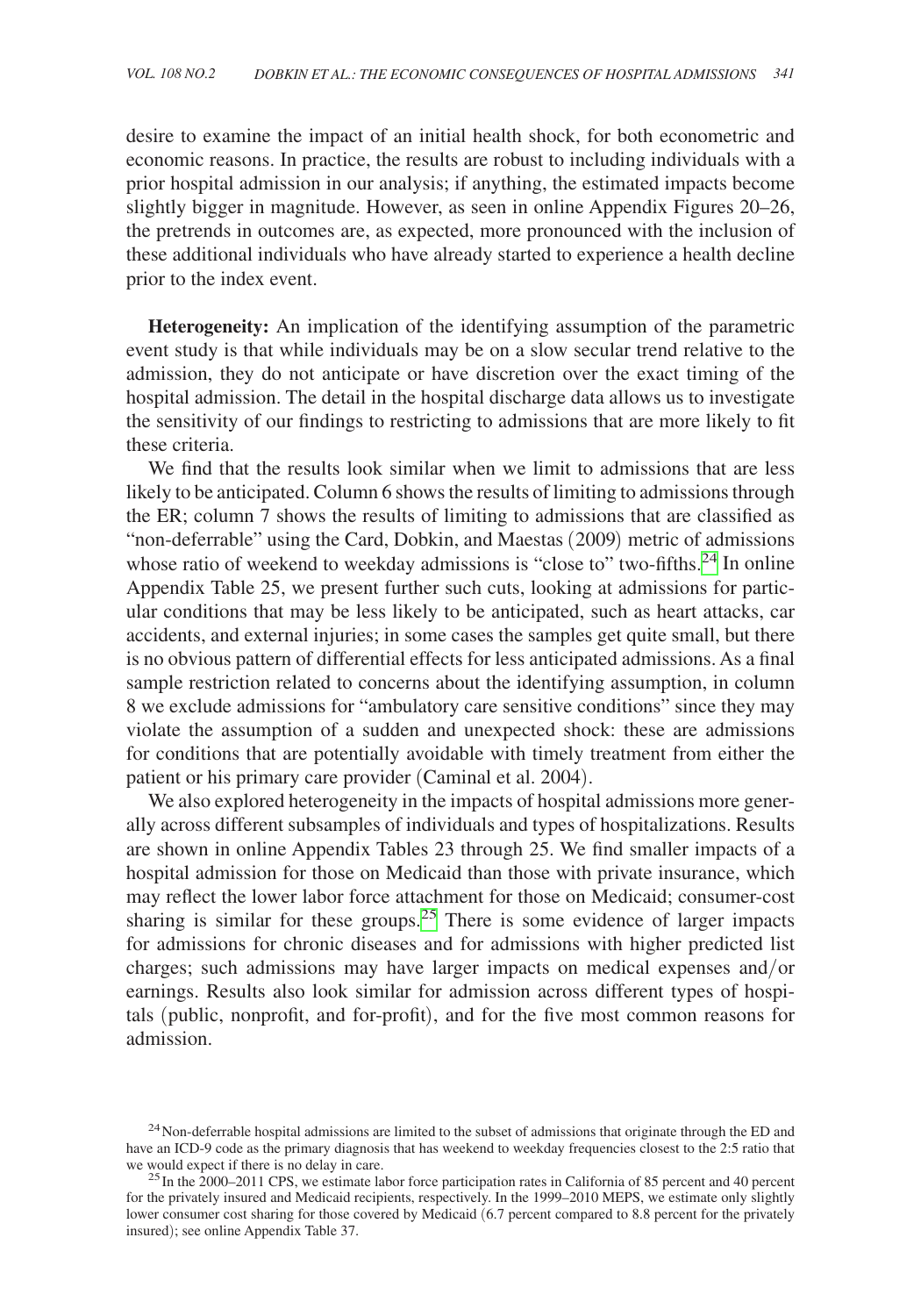Finally, online Appendix Table 26 moves beyond mean impacts to examine results from unconditional quantile regressions on the distribution of five continuous outcomes: total collection balances, credit limit, credit score, credit card balances, and automobile loan balances. Many of these are highly skewed variables (see online Appendix Table 15). Median impacts tend to be smaller than mean, particularly for balances. In general, the impacts at the seventy-fifth percentile are fairly similar to mean effects, and the ninetieth percentile impacts are often between two and three times larger than the mean impacts. This could suggest a skewed distribution of health shocks, with a subset of shocks having particularly severe credit market consequences. Mean impacts that are larger than median impacts are also consistent with our findings in the HRS that a large share of the earnings decline associated with hospital admissions comes from extensive margin labor supply adjustments; this suggests a skewed pattern of earnings responses, with many individuals experiencing small changes in earnings but some individuals experiencing much larger changes from leaving the labor force.

Given the right-skewness of many of our continuous outcomes, in online Appendix Tables 27 and 28 we also report results from estimating a proportional rather than a linear model. Specifically, we estimate a quasi-maximum likelihood Poisson model. The results are robust and similar in magnitude to the implied proportional effects (relative to pre-admission means) from the linear model.

#### **V. Implications**

#### A. *Impact of Hospital Admissions on Earnings*

In the first three years post-admission, we estimate an average annual earnings decline for 50–59 year olds of about 19 percent of pre-hospitalization earnings. This earnings decline is similar in magnitude to estimates of earnings losses from job displacement (e.g., Jacobson, LaLonde, and Sullivan 1993; Sullivan and von Wachter 2009). The earnings decline appears permanent over the seven post-admission years we can analyze; indeed, the point estimates suggest the impacts are increasing over time, and large relative to the (shorter run) increase in out-of-pocket medical spending.

The results from the credit reports complement and enrich this analysis. In the framework in Section I, declines in credit limits are assumed to proxy for declines in earnings potential, and declines in borrowing are consistent with an impact of hospital admissions on income that is increasing over time and large relative to the (front-loaded) increase in out-of-pocket medical costs. Consistent with this interpretation, we find little impact of hospital admissions for the elderly on earnings in the HRS or on credit limits or borrowing in the credit report data[.26](#page-34-0)

<span id="page-34-0"></span><sup>&</sup>lt;sup>26</sup>Naturally, there are other differences between the elderly and non-elderly insured adults that could also contribute to the differential impacts of hospital admissions observed in the credit report data. In particular, there may be important differences in the nature of their insurance and the nature and severity of their hospital admissions. Online Appendix Tables 13 and 14 provide some descriptive information regarding differences in severity; not surprisingly, the health shock appears more severe for the elderly (as measured by list charges or length of stay for the index admission). Indeed, as we show in online Appendix Table 35, when we reweight the elderly sample to match the non-elderly insured sample on demographics (race and gender) and health conditions (diagnosis codes and length of stay), the results for the elderly become smaller. Another comparability issue is that credit report measures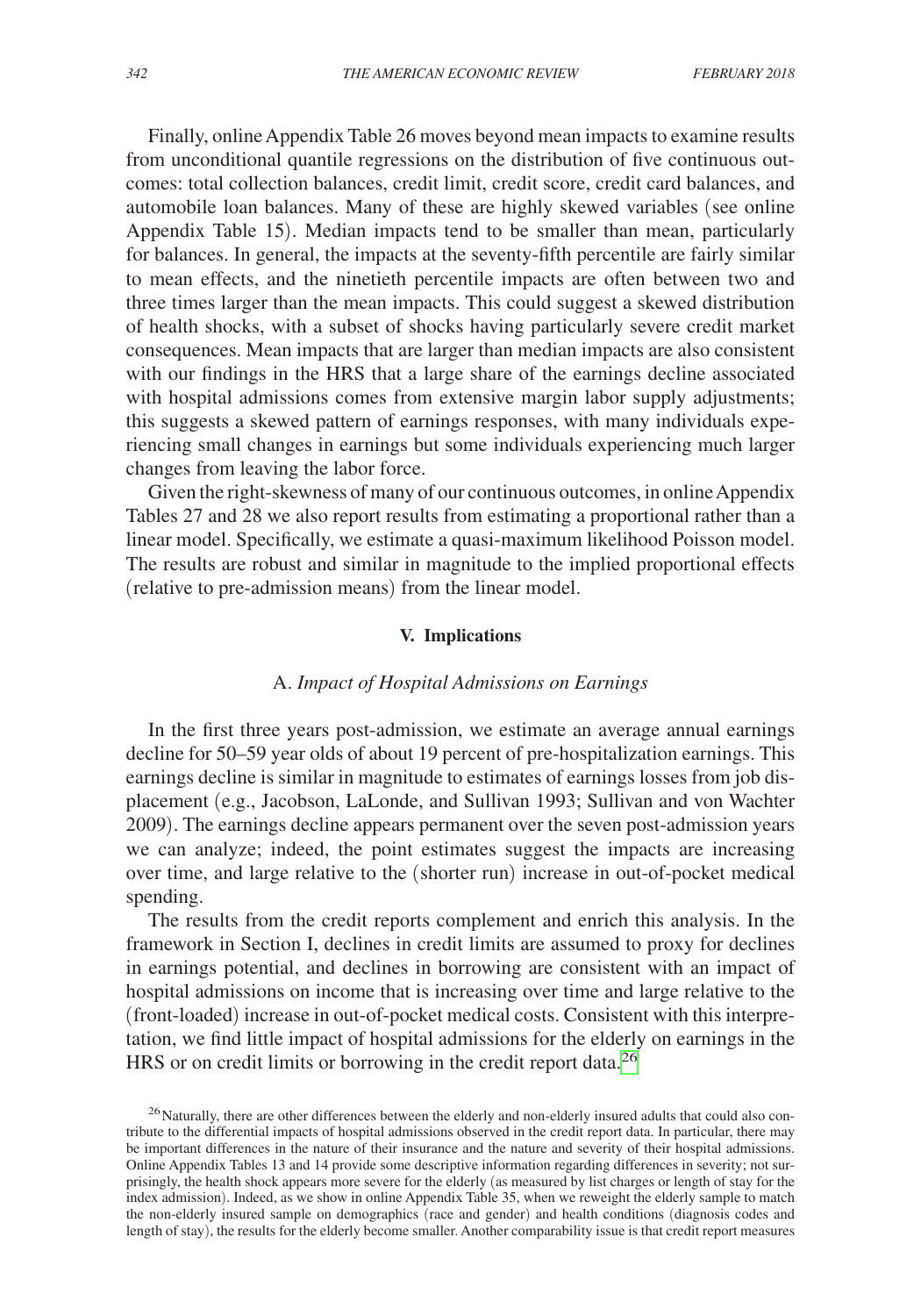What causes the decline in earnings and employment for the non-elderly insured that we observe in the HRS data? In Section I, we modeled the hospital admission as reducing wages (productivity) or increasing disutility of work. Another, un-modeled, possibility is that a hospital admission reduces life expectancy. If consumers are living "hand to mouth," a change in life expectancy would have no effect on earnings and employment. However, for life-cycle consumers who are saving up for retirement, a decline in life expectancy would be expected to decrease savings and labor market activity (e.g., Attanasio and Hoynes 2000; Restuccia and Vandenbrouke 2013). Using Restuccia and Vandenbrouke's (2013) estimate that the elasticity of annual earnings with respect to life expectancy is −0.05, our calibration exercise suggests that the decline in life expectancy due to a hospital admission would imply a 0.1 to 0.5 percent average decline in earnings after 3 years or, in other words, a very small share of the 19 percent earnings decline we estimate.<sup>[27](#page-35-0)</sup> One can get a larger role for life expectancy in explaining our earnings decline if we consider a model of retirement rather than hours choice (e.g., Bloom, Canning, and Moore 2014). Here, our calibration exercise suggests that the decline in life expectancy due to a hospital admission would imply a 0.4 to 1.5 percentage point increase in the probability of retirement after 3 years, which may be able to explain up to 15 percent of the decline in employment we observe.[28](#page-35-1) While larger than the hours-based calculation, the bottom line from both approaches is that the decline in life expectancy alone, with no change in wages (or disutility of work), cannot account for much of our estimated decline in earnings and employment.

# B. *Insurance Coverage for the "Insured"*

Our findings highlight the nature of insurance against health shocks in the United States. Our estimates imply that for 50–59 year olds with health insurance, the impact of a hospital admission on total medical expenses is similar to its impact

may proxy for different things in different populations. After a hospitalization, elderly retirees may finance consumption by drawing down savings rather than taking on debt, and the uninsured may rely less on formal credit markets and more on other sources of liquidity. We are not able to observe changes in wealth or savings behavior directly, but the lack of change in credit report measures for the elderly is consistent with lack of change in total

<span id="page-35-0"></span>income that we find in the HRS data.<br><sup>27</sup>For this calibration exercise, we use the estimates from the US Life Tables that expected remaining life at 56 (the average age of a hospital admission in our HRS sample) is 26.2 years, and 3-year mortality is 2.0 percent (Arias, Rostron, and Tejada-Vera 2010). In the HRS we estimate a 3-year post-admission mortality rate of 3.8 percent. To allow for the maximal possible effect of life expectancy changes, we assume that all of the elevation in mortality post-admission relative to the national average reflects the impact of the hospital admission. To convert this elevated three-year mortality rate into a change in life expectancy we consider two alternative assumptions: (i) the increased annual mortality risk due to hospital admission is limited to the first 36 months post-admission, and (ii) the change in annual mortality risk due to hospital admission is permanent and equal to the average change during the first 36 months. These two assumptions suggest that hospital admissions result in a 2.8 to 9.2 percent decline in life expectancy. Thus, if the entire earnings response came through changes in life expectancy (without any change in wage), this would imply a 0.1 to 0.5 percent decline in earnings

<span id="page-35-1"></span> $^{28}$ Bloom, Canning, and Moore's (2014) estimates suggest that the decline in life expectancy due to a hospital admission that we calculated in footnote 27 would produce a 1 to 4 percent decline in the retirement age. If we assume everyone's life expectancy and retirement age shift by the same number of years, and use the mean (standard deviation) of retirement ages from the HRS of 66 (9), and assume a normal distribution of retirement ages as an approximation, then this would suggest an increase in the probability of retirement 36 months after hospital admission of 0.4 to 1.5 percentage points: compared to the extensive labor market effects we found at three years of 10 –11 percentage points (based on "full- or part-time work" in Table 2 or self-reported retirement in online Appendix Table 10). This suggests that life expectancy might be able to explain up to 15 percent of the decline in employment we observe.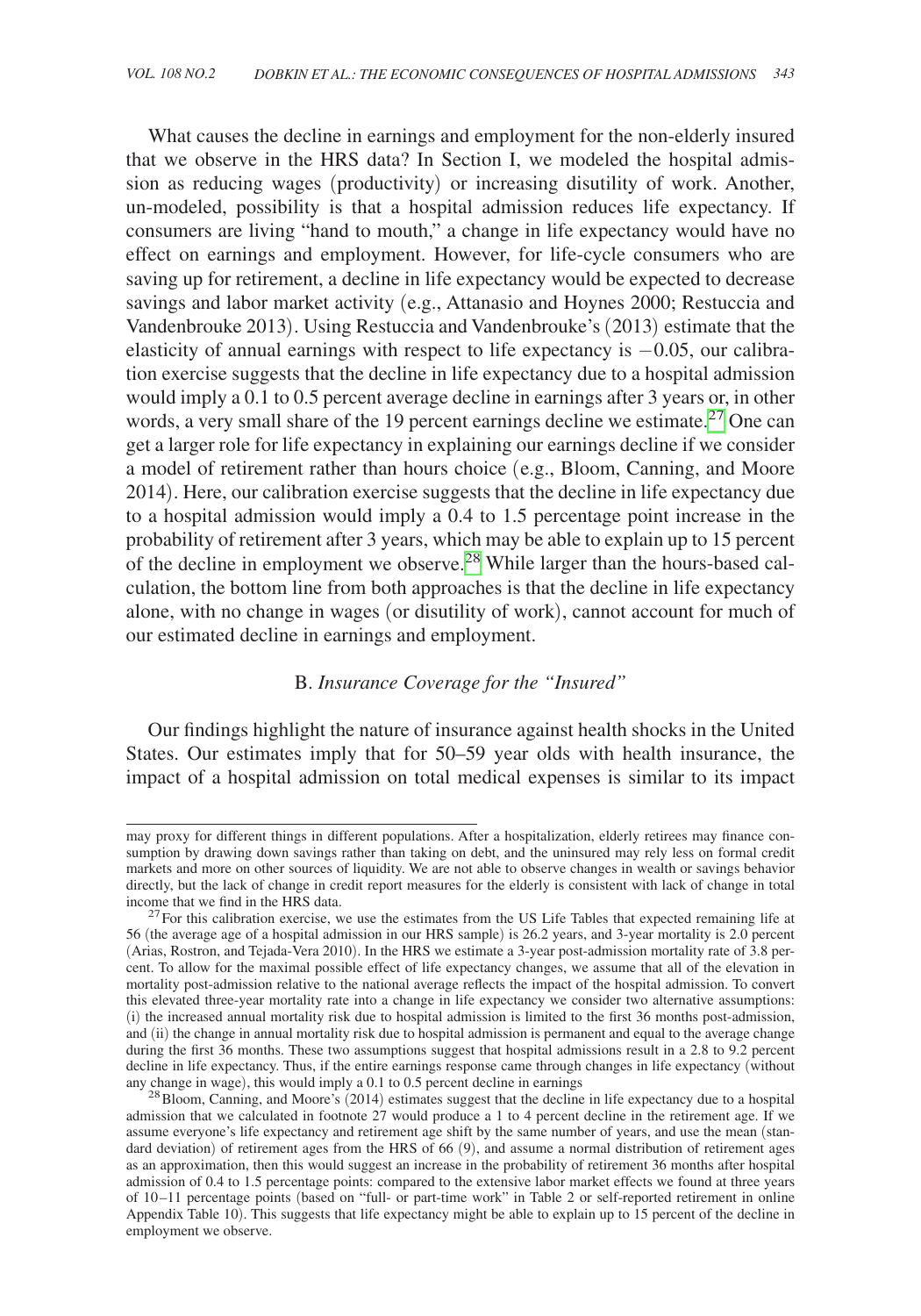on earnings in the first few years, while over longer horizons the earnings decline is likely larger than increase in total medical expenses[.29](#page-36-0) Health insurance in the United States covers over 90 percent of the medical expenses associated with a hospital admission. However, our results suggest that less than 10 percent of the earnings decline associated with the hospital admission is covered for individuals below the age of Social Security eligibility.

In other words, for those who have it, insurance for medical expenses  $(\lambda_m)$  is fairly comprehensive, while insurance for income declines  $(\lambda_a)$  is substantially less complete. As a result, the insured have less protection against the economic consequences of health shocks than the cost-sharing provisions of their insurance for medical expenses insurance would imply, and the degree of protection is declining over longer time horizons. For example, we estimate in the MEPS that about 92 percent of the medical expenses in the year following admission (including the medical expenses from the index admission itself) are covered by insurance. However, once earnings consequences are accounted for, only about 80 percent of the total economic costs (total medical expenses plus earnings decline) of the hospital admission in the first year are covered. In the third year after admission, only about 50 percent of costs are covered, reflecting the growing impact on earnings and the declining impact on medical expenses[.30](#page-36-1)

This stands in marked contrast to Fadlon and Nielsen's (2015) recent findings for Denmark. They analyze the impacts of non-fatal heart attacks and strokes for individuals under 60 and find declines in own earnings that are broadly similar to our estimates, about 15 to 20 percent, and, like us, find little evidence of informal insurance through spousal labor supply. However, they find that almost 50 percent of the earnings decline is insured through social insurance, particularly through sick pay and disability insurance. This underscores the very different nature of insurance against the economic consequences of adverse health events in the two countries.

**Welfare Implications:** Our results indicate that the non-elderly insured still face considerable economic risk from hospital admissions, with the primary source being uninsured earnings consequences rather than uninsured medical expenses. Of course, the welfare implication of a given decline in earnings following a hospital admission need not be the same as the welfare implication of the same change in outof-pocket spending. Suppose that the individual has no control over the size of the total medical cost shock *m*, but that she endogenously chooses her hours in response to the size of the wage shock  $(\alpha_1 w_1$  and  $\alpha_2 w_2$ ). These assumptions correspond to our economic framework in Section I and are in the spirit of our empirical strategy based on using hospital admissions as an exogenous shock to medical expenses. In

<span id="page-36-0"></span><sup>&</sup>lt;sup>29</sup>We estimate in the MEPS that the average co-insurance for insured non-elderly adults for medical expenses in the year including and following the admission is about 8 percent. Given our estimated average annual increase in out-of-pocket medical spending of about \$1,500 in the first three years, this implies average annual total medical expenses (*m*) associated with the hospital admission of about \$18,750 in the first three years. By comparison, we estimate average annual declines in earnings of about \$9,000 over the first few years, and these effects, unlike the out-of-pocket spending effects, do not appear to decline over time.<br><sup>30</sup>These calculations are based on estimates of the impact of the admission on out-of-pocket spending, earn-

<span id="page-36-1"></span>ings and social insurance payments from Table 2. We assume based on our calculation in the MEPS (see online Appendix B.3) that 92 percent of the incurred medical expenses are covered, and we assume based on our estimate from Table 2 that 10 percent of the earnings loss is covered.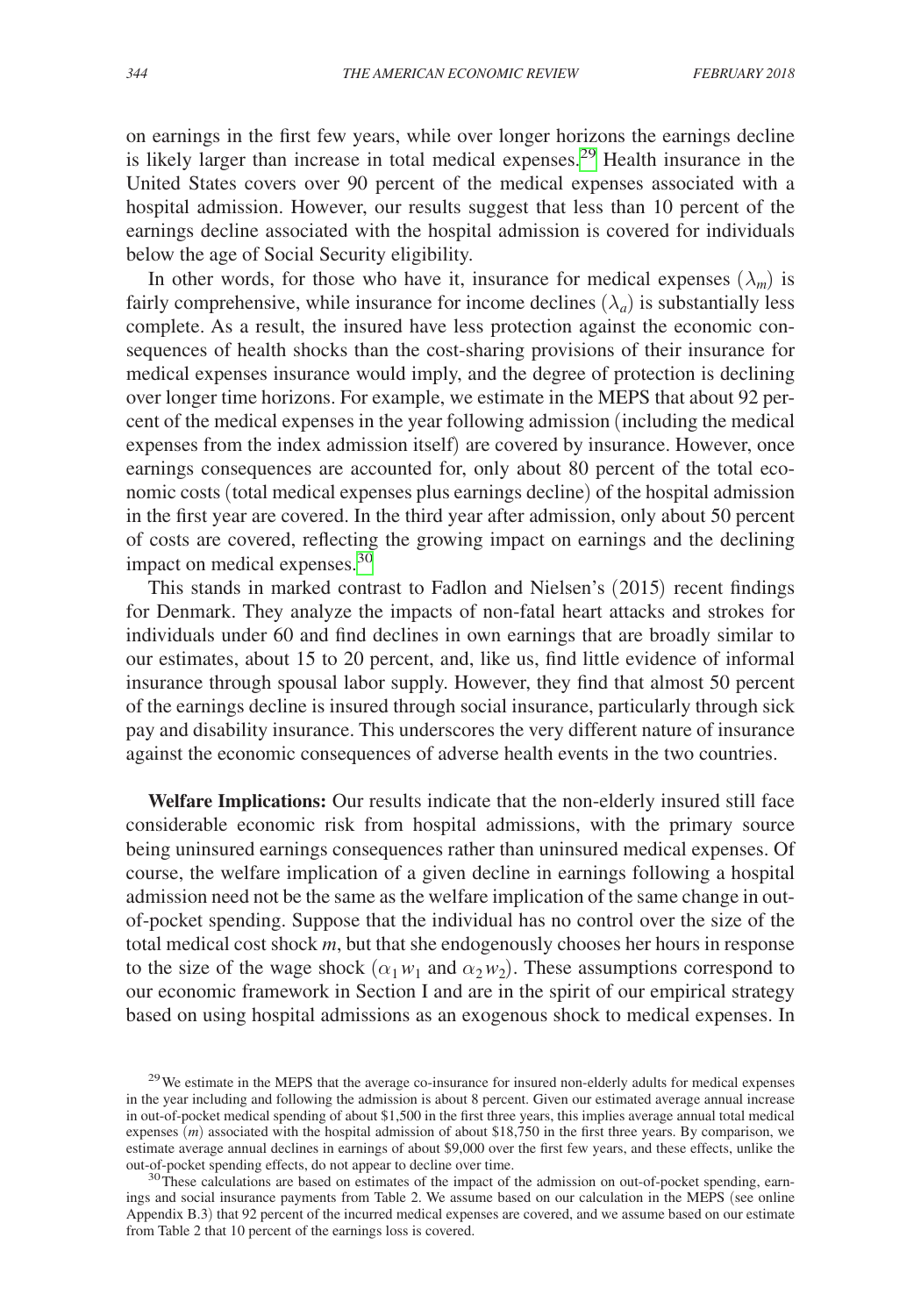this model, a given change in earnings reduces welfare in inverse proportion to the uncompensated labor supply elasticity, while any out-of-pocket medical expenses feed through directly (one for one) to welfare reductions. $3<sup>1</sup>$ 

A conservative estimate is that the welfare decline associated with the uninsured earnings decline is three times larger than the welfare decline associated with the increase in out-of-pocket spending. To arrive at this estimate we use the upper end of the range of "consensus" estimates of the elasticity of hours with respect to a permanent, unanticipated change in wages, which runs between −0.2 and 0.5 (Keane 2011). Using the upper bound estimate of 0.5, this suggests that, in the first three years, the welfare consequences of the roughly \$8,000 average annual decline in net earnings (i.e., the \$8,750 decline in average annual earnings net of the \$880 increase in social insurance payments) is about three times that of the roughly \$1,400 average annual increase in out-of-pocket medical spending. Moreover, since the net earnings decline appears permanent while the out-of-pocket spending increase appears frontloaded, we suspect that the relative welfare consequences of the earnings impact may loom larger over larger time horizons. The relative welfare consequences of earnings would also loom larger if, unlike our current model, we allowed some or all of the out-of-pocket spending to be an endogenous choice (involving, for example, a trade-off between the health benefits of medical spending and the foregone utility from nonmedical consumption as in Einav et al. 2013).

**Implications for Younger**, **Insured Adults:** Naturally, our results speak directly to the earnings and out-of-pocket medical spending consequences of hospital admissions only for non-elderly insured adults aged 50–59 whom we observe in the HRS. Uninsured earnings risk is likely much smaller at older ages. For individuals aged 60–64 at the time of hospital admission, we found similar earnings declines but a much larger share of this insured through their ability to access Social Security Retirement Income. For individuals 65 and older, we found no evidence of earnings declines, presumably reflecting their much lower labor market activity.

Younger, insured adults would have similar (i.e., limited) access to social insurance as our baseline sample of 50–59 year olds, but it is a priori unclear whether to expect larger or smaller earnings effects of hospital admissions. Earnings effects might be smaller at younger ages if the elasticity of labor supply with respect to health shocks is smaller. For example, the substantial exit into retirement that we estimate is presumably more likely at older ages (although the reporting of non-employment as "retirement" is presumably also more common). However, there are two countervailing reasons to expect that earnings effects of hospital admissions could be larger at younger ages. First, hours worked are higher and so the impact

<span id="page-37-0"></span><sup>&</sup>lt;sup>31</sup>See online Appendix A for details. There, we show that a first-order approximation to the money-metric change in utility from a health shock is  $\frac{\Delta U}{g'(c_1)} \approx \frac{\Delta y_1 + \Delta y_2}{1 + \varepsilon_{h,w}}$  $\frac{1}{1 + \varepsilon_{h,w}} - (1 - \lambda_m)m$ , where  $\varepsilon_{h,w} = d \log(h)/d \log(w)$  is the uncompensated labor supply elasticity and  $g'(c_1)$  is the marginal utility of consumption in the first period. If there is a nonzero income effect in labor supply, then online Appendix A shows this first-order approximation is an upper bound on change in utility, since out-of-pocket medical costs represent a negative shock to unearned income. This bound will be tight if income effects are small, which is likely the case given the relatively small increase in out-ofpocket spending, and income effects on labor supply which tend to be small relative to labor supply elasticities (see, e.g., Imbens, Rubin, and Sacerdote 2001 and Cesarini et al. 2017).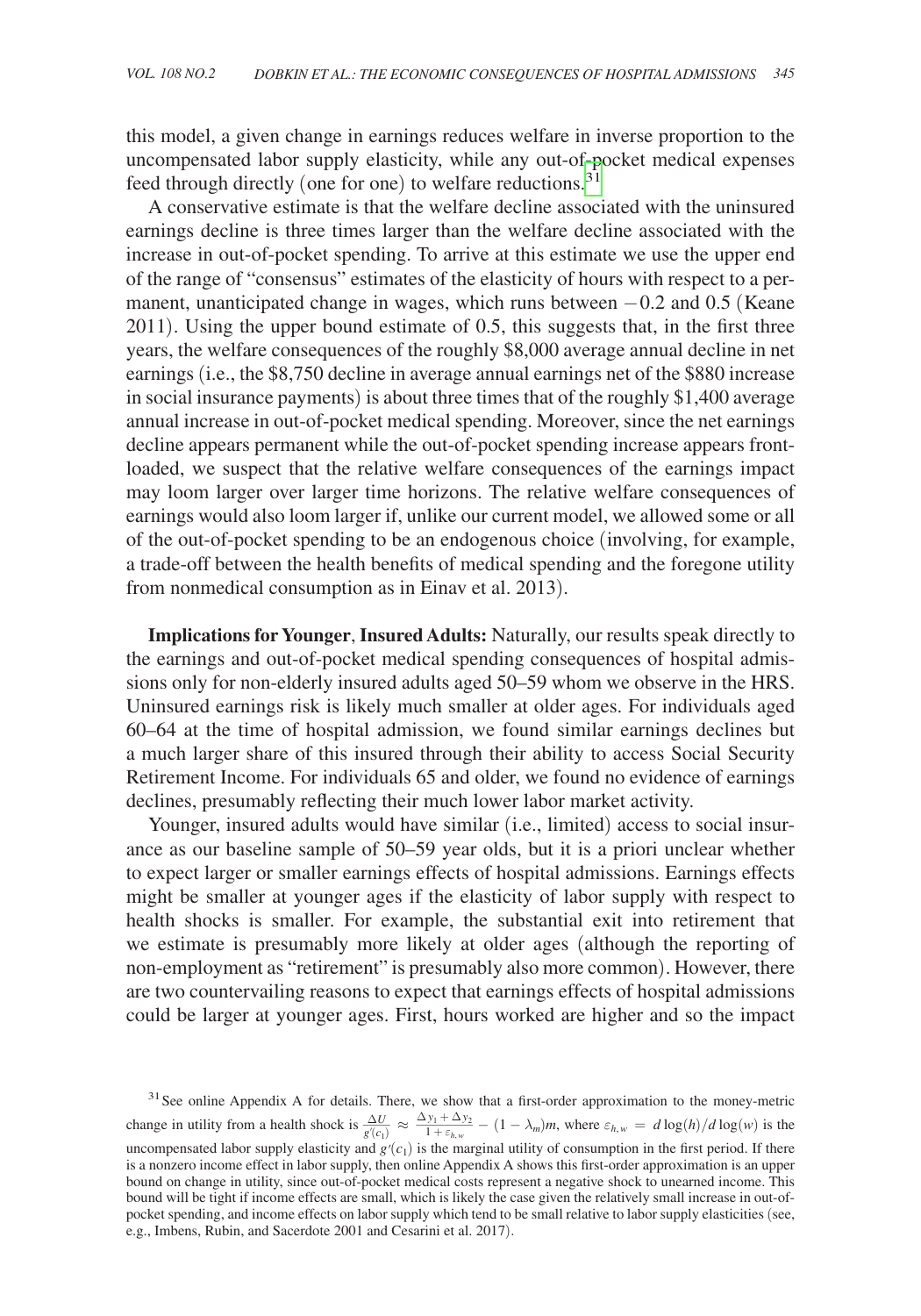of a given change in wages, holding behavior constant, is larger.<sup>[32](#page-38-0)</sup> Second, while our stylized model considers only two periods, in practice, the relevant time horizon for potential earnings is larger for younger individuals, so that a given permanent decline in annual earnings would be integrated over a larger number of years of potential earnings.

While we cannot directly examine the impact of hospital admissions on earnings for individuals under age 50, two indirect analyses show no suggestion of smaller earnings effects of hospital admissions at younger ages. First, in the HRS we found similar effects on out-of-pocket spending and earnings for those aged 50–59 at admission (Table 2) compared to those aged 60–64 (Table 3). Second, in the credit report data, we analyzed the impact of hospital admissions separately for the near-elderly insured (ages 50–59) and compared them to the impacts for the full non-elderly insured sample (ages 25–64). These results, shown in online Appendix Tables 29 and 30, indicate similar-sized effects of a hospital admission on credit card limits and borrowing. According to our model, these results are consistent with similar-sized impacts of the hospital admission on income and out-of-pocket medical spending, although of course there could also be offsetting differences.

# C. *Insurance Coverage for the "Uninsured"*

A growing body of recent evidence has suggested that a large share of the nominally uninsured's medical costs are not, in fact, paid for by the uninsured. As a result, a large share of the incidence of being uninsured may be born by the actors who bear the costs of providing informal insurance to the "uninsured" (Mahoney 2015; Garthwaite, Gross, and Notowidigdo forthcoming; Finkelstein, Hendren, and Luttmer 2015). Our findings are consistent with this literature.

We find similar impacts of hospital admission on access to credit (i.e., credit limits) and borrowing for the insured and uninsured, with larger impacts for the uninsured limited to impacts on unpaid bills and bankruptcy. A simple comparison of four-year impacts suggests that a hospital admission generates about \$6,000 more in unpaid bills for the uninsured than the insured.[33](#page-38-1) While the uninsured likely experience larger out-of-pocket expenses than the insured (e.g., Finkelstein et al. 2012), the decline in borrowing for the uninsured suggests that the increase in outof-pocket spending associated with a hospital admission is still small compared to the reduction in their earnings.

Naturally, one must exercise caution in interpreting such comparisons of impacts of hospital admissions on unpaid bills for the insured and uninsured as reflecting the causal effect of insurance per se; there may be other underlying differences

<span id="page-38-0"></span><sup>&</sup>lt;sup>32</sup>Employment rates are 79 percent for 25–49 year olds compared to 74 percent of 50–59, according to the 2000–2011 pooled March CPS.

<span id="page-38-1"></span><sup>&</sup>lt;sup>33</sup>Of course, unpaid bills may be based on charges (not hospital costs), which complicates the interpretation of the impact of insurance on unpaid bills, since charges (prices) may differ by insurance status. Beyond this measurement issue, many hospitals also may provide charity care to the uninsured, which we are not able to observe in our data. Using data from the American Hospital Association, Garthwaite, Gross, and Notowidigdo (forthcoming) note that the total amount of uncompensated care provided by hospitals is roughly evenly split between charity care and bad debt, which suggests that the \$6,000 is likely a lower bound on the costs paid by external parties for average hospital admission for non-elderly uninsured in our data. This is consistent with the breakdown of spending for uninsured that we observe in the MEPS data, which suggests that total charges for average hospitalization for uninsured is \$24,000, with \$1,300 of that paid out of pocket (see online Appendix Table 37).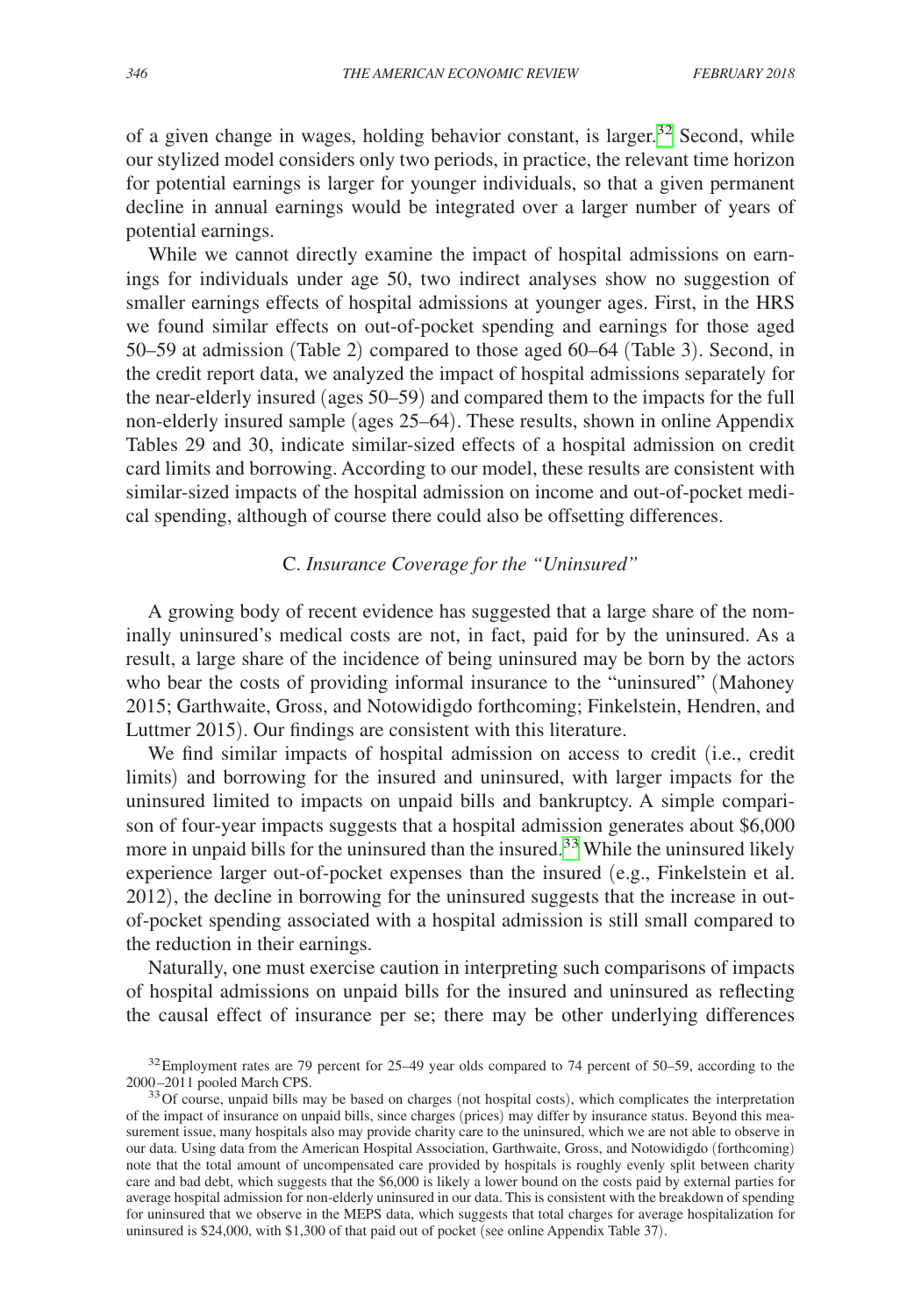between the two groups, such as the nature or severity of the health event (see online Appendix Tables 13 and 14). To try to adjust for observable differences between the two groups, online Appendix Table 35 shows results for the uninsured reweighted to make the insured sample on demographics (age, race, and gender) and health conditions (diagnosis codes and length of stay); this has little effect on the estimates.

To gain greater insight into the causal effects of insurance, we estimated the impact of insurance coverage using a regression discontinuity (RD) strategy based on the discrete change in health insurance when individuals are covered by Medicare at age 65 (in the spirit of Card, Dobkin, and Maestas 2008, 2009 and Barcellos and Jacobson 2015). The RD strategy uses arguably more credible identifying variation than the simple difference-in-differences comparison of the impact of admission for insured relative to uninsured. However, it has much lower power, involves a distinct sample of adults, and requires making an assumption about how to define the "first stage" in terms of the change in insurance coverage (which, as emphasized by Card, Dobkin, and Maestas 2009, may not be limited to the observed, extensive coverage margin). To reduce concerns that insurance coverage may affect the composition of people admitted to the hospital, we restrict the analysis to admissions that occur through the emergency room; this is arguably less discretionary and, consistent with this intuition, we find no statistically or economically significant impact of being 65 on admissions through the ER.

We present the RD results in detail in online Appendix E (see especially online Appendix Figures 29 and 30 and online Appendix Table 36). They are consistent with the difference-in-differences comparison of the impact of hospital admissions for uninsured and insured non-elderly adults: we find a statistically significant impact of consumer cost sharing on unpaid medical bills, but no impacts on credit limits or borrowing (although the latter are sufficiently noisy that we are unable to rule out large effects). The RD evidence that insurance reduces the impact of hospital admissions on unpaid bills is also consistent with existing evidence that health insurance reduces measures of financial risk exposure and financial strain (Finkelstein and McKnight 2008; Engelhardt and Gruber 2011; Finkelstein et al. 2012; Baicker et al. 2013; Mazumder and Miller 2016; Barcellos and Jacobson 2015). [34](#page-39-0)

The welfare consequences of the reduction in unpaid medical bills associated with health insurance coverage is less clear. The unpaid medical bills we measure (medical collections) are, for the most part, ultimately never paid (Avery et al. 2003). In our model, any impact of increased *u* on patient welfare is indirect; an increase in *u* raises welfare insofar as unpaid medical bills allow for increased consumption following the health shock, and decreases welfare insofar as it increases future borrowing costs *r*. Of course, in practice, there may also be other unmeasured and un-modeled channels by which *u* directly affects patient welfare, such as impacts of *u* on "peace of mind" (Mann and Porter 2010).

<span id="page-39-0"></span><sup>&</sup>lt;sup>34</sup> Most closely related to the empirical strategy we implement in online Appendix E is recent work using the discontinuity in insurance coverage at age 65 when Medicare eligibility begins to examine the impact of Medicare on out-of-pocket spending and medical-related financial strain in survey data (Barcellos and Jacobson 2015).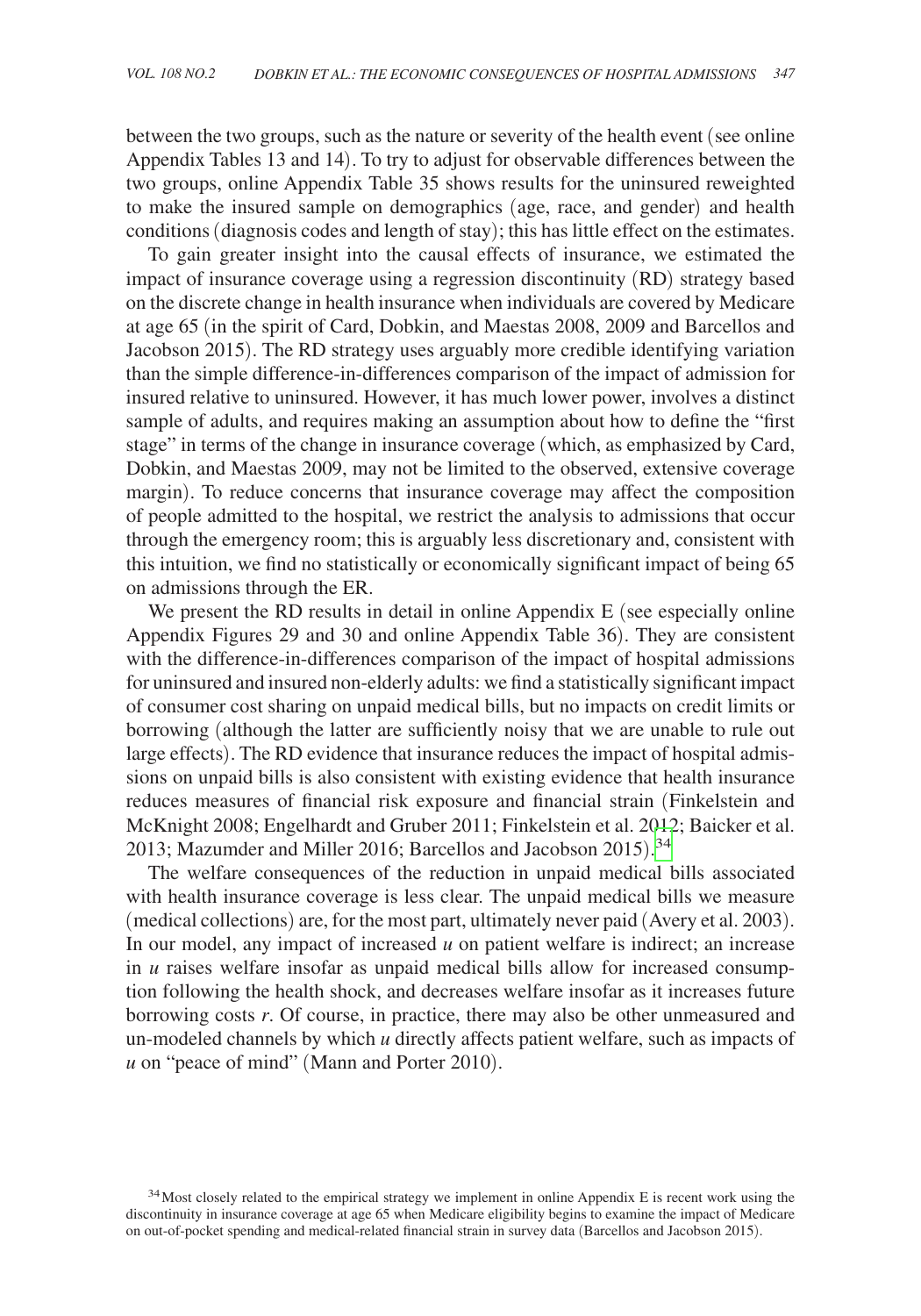## D. *Medical Bankruptcy*

A growing empirical literature examines the impact of various economic shocks on consumer bankruptcy (e.g., Domowitz and Sartain 1999; Sullivan, Warren, and Westbrook 1999; Fay, Hurst, and White 2002; Warren and Tyagi 2003; Livshits, MacGee, and Tertilt 2007; Keys 2010). A controversial, high-profile strain of this literature has examined the role of "medical bankruptcies." A study by Himmelstein et al. (2005) interviewing bankruptcy filers regarding the cause of their bankruptcy found that 54 percent of bankruptcy filers self-reported "medical causes" as the reason for their bankruptcy. Follow-on studies using this same basic method but varying in their definition of a "medical cause" have estimated rates of "medical bankruptcy" ranging from 17 percent (Dranove and Millenson 2006) to 62 percent (Himmelstein et al. 2009). These findings have attracted a great deal of attention from journalists, politicians, and policymakers.<sup>35</sup> However, self-reported "causes" among those who go bankrupt can be difficult to interpret. More promisingly, recent research by Morrison et al. (2013) and Gupta et al. (2014) has performed event study analyses of the relationship between an adverse health shock and subsequent consumer bankruptcy, using a census of nonfatal automobile crashes in Utah and cancer diagnoses in 11 counties in western Washington state, respectively. However, both papers are unable to reject the null hypothesis of no causal effect of the medical event analyzed on bankruptcy.

Relative to this existing literature, our results provide evidence of a statistically significant impact of hospital admissions on bankruptcies: for both insured and uninsured non-elderly adults but not for the elderly. Figure 5 shows these results visually; the corresponding estimates are in Table 6. Four years later, a hospital admission increases bankruptcy rates by 0.4 percentage points for the insured non-elderly and 1.4 percentage points for the uninsured non-elderly; hospital admissions have no effect on bankruptcy for the elderly. A larger impact of hospital admissions on bankruptcy for the uninsured is consistent with Gross and Notowidigdo (2011) and Mazumder and Miller's (2016) findings that health insurance reduces the risk of bankruptcy.

However, our results suggest that the share of "medical bankruptcies" may be lower than the prior literature has concluded. Our estimates imply that hospital admissions are pivotal for about 4 percent of bankruptcies for non-elderly insured adults and 6 percent of bankruptcies for non-elderly uninsured adults, and do not contribute to bankruptcies for the elderly.<sup>36</sup> This is likely a lower bound on the total number of medically induced bankruptcies since it excludes index medical events

<span id="page-40-0"></span><sup>&</sup>lt;sup>35</sup>Barack Obama, "Obama's Remarks at the White House Health Care Forum," *New York Times*, March 5, 2009 (http://www.nytimes.com/2009/03/05/us/politics/05obama-text.html)

<span id="page-40-1"></span><sup>&</sup>lt;sup>36</sup>In the MEPS, we estimate an annual non-childbirth household hospitalization rate of 8.2 percent for insured adults, and 3.5 percent for uninsured adults. We use the household adult hospitalization rate since bankruptcy is a household-level event and any adult in the house can have a hospitalization that potentially contributes to the household's bankruptcy. We ignore hospitalizations for children. We estimate a 0.8 percent annual household bankruptcy rate for the non-elderly by combining census population estimates with the distribution of bankruptcy filers by age, which is compiled by the Department of Justice US Trustee Program (<www.justice.gov/ust>). Since the pre-hospitalization bankruptcy rate is similar in our insured and uninsured samples, we assume that the bankruptcy rate is similar in the overall population of insured and uninsured non-elderly adults, as well. This is consistent with the results in Stavins (2000), which show that the health insurance rates are similar between bankruptcy filers and non-filers.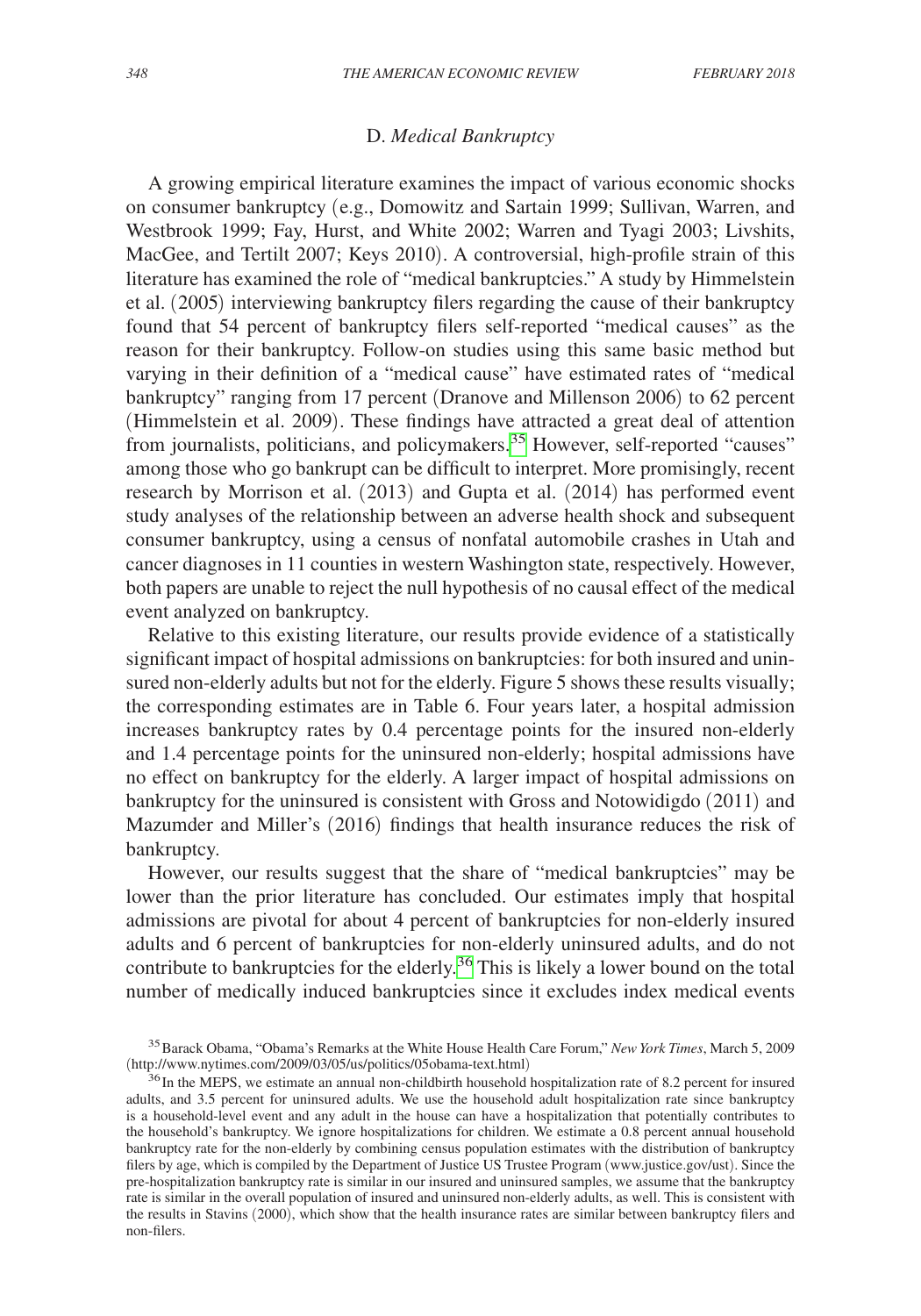not associated with a hospital admission. However, hospital admissions (and their sequelae) are likely a major cause of medical bankruptcies. Hospital spending alone is about 40 percent of total medical spending, and among individuals in the top 5 percent of annual medical spending, two-thirds have had a hospital admission in the last year; for those in top percentile of annual medical spending, almost 90 percent had a hospital admission (authors' calculations from MEPS).

#### **VI. Conclusion**

The United States has recently engaged in a major expansion of public and private health insurance for non-elderly adults. This health insurance covers a substantial portion of medical expenses, but does not provide coverage for potential earnings losses from poor health. Using two complementary panel datasets, we have explored the economic consequences of hospital admissions for non-elderly adults with health insurance. Our findings suggest that non-elderly insured adults still face considerable exposure to adverse economic consequences of hospital admissions through their impact on labor earnings. We estimate an earnings decline associated with hospital admissions that is similar to the existing estimates of the earnings consequences of job displacement (Jacobson, LaLonde, and Sullivan 1993). We find the earnings declines are only minimally insured before adults are eligible for Social Security Retirement Income.

We also find that the nominally uninsured face similar economic risks from hospital admissions despite their lack of formal insurance, due to their ability to simply not pay large portions of their medical costs, and that hospital admissions contribute to less than five percent of bankruptcies; the former finding is consistent with a growing literature on substantial informal insurance for the "uninsured," while the latter finding suggests that "medical bankruptcies" are quantitatively much less common than existing studies have concluded.

Taken together, our findings underscore the nature of insurance, and the lack thereof, in the United States. Our estimates suggest that in the first few years, the total medical expense and earnings consequences of a hospital admission are similar for insured adults and that over a longer horizon the earnings consequences loom relatively larger. By design, insurance in the US covers (a large portion of) medical expenses but relatively little of the earnings decline. Employer provision of sick pay and private disability insurance is fairly sparse, and public disability insurance is available only after a lengthy application and approval process (Autor et al. 2015). By contrast, in many other countries, there is substantially more formal insurance for the labor market consequences of adverse health. For example, in Germany, an overnight hospital stay automatically produces wage replacement benefits from the Social Insurance System (Jäger 2015); in Denmark, mandatory sick-pay benefits from employers combined with public and private disability insurance covers most of the adverse earnings consequences of a nonfatal health event (Fadlon and Nielsen 2015). On the other hand, for those lacking formal health insurance in the United States, there appears to be fairly extensive informal insurance operating through unpaid bills.

Our analysis throughout this paper has been primarily descriptive, and additional assumptions are required for drawing inferences about consumer welfare or optimal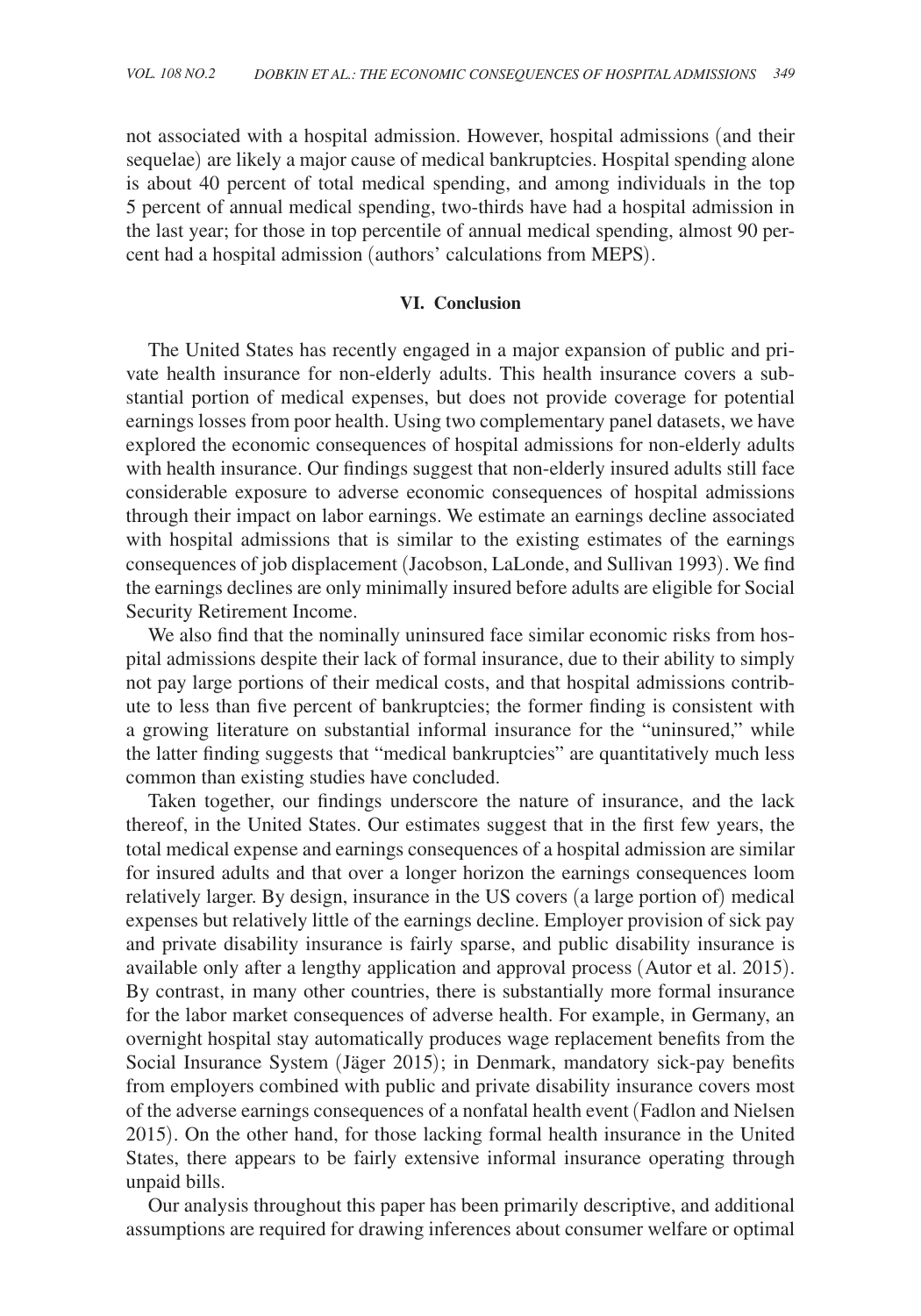insurance design. For example, while our results would suggest that hospital admissions are associated with consumption declines for non-elderly insured adults, if the marginal utility of consumption is lower in poor health (Finkelstein, Luttmer, and Notowidigdo 2013), then some decline in consumption is (ex ante) optimal. Moreover, in the presence of moral hazard effects of insurance, on health care utilization and/or labor market activity, the (constrained) optimal level of insurance would not involve fully equating marginal utility of consumption across health states. The descriptive facts in this paper should be useful for calibrating economic models that can more precisely quantify the welfare costs of adverse health shocks that lead to hospitalizations.

## **REFERENCES**

- **Agarwal, Sumit, Gene Amromin, Souphala Chomsisengphet, Tomasz Piskorski, Amit Seru, and Vincent Yao.** 2015. "Mortgage Refinancing, Consumer Spending, and Competition: Evidence from the Home Affordable Refinancing Program." Unpublished.
- **Agarwal, Sumit, Souphala Chomsisengphet, Neale Mahoney, and Johannes Stroebel.** Forthcoming. "Do Banks Pass through Credit Expansions to Consumers Who Want to Borrow?" *Quarterly Journal of Economics*.
- **Arias, Elizabeth, Brian L. Rostron, and Betzaida Tejada-Vera.** 2010. "United States Life Tables, 2005." *National Vital Statistics Reports* 58 (10).
- **Attanasio, Orazio P., and Hilary Williamson Hoynes.** 2000. "Differential Mortality and Wealth Accumulation." *Journal of Human Resources* 35 (1): 1–29.
	- **Autor, David H., Nicole Maestas, Kathleen J. Mullen, and Alexander Strand.** 2015. "Does Delay Cause Decay? The Effect of Administrative Decision Time on the Labor Force Participation and Earnings of Disability Applicants." National Bureau of Economic Research Working Paper 20840.
	- **Avery, Robert B., Paul S. Calem, Glenn B. Canner, and Raphael W. Bostic.** 2003. "An Overview of Consumer Data and Credit Reporting." *Federal Reserve Bulletin* (February): 47–73.
- **Baicker, Katherine, Sarah L. Taubman, Heidi L. Allen, Mira Bernstein, Jonathan H. Gruber, Joseph P. Newhouse, Eric C. Schneider, Bill J. Wright, Alan M. Zaslavsky, and Amy N. Finkelstein.** 2013. "The Oregon Experiment Effects of Medicaid on Clinical Outcomes." *New England Journal of Medicine* 368: 1713–22.
- **Baily, Martin Neil.** 1978. "Some Aspects of Optimal Unemployment Insurance." *Journal of Public Economics* 10 (3): 379–402.
- **Barcellos, Silvia Helena, and Mireille Jacobson.** 2015. "The Effects of Medicare on Medical Expenditure Risk and Financial Strain." *American Economic Journal: Economic Policy* 7 (4): 41–70.
- **Bethune, Zachary.** 2015. "Consumer Credit, Unemployment, and Aggregate Labor Market Dynamics." Unpublished.
- **Black, Sandra E., Paul J. Devereux, and Kjell G. Salvanes.** 2015. "Losing Heart? The Effect of Job Displacement on Health." *ILR Review* 68 (4): 833–61.
- **Bloom, David E., David Canning, and Michael Moore.** 2014. "Optimal Retirement with Increasing Longevity." *Scandinavian Journal of Economics* 116 (3): 838–58.
- **Caminal, Josefina, Barbara Starfield, Emilia Sánchez, Carmen Casanova, and Marianela Morales.**  2004. "The Role of Primary Care in Preventing Ambulatory Care Sensitive Conditions." *European Journal of Public Health* 14 (3): 246–51.
- **Card, David, Carlos Dobkin, and Nicole Maestas.** 2008. "The Impact of Nearly Universal Insurance Coverage on Health Care Utilization: Evidence from Medicare." *American Economic Review* 98  $(5): 2243 - 58.$
- **Card, David, Carlos Dobkin, and Nicole Maestas.** 2009. "Does Medicare Save Lives?" *Quarterly Journal of Economics* 124 (2): 597–636.
- **Cesarini, David, Erik Lindqvist, Matthew J. Notowidigdo, and Robert Östling.** 2017. "The Effect of Wealth on Individual and Household Labor Supply: Evidence from Swedish Lotteries." *American Economic Review* 107 (12): 3917–46.
- **Charles, Kerwin Kofi.** 2003. "The Longitudinal Structure of Earnings Losses among Work-Limited Disabled Workers." *Journal of Human Resources* 38 (3): 618–46.
	- **Chien, Sandy, Nancy Campbell, Chris Chan, Orla Hayden, Michael Hurd, Regan Main, Joshua Mallett et al.** 2015. "RAND HRS Data Documentation, Version O." Labor & Population Program, RAND Center for the Study of Aging.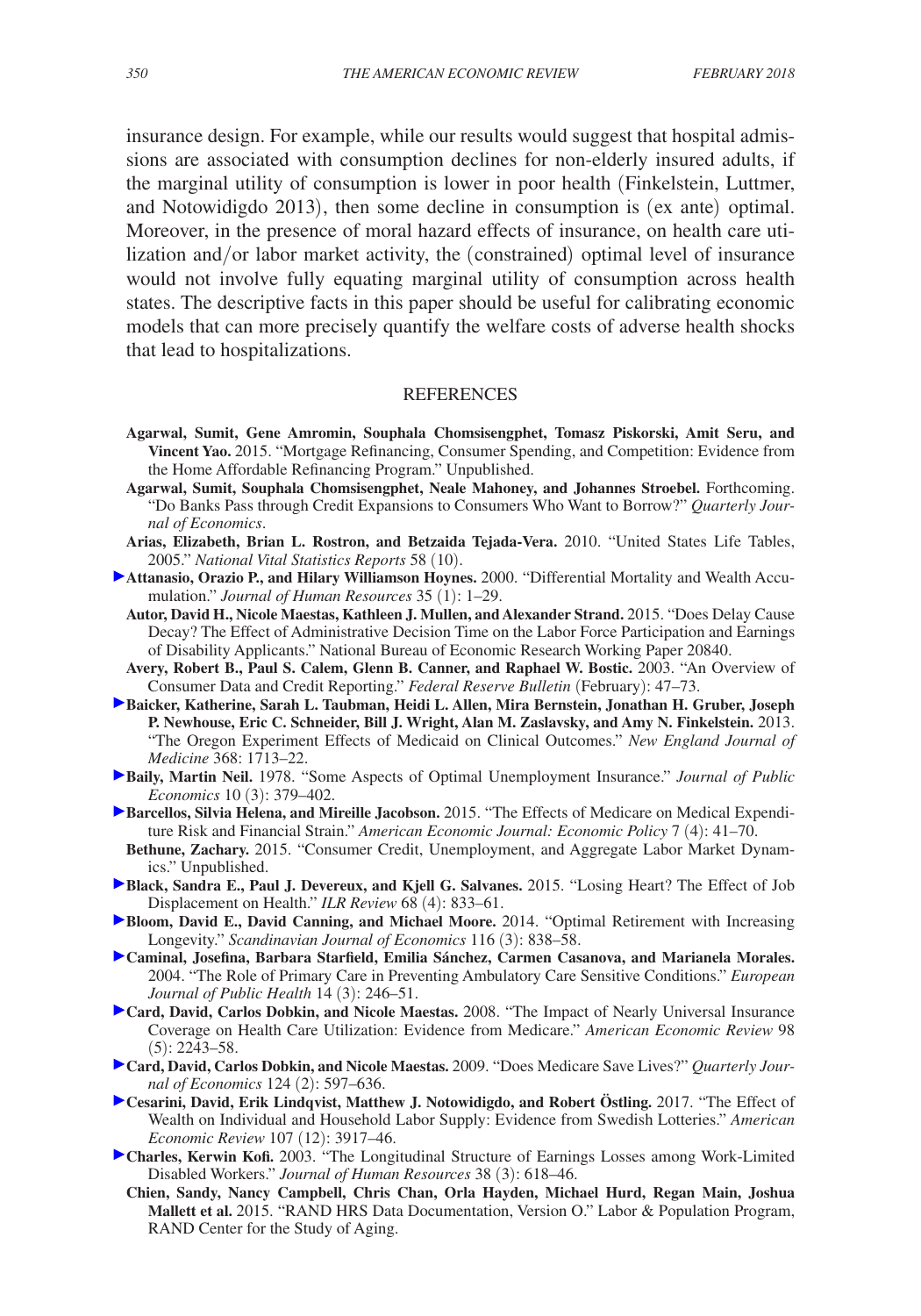- **Chung, YoonKyung.** 2013. "Chronic Health Conditions and Economic Outcomes." [http://www.sole](http://www.sole-jole.org/14225.pdf)[jole.org/14225.pdf.](http://www.sole-jole.org/14225.pdf)
- **Cochrane, John H.** 1991. "A Simple Test of Consumption Insurance." *Journal of Political Economy* 99 (5): 957–76.
	- **Cutler, David M., Ellen Meara, and Seth Richards-Shubik.** 2011. "Health Shocks and Disability Transitions among Near-Elderly Workers." National Bureau of Economic Research Retirement Research Center Paper NB 11-08.
	- **Dobkin, Carlos, Amy Finkelstein, Raymond Kluender, and Matthew J. Notowidigdo.** 2016. "The Economic Consequences of Hospital Admissions." National Bureau of Economic Research Working Paper 22288.
	- **Dobkin, Carlos, Amy Finkelstein, Raymond Kluender, and Matthew J. Notowidigdo.** 2018. "The Economic Consequences of Hospital Admissions: Dataset." *American Economic Review*. [https://doi.](https://doi.org/10.1257.aer.20161038) [org/10.1257.aer.20161038](https://doi.org/10.1257.aer.20161038).
- **Domowitz, Ian, and Robert L. Sartain.** 1999. "Determinants of the Consumer Bankruptcy Decision." *Journal of Finance* 54 (1): 403–20.
- **Dranove, David, and Michael L. Millenson.** 2006. "Medical Bankruptcy: Myth versus Fact." *Health Affairs* 25 (2): w74–w83.
- **Einav, Liran, Amy Finkelstein, Stephen P. Ryan, Paul Schrimpf, and Mark R. Cullen.** 2013. "Selection on Moral Hazard in Health Insurance." *American Economic Review* 103 (1): 178–219.
- **Einav, Liran, Mark Jenkins, and Jonathan Levin.** 2013. "The Impact of Credit Scoring on Consumer Lending." *RAND Journal of Economics* 44 (2): 249–74.
- **Engelhardt, Gary V., and Jonathan Gruber.** 2011. "Medicare Part D and the Financial Protection of the Elderly." *American Economic Journal: Economic Policy* 3 (4): 77–102.
- **Fadlon, Itzik, and Torben Heien Nielsen.** 2015. "Family Labor Supply Responses to Severe Health Shocks." National Bureau of Economic Research Working Paper 21352.
- **Fay, Scott, Erik Hurst, and Michelle J. White.** 2002. "The Household Bankruptcy Decision." *American Economic Review* 92 (3): 706–18.
- **Finkelstein, Amy, Nathan Hendren, and Erzo F. P. Luttmer.** 2015. "The Value of Medicaid: Interpreting Results from the Oregon Health Insurance Experiment." National Bureau of Economic Research Working Paper 21308.
- **Finkelstein, Amy, Erzo F. P. Luttmer, and Matthew J. Notowidigdo.** 2009. "Approaches to Estimating the Health State Dependence of the Utility Function." *American Economic Review* 99 (2): 116–21.
- **Finkelstein, Amy, Erzo F. P. Luttmer, and Matthew J. Notowidigdo.** 2013. "What Good Is Wealth without Health? The Effect of Health on the Marginal Utility of Consumption." *Journal of the European Economic Association* 11 (S1): 221–58.
- **Finkelstein, Amy, and Robin McKnight.** 2008. "What Did Medicare Do? The Initial Impact of Medicare on Mortality and Out of Pocket Medical Spending." *Journal of Public Economics* 92 (7): 1644–68.
- **Finkelstein, Amy, Sarah Taubman, Bill Wright, Mira Bernstein, Jonathan Gruber, Joseph P. Newhouse, Heidi Allen, and Katherine Baicker.** 2012. "The Oregon Health Insurance Experiment: Evidence from the First Year." *Quarterly Journal of Economics* 127 (3): 1057–1106.
- **Garthwaite, Craig, Tal Gross, and Matthew J. Notowidigdo.** Forthcoming. "Hospitals as Insurers of Last Resort." *American Economic Journal: Applied Economics*.
- **Gross, Tal, and Matthew J. Notowidigdo.** 2011. "Health Insurance and the Consumer Bankruptcy Decision: Evidence from Expansions of Medicaid." *Journal of Public Economics* 95 (7–8): 767–78.
	- **Gupta, Arpit, Edward R. Morrison, Catherine R. Fedorenko, and Scott Ramsey.** 2014. "Health and Financial Fragility: Evidence from Car Crashes and Consumer Bankruptcy." Unpublished.
	- **Gupta, Arpit, Edward R. Morrison, Catherine Fedorenko, and Scott D. Ramsey.** 2015. "Cancer Diagnoses and Household Debt Overhang." Columbia Law and Economics Working Paper 514.
	- **Han, Song, Benjamin J. Keys, and Geng Li.** 2015. "Information, Contract Design, and Unsecured Credit Supply: Evidence from Credit Card Mailings." Unpublished.
	- **Himmelstein, David U., Deborah Thorne, Elizabeth Warren, and Steffie Woolhandler.** 2005. "Illness and Injury as Contributors to Bankruptcy." *Health Affairs* 24: W5–63.
- **Himmelstein, David U., Deborah Thorne, Elizabeth Warren, and Steffie Woolhandler.** 2009. "Medical Bankruptcy in the United States, 2007: Results of a National Study." *American Journal of Medicine* 122 (8): 741–46.
- **Imbens, Guido W., Donald B. Rubin, and Bruce I. Sacerdote.** 2001. "Estimating the Effect of Unearned Income on Labor Earnings, Savings, and Consumption: Evidence from a Survey of Lottery Players." *American Economic Review* 91 (4): 778–94.
	- **Jacobson, Louis S., Robert J. LaLonde, and Daniel G. Sullivan.** 1993. "Earnings Losses of Displaced Workers." *American Economic Review* 83 (4): 685–709.